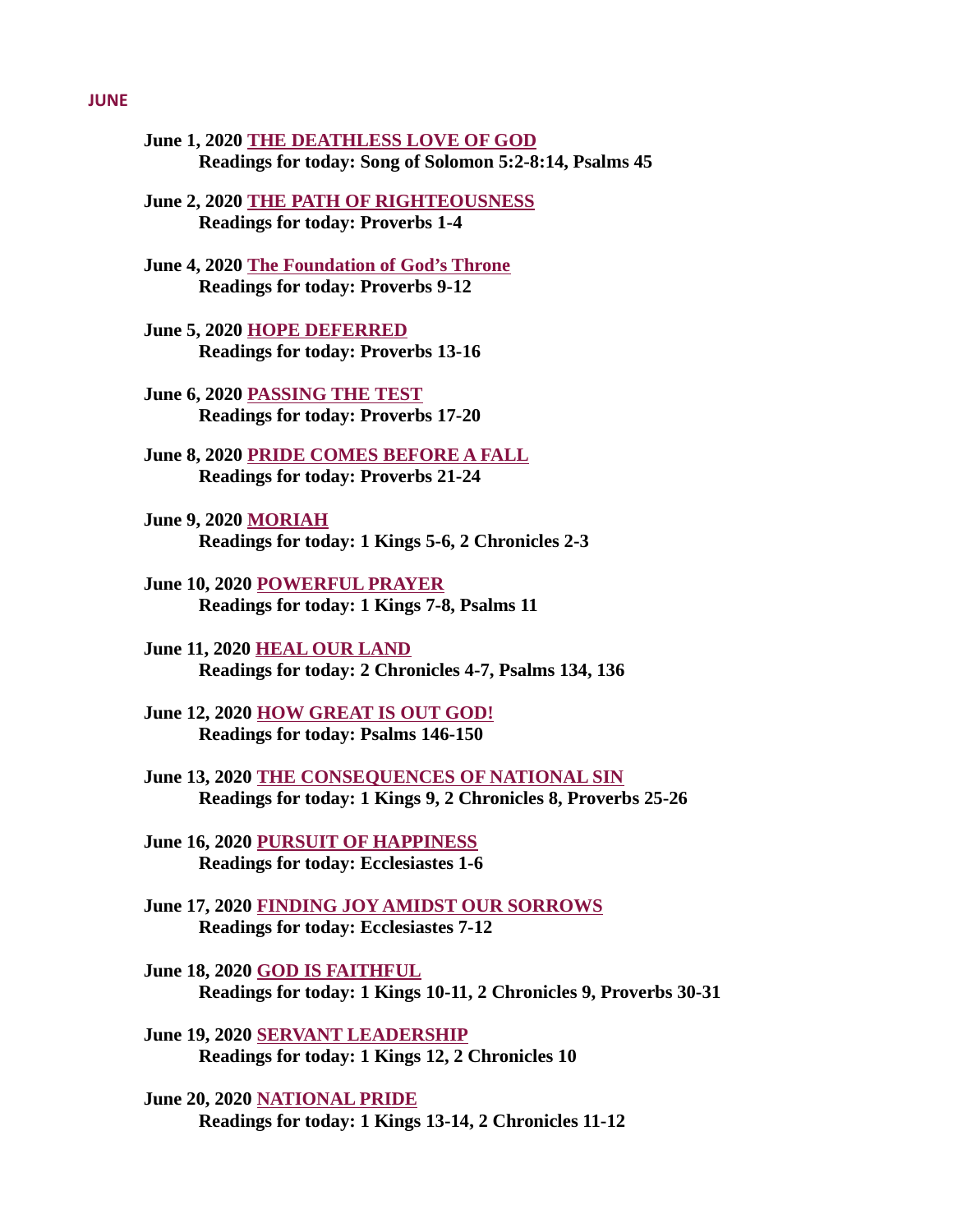June 22, 2020 PRIVILEGE [Readings for today: 1 Kings 15:1-24, 2 Chronicles 13-16](#page-33-0)

June 23, 2020 SHALOM [Readings for today: 1 Kings 15:25-16:34, 2 Chronicles 17](#page-35-0)

[June 24, 2020 THE WORD OF THE LORD](#page-36-0) Reading for today: 1 Kings 17-19

- June 25, 2020 GRACE [Readings for today: 1 Kings 20-21](#page-37-0)
- June 26, 2020 ACCOUNTABILITY [Readings for today: 1 Kings 22, 2 Chronicles 18-20](#page-38-0)
- June 27, 2020 MIRACLES [Readings for today: 2 Kings 1-4](#page-39-0)
- June 29, 2020 OPEN OUR EYES [Readings for today: 2 Kings 5:1-8:15](#page-40-0)
- June 30, 2020 **LEAVING A LEGACY**[Readings for today: 2 Kings 8:16-29, 2 Chronicles 21:1-22:9](#page-41-0)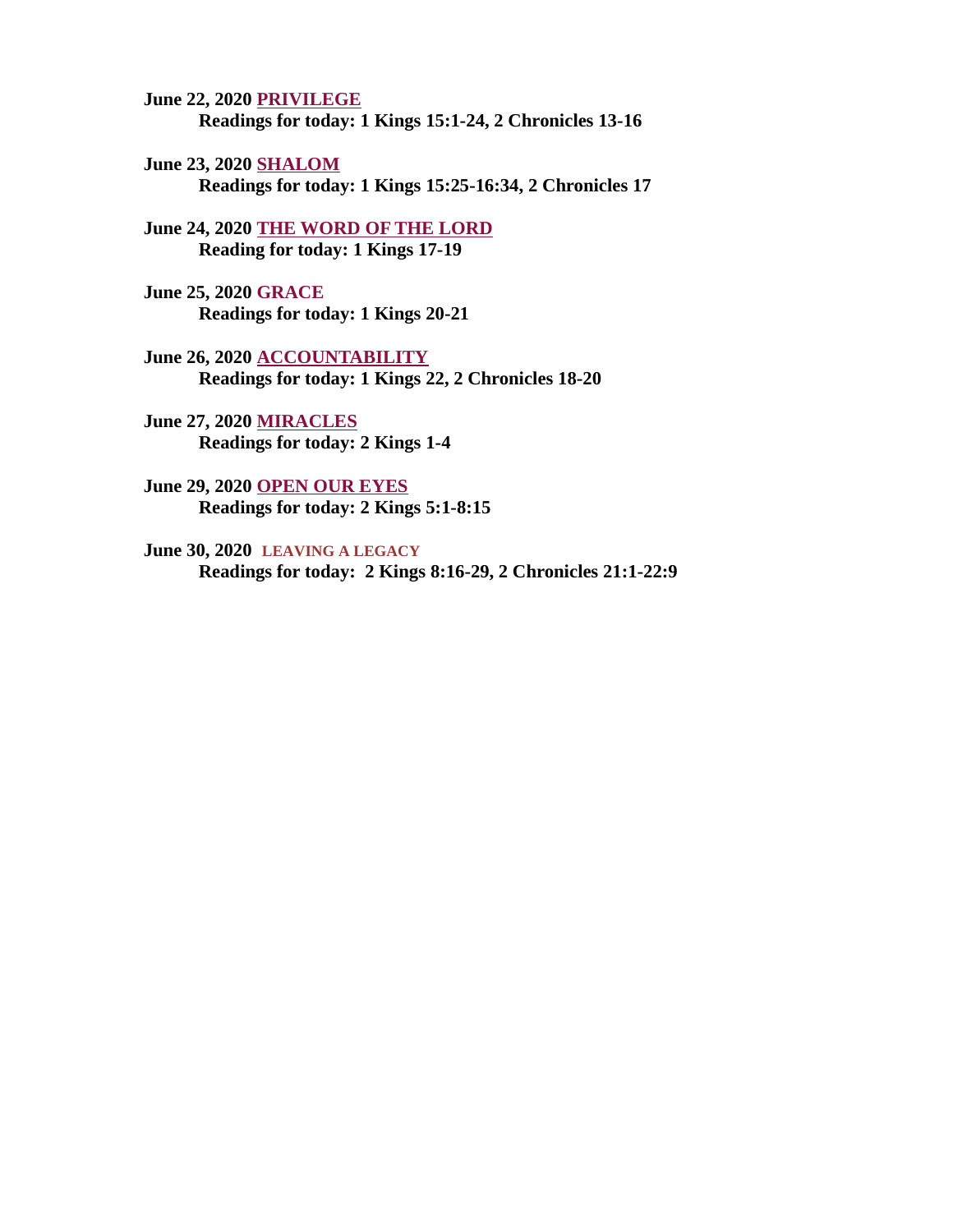#### June 1, 2020 THE DEATHLESS LOVE OF GOD

<span id="page-2-0"></span>[Readings for today: Song of Solomon 5:2-8:14, Psalms 45](https://www.biblegateway.com/passage/?search=Song+of+Solomon+5%3A2-8%3A14%2C+Psalms+45&version=ESV)

"Set me as a seal upon your heart, as a seal upon your arm, for love is strong as death, jealousy is fierce as the grave. Its flashes are flashes of fire, the very flame of the Lord. Many waters cannot quench love, neither can floods drown it. If a man offered for love all the wealth of his house, he would be utterly despised." (Song of Solomon 8:6-7)

I needed hope this morning. I don't know about you but the events of this past week have weighed heavily on my soul. I've shed tears. I've spoken words. I've checked in on friends. I've listened voices far wiser and more bold than my own. I've grieved over the senseless death. The senseless violence. The senseless looting. I long for justice. I long for righteousness. I long for a more perfect union when a person will not have to wonder if they are being treated differently because of the color of their skin. And although I know progress has been made, it feels like we still have so far to go.

Martin Luther King Jr. once said, "The arc of the moral universe is long but it bends towards justice." If I'm honest it feels like we still have so far to go and I'm tired. My strength is failing. My hope is fading. And if I'm feeling this way, I cannot imagine how my friends of color must feel. This is where God met me in our reading today. His love is as strong as death. His jealousy as fierce as the grave. I needed those words this morning. You see, the arc of the moral universe may be long indeed. It it certainly longer than my lifespan or even the lifespan of many generations. But God's reach is even longer. It is God who bends the arc. It is God who is at work in our world to bring justice. And we can trust God to complete His work because of His great love. The floods of racism and classism cannot quench love. The fires burning in our cities cannot destroy love. Even if the richest man on the planet tried to buy it to possess it for his very own, his offer would be rejected out of hand. God's love is free. God's love is faithful. God's love is priceless. God's love is powerful. It gives strength to the weary. Hope to the hopeless. Help for the helpless.

So we set God's love as a seal on our hearts. We wear it like a badge on our arms. We let our lives and loves and choices reflect the love of God. We make the love of God our aim in all we say and do not just personally but corporately in society as well. God's love is the foundation for justice. God's love is the root for all righteousness. God's love must serve as the philosophical base for all our laws and public policy. God's love must guide our leaders when they speak to us and on our behalf. Without God's love we are lost. Wandering. Foolish. Afraid. With God's love, we are found. Focused. Wise. Determined. May we cling to God's love today!

Readings for tomorrow: Proverbs 1-4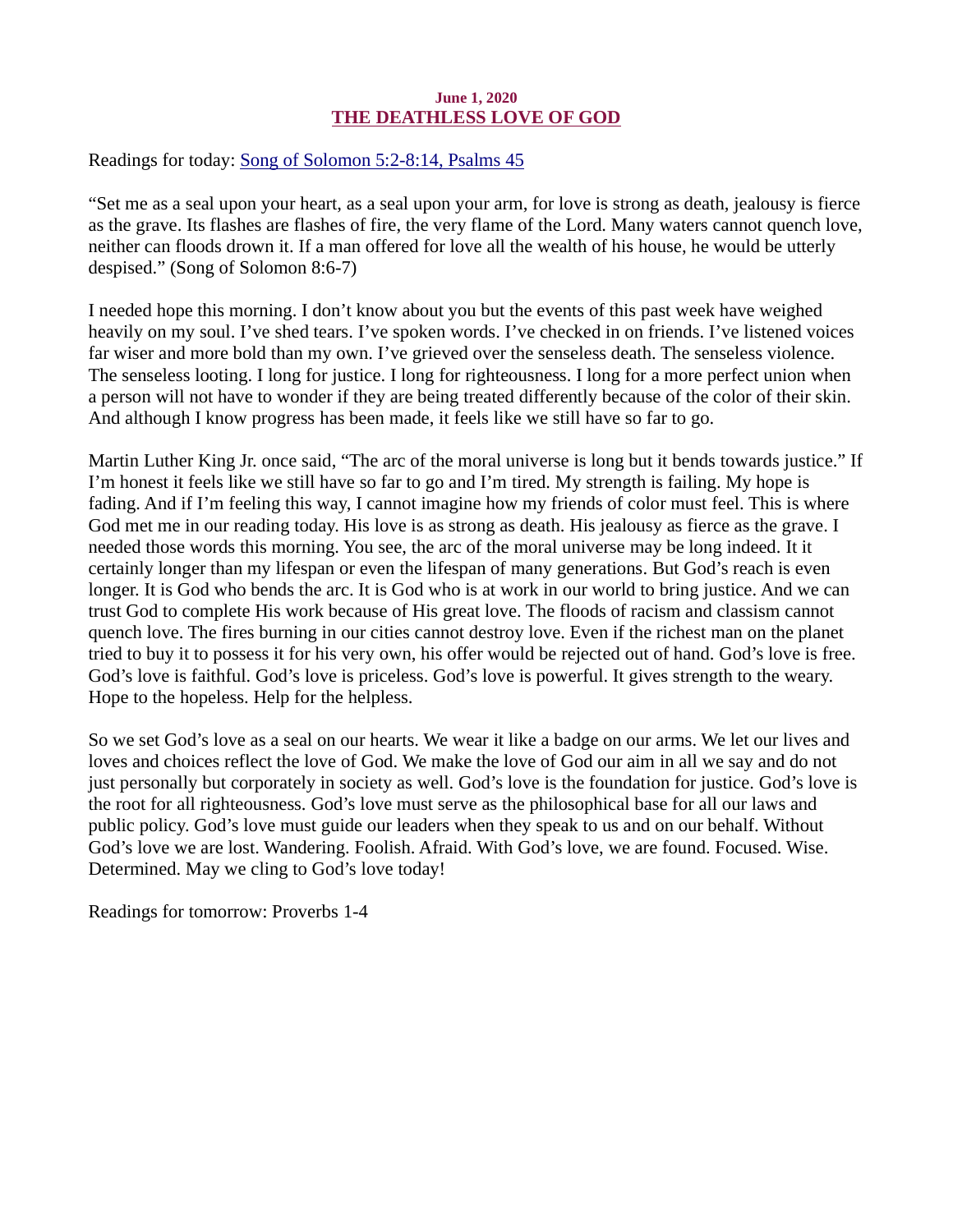## June 2, 2020 THE PATH OF RIGHTEOUSNESS

<span id="page-3-0"></span>[Readings for today: Proverbs 1-4](https://www.biblegateway.com/passage/?search=Proverbs+1-4&version=ESV)

"But the path of the righteous is like the light of dawn, which shines brighter and brighter until full day. The way of the wicked is like deep darkness; they do not know over what they stumble." (Proverbs 4:18-19)

I couldn't sleep again last night. Too much grief. Too much anxiety. Fears for our nation. For the utter lack of wisdom being shown by so many. Violence only begets more violence. We're seeing that on display. Every escalation is met by more escalation. Every foolish act only increases the pain. Demonic forces are on the loose. Their only aim is mayhem. They corrupt otherwise peaceful demonstrations. They take advantage of the crowds to wreak their havoc. They sow seeds of chaos. They love the night. They love the darkness. They wear all black. They mask up so no one can know their identities. They do not care who they hurt as long as they get to destroy. And the media covers their every move.

At the same time, there is light. There is hope. The righteous do shine like the dawn. I love seeing police officers kneeling down with the protestors to pray. I love seeing peaceful demonstrators confronting those who are looting. I love seeing wise leaders emerge who take the time to walk among the people. Listening. Honoring. Loving. Diffusing tension. De-escalating conflict. Bringing calm in the crisis. They understand their words have power. Their actions communicate respect. And I'm praying their light shines brighter and brighter with each passing day.

We are reaping what we've sown as a nation. As a country, we've commercialized outrage. The loudest and most obnoxious voices get all the press. Extremists get normalized and platformed. The dumpster fire that is Twitter has now spilled onto the streets. Anyone could have seen this coming. You simply cannot pursue the politics of division without suffering the consequences. Many years ago, political operatives made it their goal to divide the nation into two warring camps. They no longer saw a need to reach out across the aisle. No longer saw a need for compromise. It was a "win at all costs" mentality that resulted in a scorched earth treatment of one's political opponents and the hatred they fostered has now broken loose. But they aren't the only ones to blame. We all need to look into the mirror right now. We need to ask ourselves how we have contributed to the current climate. All of us bear some responsibility for what is taking place. That's the thing about democracy. It is government of the people, by the people, and for the people. So we need to come to grips with the hard truth that what happens in Washington DC is simply a macro-reflection of what happens in many of our local communities. And rather than blame-shift as is our wont in such circumstances, we must confess and repent and humble ourselves before the Lord and before one another.

King Solomon is quite possibly the wisest man to ever live. He specialized in solving intractable problems. Problems like the ones we face over race and power and economics. These things were not foreign to Solomon and people came from all over the world to seek his advice. How would he advise us today? In our situation? In our current cultural moment? I think he would say this, "To know wisdom and instruction, to understand words of insight, to receive instruction in wise dealing, in righteousness, justice, and equity; to give prudence to the simple, knowledge and discretion to the youth— Let the wise hear and increase in learning, and the one who understands obtain guidance, The fear of the Lord is the beginning of knowledge; fools despise wisdom and instruction." (Proverbs 1:2-5, 7)

Readings for tomorrow: Proverbs 5-8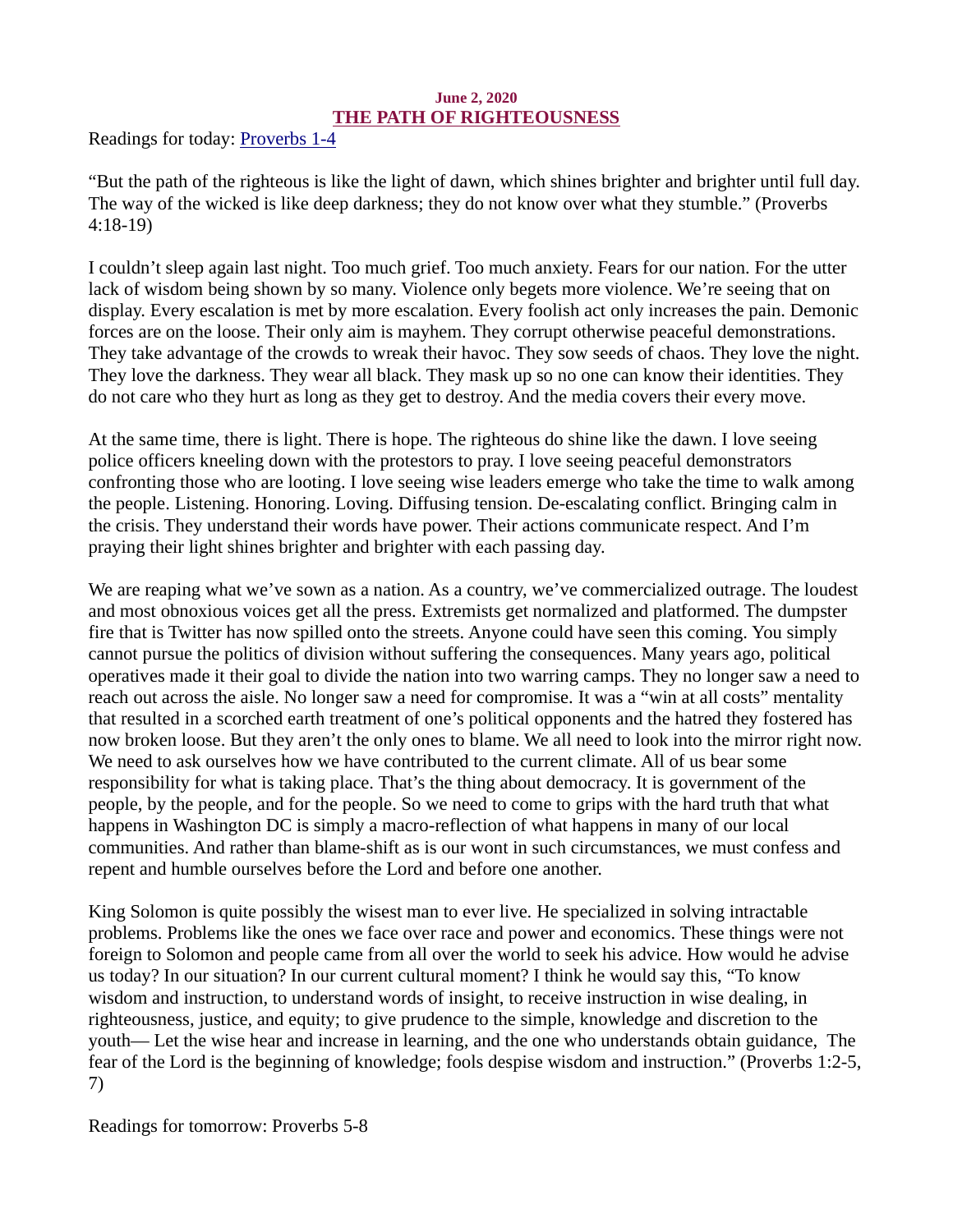#### June 4, 2020 The Foundation of God's Throne

<span id="page-4-0"></span>[Readings for today: Proverbs 9-12](https://www.biblegateway.com/passage/?search=Proverbs+9-12&version=ESV)

"When it goes well with the righteous, the city rejoices, and when the wicked perish there are shouts of gladness. By the blessing of the upright a city is exalted, but by the mouth of the wicked it is overthrown." (Proverbs 11:10-11)

Like all of us, I have watched the recent events unfold with a lot of fear and anxiety. A lot of sadness and deep grief. My heart breaks for the brokenness of this world. Far too many find themselves at the mercy of an unjust society. Far too many find themselves the victims of unrighteousness. Far too many feel powerless. Helpless. Hopeless. Afraid. Far too many feel the wheels of social progress have ground to a halt with their bodies trapped underneath. All around us cities are burning. Communities are struggling. Unrest is growing. Why?

We have abandoned God. The only source of true life and light and love in this world. By His command the world was made and all that was in it. By His command human beings were shaped and formed in His image. By His command we were given a mandate to be fruitful and multiply and fill the earth. Exercising dominion in His name. This was the pathway to true progress. This was the road to righteousness. This was the journey to justice. But we abandoned His ways long ago. We chose to blaze our own trail. Build our own road. Cut our own path through the wilderness. And where has that gotten us? A world full of hate and anger and fear. A world full of violence and suffering and pain. A world full of injustice and inequality. We have remade the world in our own broken image and are suffering the consequences of our actions.

God calls us to a different path. The path of righteousness. The path of justice. Psalm 89:14 teaches us that God's throne rests on these two pillars. Righteousness is about our standing before God. Clothed in Christ, we seek to become who we already are in Him. We follow His commands. We conform our hearts and minds to His example. We speak His truth. We live for His glory. We surrender all that we have and all that we are to Him. Justice is about the systems and structures we live under. Government. Business. Education. Media. Arts. Church. Family. These are by definition unjust because they are human creations and each generation must engage in the work to align them and re-align them with God's Kingdom. When righteous people are engaged in justice work, the cities and communities in which we live flourish. When unrighteous people engage in unjust work, the cities and communities in which we live burn. This is the power God entrusted to us from the beginning and it is responsibility He has given us as human beings.

The Proverbs are full of all kinds of wisdom regarding the righteousness and justice of God. All of us should be seeking to become more righteous individually and all of us should be working for justice systemically and collectively. This unique gift the church offers the world is Jesus. Governments pass laws. Social policy can be re-written and reformed. Law enforcement can enforce a host of new regulations. But none of it will make a bit of difference without the transformation of the human heart. Friends, more than ever, the world needs Jesus. Who are you sharing Him with today?

Readings for tomorrow: Proverbs 13-16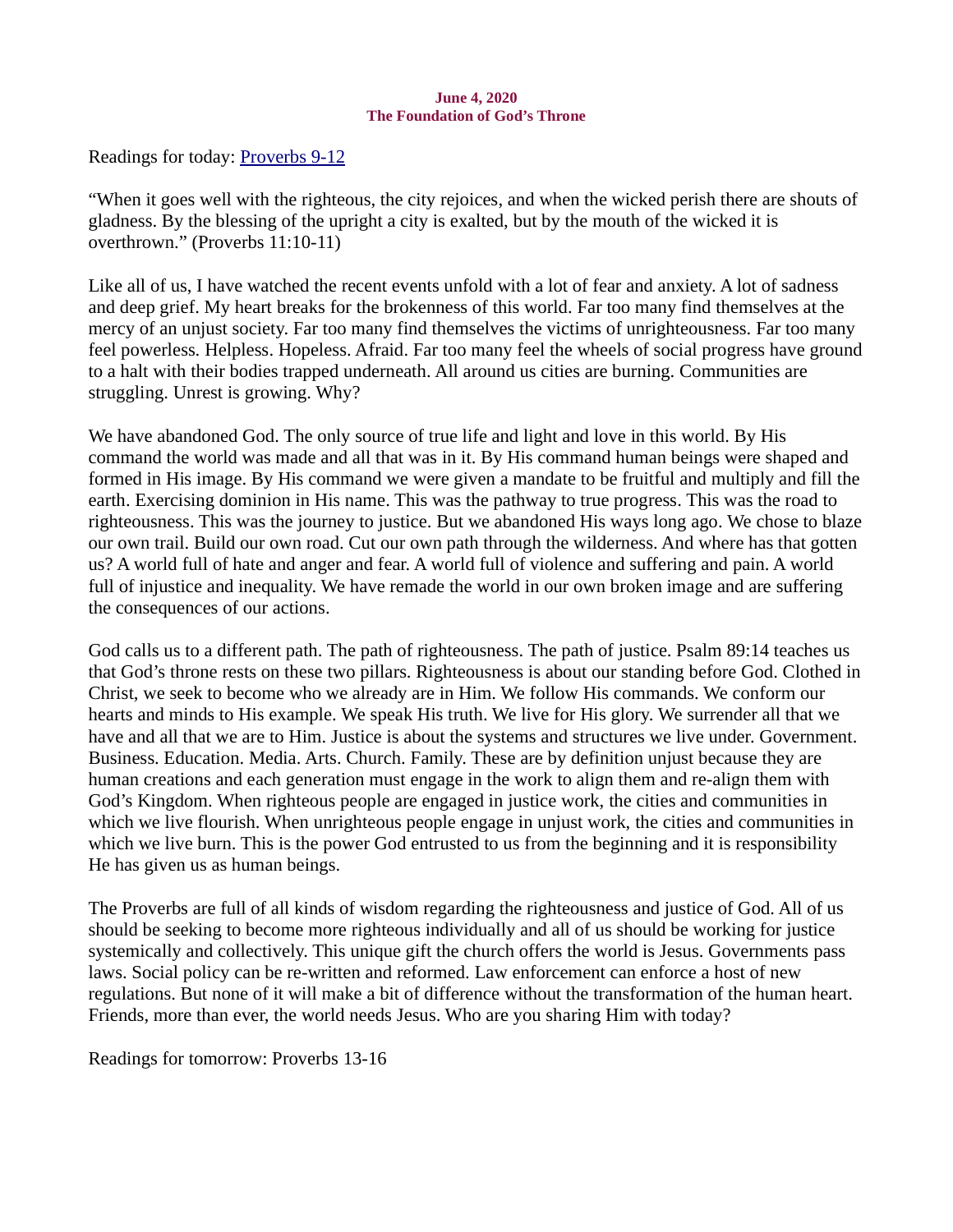#### June 5, 2020 HOPE DEFERRED

<span id="page-5-0"></span>Readings for today: **Proverbs 13-16** 

Proverbs 13:12 says, "Hope deferred makes the heart sick, but a desire fulfilled is a tree of life." As soon as I read these words this morning, it reminded me of something Dr. Martin Luther King Jr. once said, "In a sense, our nation's summers of riots are caused our winter's delay." When people ask me why we can't seem to get past the race issue in America, this is what I tell them. We keep deferring hope for our African-American brothers and sisters and it continues to make our nation sick. Rather than offer up my own words as to why that may or may not be, I humbly offer you the words of the brilliant King himself as he delivered them at Grosse Pointe High School in Michigan less than a month before his assassination. The speech is one he'd give before in several forms and it is titled, "The Other America." It's long but worth your time.

Rev. Dr. Harry Meserve, Bishop Emrich, my dear friend Congressman Conyers, ladies and gentlemen.

I need not pause to say how very delighted I am to be here tonight and to have the great privilege of discussing with you some of the vital issues confronting our nation and confronting the world. It is always a very rich and rewarding experience when I can take a brief break from the day-to-day demands of our struggle for freedom and human dignity and discuss the issues involved in that struggle with concerned people of good will all over our nation and all over the world, and I certainly want to express my deep personal appreciation to you for inviting me to occupy this significant platform.

I want to discuss the race problem tonight and I want to discuss it very honestly. I still believe that freedom is the bonus you receive for telling the truth. Ye shall know the truth and the truth shall set you free. And I do not see how we will ever solve the turbulent problem of race confronting our nation until there is an honest confrontation with it and a willing search for the truth and a willingness to admit the truth when we discover it. And so I want to use as a title for my lecture tonight, "The Other America." And I use this title because there are literally two Americas. Every city in our country has this kind of dualism, this schizophrenia, split at so many parts, and so every city ends up being two cities rather than one. There are two Americas. One America is beautiful for situation. In this America, millions of people have the milk of prosperity and the honey of equality flowing before them. This America is the habitat of millions of people who have food and material necessities for their bodies, culture and education for their minds, freedom and human dignity for their spirits. In this America children grow up in the sunlight of opportunity. But there is another America. This other America has a daily ugliness about it that transforms the buoyancy of hope into the fatigue of despair. In this other America, thousands and thousands of people, men in particular walk the streets in search for jobs that do not exist. In this other America, millions of people are forced to live in vermin-filled, distressing housing conditions where they do not have the privilege of having wall-to-wall carpeting, but all too often, they end up with wall-to-wall rats and roaches. Almost forty percent of the Negro families of America live in sub-standard housing conditions. In this other America, thousands of young people are deprived of an opportunity to get an adequate education. Every year thousands finish high school reading at a seventh, eighth and sometimes ninth grade level. Not because they're dumb, not because they don't have the native intelligence, but because the schools are so inadequate, so over-crowded, so devoid of quality, so segregated if you will, that the best in these minds can never come out. Probably the most critical problem in the other America is the economic problem. There are so many other people in the other America who can never make ends meet because their incomes are far too low if they have incomes, and their jobs are so devoid of quality. And so in this other America, unemployment is a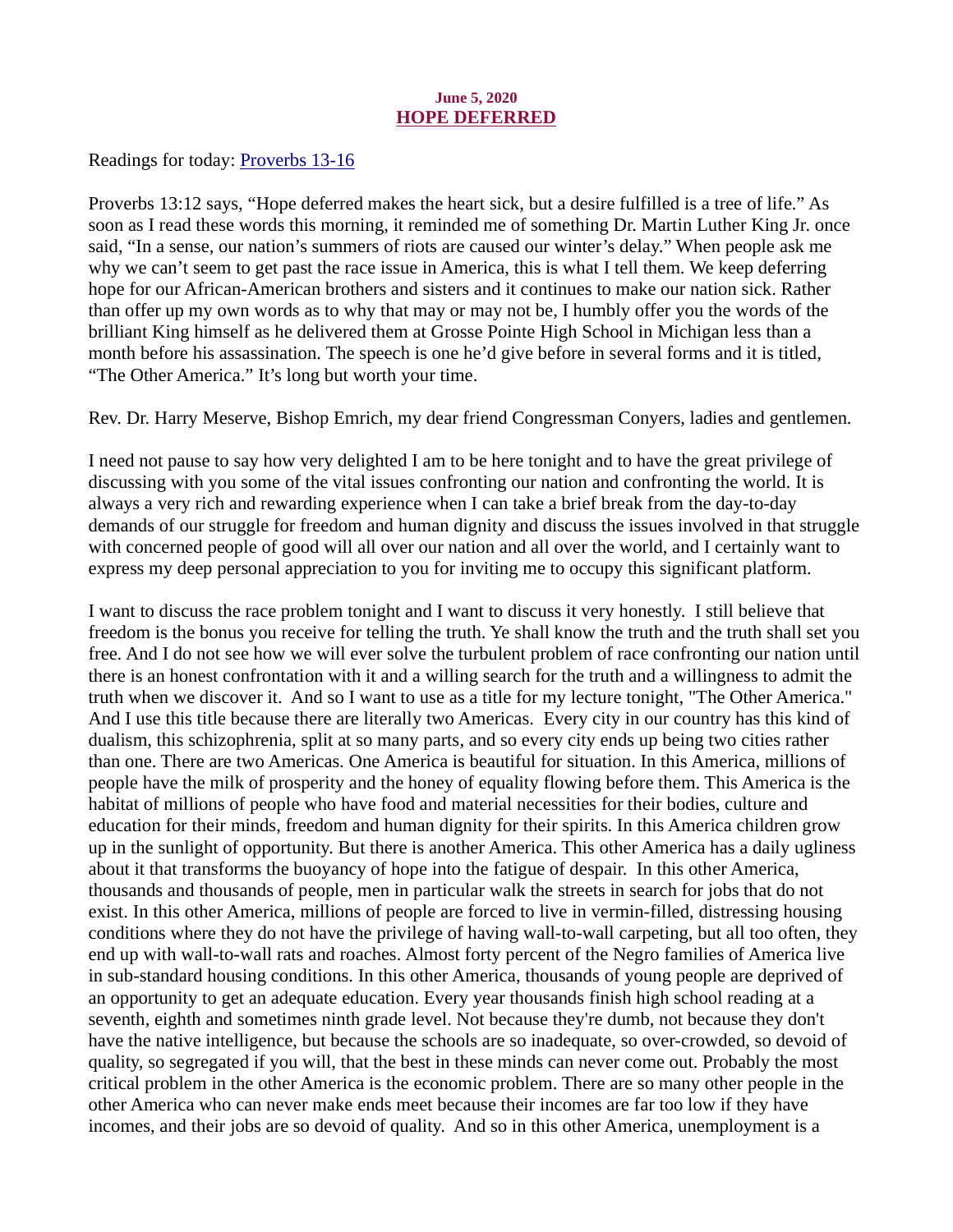reality and under-employment is a reality. (I'll just wait until our friend can have her say) (applause). I'll just wait until things are restored and. . .everybody talks about law and order. (applause)

Now before I was so rudely interrupted… (applause), and I might say that it was my understanding that we're going to have a question and answer period, and if anybody disagrees with me, you will have the privilege, the opportunity to raise a question if you think I'm a traitor, then you'll have an opportunity to ask me about my traitorness and we will give you that opportunity.

Now let me get back to the point that I was trying to bring out about the economic problem. And that is one of the most critical problems that we face in America today. We find in the other America unemployment constantly rising to astronomical proportions and black people generally find themselves living in a literal depression. All too often when there is mass unemployment in the black community, it's referred to as a social problem and when there is mass unemployment in the white community, it's referred to as a depression. But there is no basic difference. The fact is, that the negro faces a literal depression all over the U.S. The unemployment rate on the basis of statistics from the labor department is about 8.8 per cent in the black community. But these statistics only take under consideration individuals who were once in the labor market, or individuals who go to employment offices to seek employment. But they do not take under consideration the thousands of people who have given up, who have lost motivation, the thousands of people who have had so many doors closed in their faces that they feel defeated and they no longer go out and look for jobs, the thousands who've come to feel that life is a long and desolate corridor with no exit signs. These people are considered the discouraged and when you add the discouraged to the individuals who can't be calculated through statistics in the unemployment category, the unemployment rate in the negro community probably goes to 16 or 17 percent. And among black youth, it is in some communities as high as 40 and 45 percent. But the problem of unemployment is not the only problem. There is the problem of under-employment, and there are thousands and thousand, I would say millions of people in the negro community who are poverty stricken - not because they are not working but because they receive wages so low that they cannot begin to function in the main stream of the economic life of our nation. Most of the poverty stricken people of America are persons who are working every day and they end up getting part-time wages for full-time work. So the vast majority of negroes in America find themselves perishing on a lonely island of poverty in the midst of a vast ocean of material prosperity. This has caused a great deal of bitterness. It has caused a great deal of agony. It has caused ache and anguish. It has caused great despair, and we have seen the angered expressions of this despair and this bitterness in the violent rebellions that have taken place in cities all over our country. Now I think my views on non-violence are pretty generally known. I still believe that non-violence is the most potent weapon available to the negro in his struggle for justice and freedom in the U.S.

Now let me relieve you a bit. I've been in the struggle a long time now, (applause) and I've conditioned myself to some things that are much more painful than discourteous people not allowing you to speak, so if they feel that they can discourage me, they'll be up here all night.

Now I wanted to say something about the fact that we have lived over these last two or three summers with agony and we have seen our cities going up in flames. And I would be the first to say that I am still committed to militant, powerful, massive, non-violence as the most potent weapon in grappling with the problem from a direct action point of view. I'm absolutely convinced that a riot merely intensifies the fears of the white community while relieving the guilt. And I feel that we must always work with an effective, powerful weapon and method that brings about tangible results. But it is not enough for me to stand before you tonight and condemn riots. It would be morally irresponsible for me to do that without, at the same time, condemning the contingent, intolerable conditions that exist in our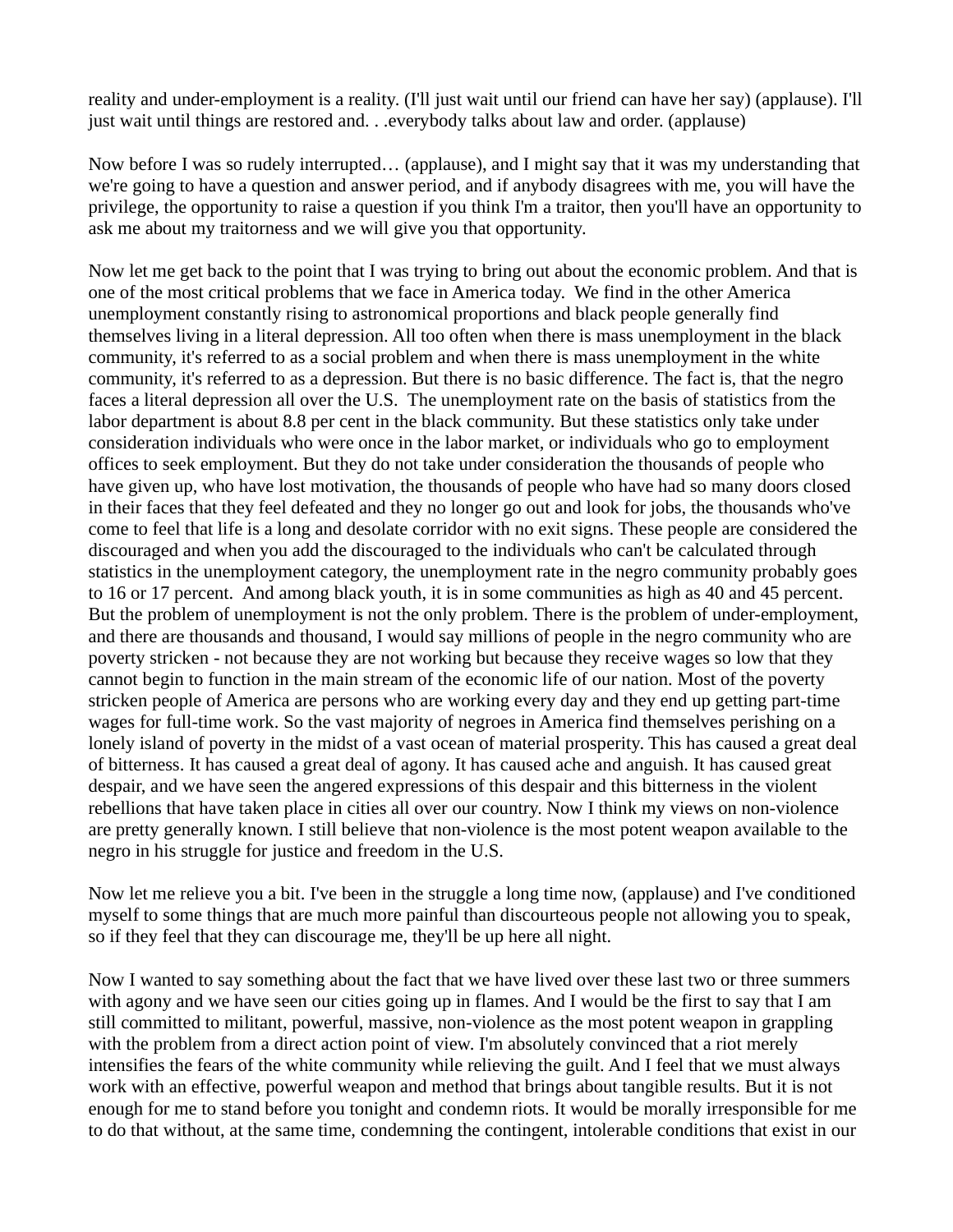society. These conditions are the things that cause individuals to feel that they have no other alternative than to engage in violent rebellions to get attention. And I must say tonight that a riot is the language of the unheard. And what is it America has failed to hear? It has failed to hear that the plight of the negro poor has worsened over the last twelve or fifteen years. It has failed to hear that the promises of freedom and justice have not been met. And it has failed to hear that large segments of white society are more concerned about tranquility and the status quo than about justice and humanity.

Now every year about this time, our newspapers and our televisions and people generally start talking about the long hot summer ahead. What always bothers me is that the long hot summer has always been preceded by a long cold winter. And the great problem is that the nation has not used its winters creatively enough to develop the program, to develop the kind of massive acts of concern that will bring about a solution to the problem. And so we must still face the fact that our nation's summers of riots are caused by our nations winters of delay. As long as justice is postponed we always stand on the verge of these darker nights of social disruption. The question now, is whether America is prepared to do something massively, affirmatively and forthrightly about the great problem we face in the area of race and the problem which can bring the curtain of doom down on American civilization if it is not solved. And I would like to talk for the next few minutes about some of the things that must be done if we are to solve this problem.

The first thing I would like to mention is that there must be a recognition on the part of everybody in this nation that America is still a racist country. Now however unpleasant that sounds, it is the truth. And we will never solve the problem of racism until there is a recognition of the fact that racism still stands at the center of so much of our nation and we must see racism for what it is. It is the nymph of an inferior people. It is the notion that one group has all of the knowledge, all of the insights, all of the purity, all of the work, all of the dignity. And another group is worthless, on a lower level of humanity, inferior. To put it in philosophical language, racism is not based on some empirical generalization which, after some studies, would come to conclusion that these people are behind because of environmental conditions. Racism is based on an ontological affirmation. It is the notion that the very being of a people is inferior. And their ultimate logic of racism is genocide. Hitler was a very sick man. He was one of the great tragedies of history. But he was very honest. He took his racism to its logical conclusion. The minute his racism caused him to sickly feel and go about saying that there was something innately inferior about the Jew he ended up killing six million Jews. The ultimate logic of racism is genocide, and if one says that one is not good enough to have a job that is a solid quality job, if one is not good enough to have access to public accommodations, if one is not good enough to have the right to vote, if one is not good enough to live next door to him, if one is not good enough to marry his daughter because of his race. Then at that moment that person is saying that that person who is not good to do all of this is not fit to exist or to live. And that is the ultimate logic of racism. And we've got to see that this still exists in American society. And until it is removed, there will be people walking the streets of live and living in their humble dwellings feeling that they are nobody, feeling that they have no dignity and feeling that they are not respected. The first thing that must be on the agenda of our nation is to get rid of racism.

Secondly, we've got to get rid of two or three myths that still pervade our nation. One is the myth of time. I'm sure you've heard this notion. It is the notion that only time can solve the problem of racial injustice. And I've heard it from many sincere people. They've said to the negro and/to his allies in the white community you should slow up, you're pushing things too fast, only time can solve the problem. And if you'll just be nice and patient and continue to pray, in a hundred or two hundred years the problem will work itself out. There is an answer to that myth. It is the time is neutral. It can be used either constructively or destructively. And I'm sad to say to you tonight I'm absolutely convinced that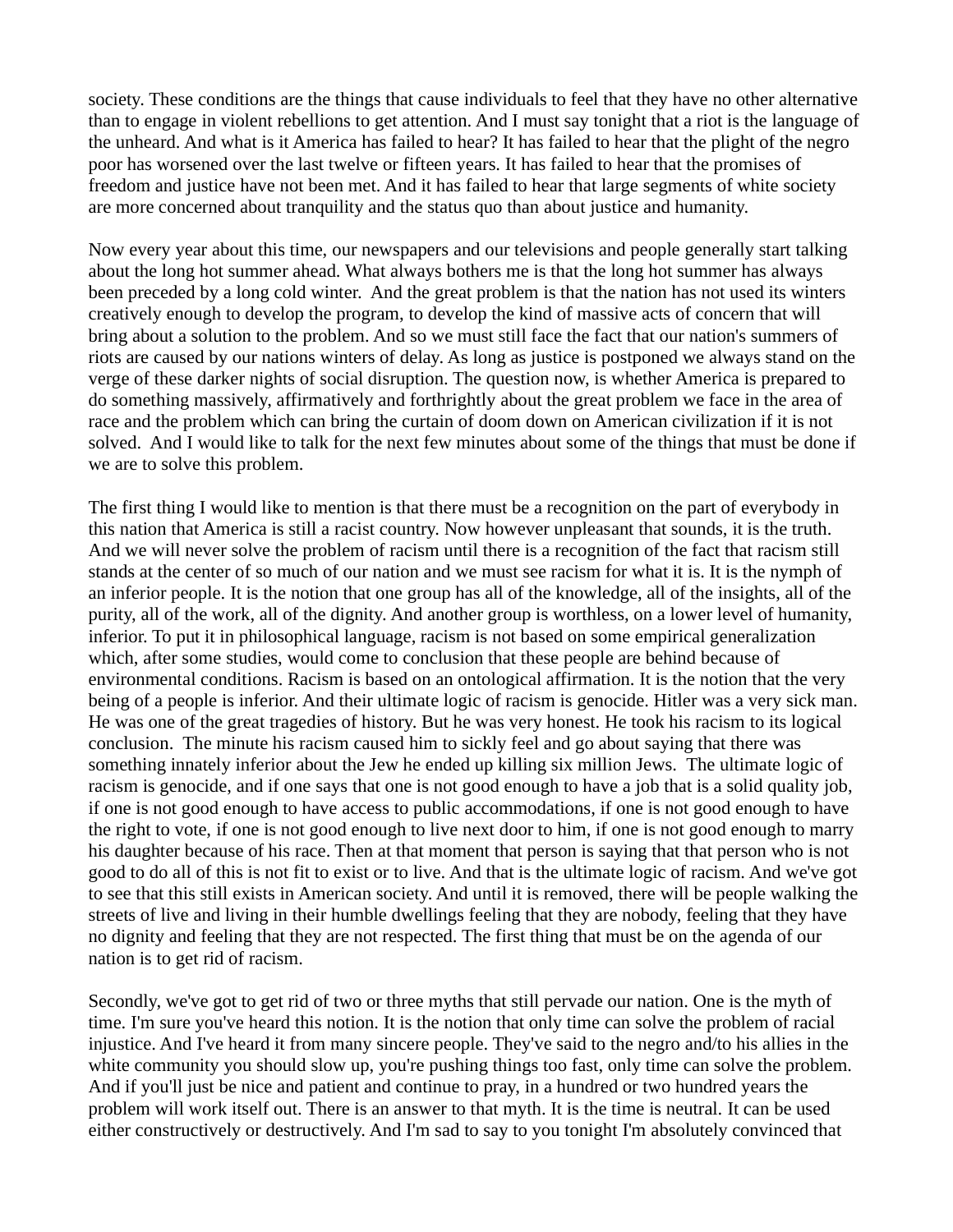the forces of ill will in our nation, the forces on the wrong side in our nation, the extreme righteous of our nation have often used time much more effectively than the forces of good will and it may well be that we may have to repent in this generation not merely for the vitriolic words of the bad people who will say bad things in a meeting like this or who will bomb a church in Birmingham, Alabama, but for the appalling silence and indifference of the good people who sit around and say wait on time. Somewhere we must come to see that human progress never rolls in on the wheels of inevitability, it comes through the tireless efforts and the persistent work of dedicated individuals who are willing to be co-workers with God and without this hard work time itself becomes an ally of the primitive forces of social stagnation. And so we must always help time and realize that the time is always right to do right.

Now there is another myth and that is the notion that legislation can't solve the problem that you've got to change the heart and naturally I believe in changing the heart. I happen to be a Baptist preacher and that puts me in the heart changing business and Sunday after Sunday I'm preaching about conversion and the need for the new birth and re-generation. I believe that there's something wrong with human nature. I believe in original sin not in terms of the historical event but as the mythological category to explain the universality of evil, so I'm honest enough to see the gone-wrongness of human nature so naturally I'm not against changing the heart and I do feel that that is the half truth involved here, that there is some truth in the whole question of changing the heart. We are not going to have the kind of society that we should have until the white person treats the negro right - not because the law says it but because it's natural because it's right and because the black man is the white man's brother. I'll be the first to say that we will never have a truly integrated society, a truly colorless society until men and women are obedient to the unenforceable. But after saying that, let me point out the other side. It may be true that morality cannot be legislated, but behavior can be regulated. It may be true that the law cannot change the heart but it can restrain the heartless. It may be true that the law can't make a man love me, but it can restrain him from lynching me, and I think that's pretty important also.

And so while legislation may not change the hearts of men, it does change the habits of men when it's vigorously enforced and when you change the habits of people pretty soon attitudes begin to be changed and people begin to see that they can do things that fears caused them to feel that they could never do. And I say that there's a need still for strong civil rights legislation in various areas. There's legislation in Congress right now dealing with the whole question of housing and equal administration of justice and these things are very important for I submit to you tonight that there is no more dangerous development in our nation than the constant building up of predominantly negro central cities ringed by white suburbs. This will do nothing but invite social disaster. And this problem has to be dealt with - some through legislation, some through education, but it has to be dealt with in a very concrete and meaningful manner.

Now let me get back to my point. I'm going to finish my speech. I've been trying to think about what I'm going to preach about tomorrow down to Central Methodist Church in the Lenten series and I think 1'11 use as the text, "Father forgive them for they know not what they do."

I want to deal with another myth briefly which concerns me and I want to talk about it very honestly and that is over-reliance on the bootstrap philosophy. Now certainly it's very important for people to engage in self-help programs and do all they can to lift themselves by their own bootstraps. Now I'm not talking against that at all. I think there is a great deal that the black people of this country must do for themselves and that nobody else can do for them. And we must see the other side of this question. I remember the other day I was on a plane and a man starting talking with me and he said I'm sympathetic toward what you're trying to do, but I just feel that you people don't do enough for yourself and then he went on to say that my problem is, my concern is that I know of other ethnic groups, many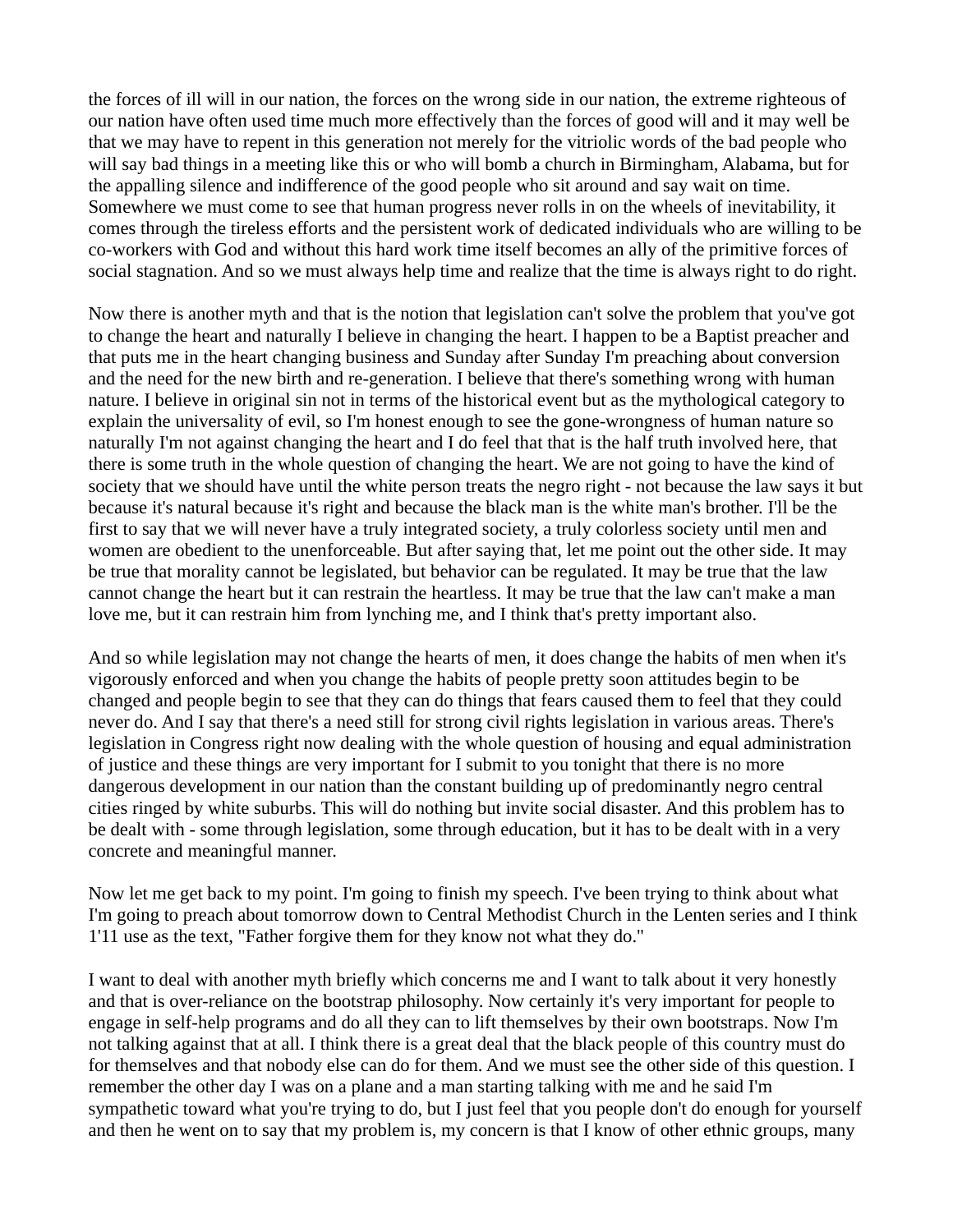of the ethnic groups that came to this country and they had problems just as negroes and yet they did the job for themselves, they lifted themselves by their own bootstraps. Why is it that negroes can't do that? And I looked at him and I tried to talk as understanding as possible but I said to him, it does not help the negro for unfeeling, sensitive white people to say that other ethnic groups that came to the country maybe a hundred or a hundred and fifty years voluntarily have gotten ahead of them and he was brought here in chains involuntarily almost three hundred and fifty years ago. I said it doesn't help him to be told that and then I went on to say to this gentlemen that he failed to recognize that no other ethnic group has been enslaved on American soil. Then I had to go on to say to him that you failed to realize that America made the black man's color a stigma. Something that he couldn't change. Not only was the color a stigma, but even linguistic then stigmatic conspired against the black man so that his color was thought of as something very evil. If you open Roget's Thesaurus and notice the synonym for black you'll find about a hundred and twenty and most of them represent something dirty, smut, degrading, low, and when you turn to the synonym for white, about one hundred and thirty, all of them represent something high, pure, chaste. You go right down that list. And so in the language a white life is a little better than a black life. Just follow. If somebody goes wrong in the family, we don't call him a white sheep we call him a black sheep. And then if you block somebody from getting somewhere you don't say they've been whiteballed, you say they've been blackballed. And just go down the line. It's not whitemail it's blackmail. I tell you this to seriously say that the nation made the black man's color a stigma and then I had to say to my friend on the plane another thing that is often forgotten in this country. That nobody, no ethnic group has completely lifted itself by it own bootstraps. I can never forget that the black man was free from the bondage of physical slavery in 1863. He wasn't given any land to make that freedom meaningful after being held in slavery 244 years. And it was like keeping a man in prison for many many years and then coming to see that he is not guilty of the crime for which he was convicted. Alright good night and God bless you.

And I was about to say that to free, to have freed the negro from slavery without doing anything to get him started in life on a sound economic footing, it was almost like freeing a man who had been in prison many years and you had discovered that he was unjustly convicted of, that he was innocent of the crime for which he was convicted and you go up to him and say now you're free, but you don't give him any bus fare to get to town or you don't give him any money to buy some clothes to put on his back or to get started in life again. Every code of jurisprudence would rise up against it. This is the very thing that happened to the black man in America. And then when we look at it even deeper than this, it becomes more ironic. We're reaping the harvest of this failure today. While America refused to do anything for the black man at that point, during that very period, the nation, through an act of Congress, was giving away millions of acres of land in the west and the mid-west, which meant that it was willing to under gird its white peasants from Europe with an economic floor. Not only did they give the land, they built land grant colleges for them to learn how to farm. Not only that it provided county agents to further their expertise in farming and went beyond this and came to the point of providing low interest rates for these persons so that they could mechanize their farms, and today many of these persons are being paid millions of dollars a year in federal subsidies not to farm and these are so often the very people saying to the black man that he must lift himself by his own bootstraps. I can never think ... Senator Eastland, incidentally, who says this all the time gets a hundred and twenty-five thousand dollars a year, not to farm on various areas of his plantation down in Mississippi. And yet he feels that we must do everything for ourselves. Well that appears to me to be a kind of socialism for the rich and rugged hard individualistic capitalism for the poor.

Now let me say two other things and I'm going to rush on. One, I want to say that if we're to move ahead and solve this problem we must re-order our national priorities. Today we're spending almost thirty-five billion dollars a year to fight what I consider an unjust, ill-considered, evil, costly, unwinable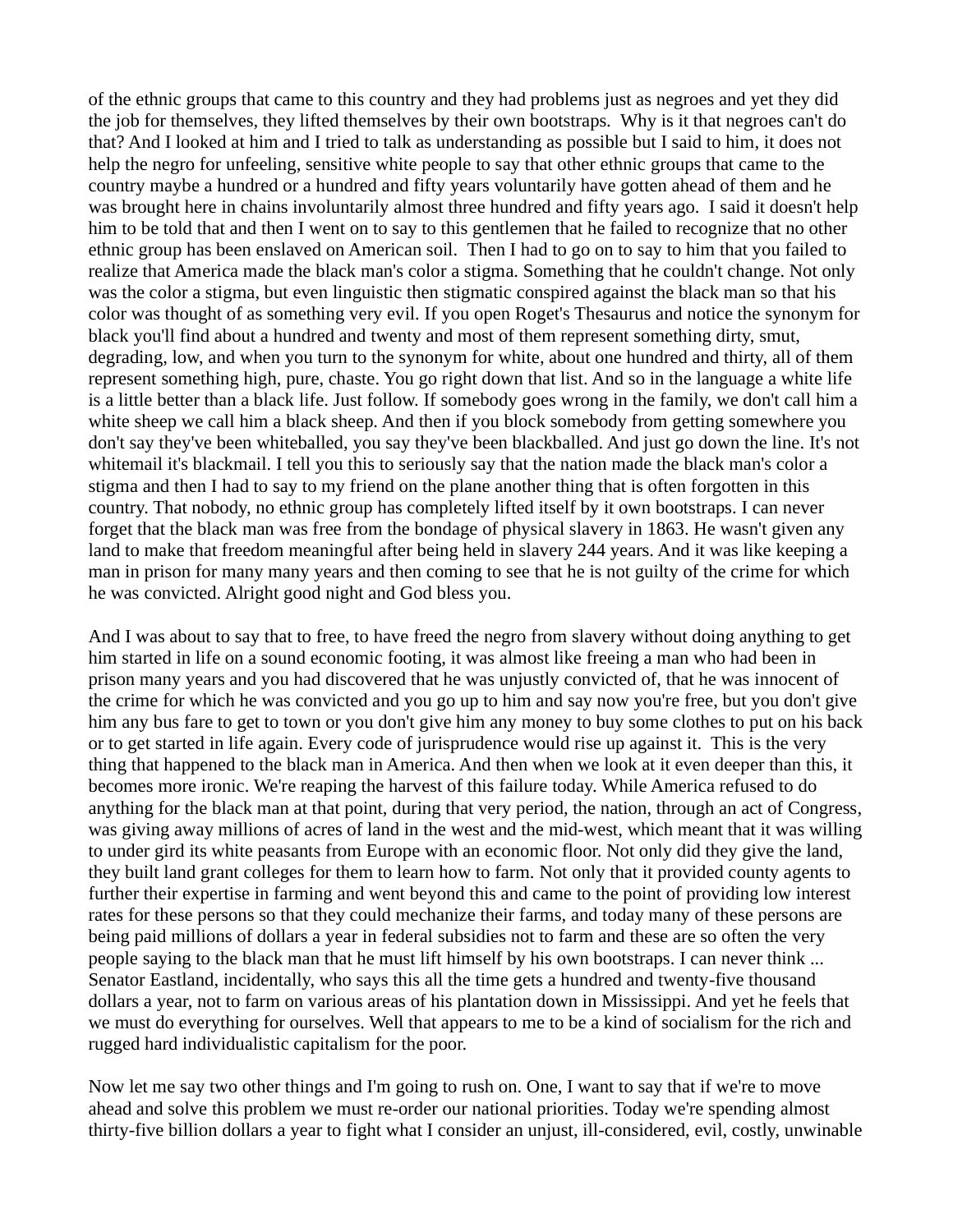war at Viet Nam. I wish I had time to go into the dimensions of this. But I must say that the war in Viet Nam is playing havoc with our Domestic destinies. That war has torn up the Geneva accord, it has strengthened, it has substituted…(Interruption)…I just want to say in response to that, that there are those of us who oppose the war in Viet Nam. I feel like opposing it for many reasons. Many of them are moral reasons but one basic reason is that we love our boys who are fighting there and we just want them to come back home. But I don't have time to go into the history and the development of the war in Viet Nam. I happen to be a pacifist but if I had had to make a decision about fighting a war against Hitler, I may have temporarily given up my pacifism and taken up arms. But nobody is to compare what is happening in Viet Nam today with that. I'm convinced that it is clearly an unjust war and it's doing so many things--not only on the domestic scene, it is carrying the whole world closer to nuclear annihilation. And so I've found it necessary to take a stand against the war in Viet Nam and I appreciate Bishop Emrich's question and I must answer it by saying that for me the tuitus? cannot be divided. It's nice for me to talk about ... it's alright to talk about integrated schools and in integrated lunch counters which I will continue to work for, but I think it would be rather absurd for me to work for integrated schools and not be concerned about the survival of the world in which to integrate.

The other thing is, that I have been working too long and too hard now against segregated public accommodations to end up at this stage of my life segregating my moral concern. I must make it clear. For me justice is indivisible. Injustice anywhere is a threat to justice everywhere.

Now for the question of hurting civil rights. I think the war in Viet Nam hurt civil rights much more than my taking a stand against the war. And I could point out so many things to say that. . . a reporter asked me sometime ago when I first took a strong stand against the war didn't I feel that I would have to reverse my position because so many people disagreed, and people who once had respect for me wouldn't have respect, and he went on to say that I hear that it's hurt the budget of your organization and don't you think that you have to get in line more with the administration's policy ... and of course those were very lonely days when I first started speaking out and not many people were speaking out but now I have a lot of company and it's not as lonesome now. But anyway, I had to say to the reporter, I'm sorry sir but you don't know me. I'm not a consensus leader and I do not determine what is right and wrong by looking at the budget of the Southern Christian Leadership Conference or by kind of taking a look at a gallop poll and getting the expression of the majority opinion. Ultimately, a genuine leader is not a succor for consensus but a mold of consensus. And on somepositions cowardice ask the question is it safe? Expediency asks the question is it politics? Vanity asks the question is it popular? The conscience asks the question is it right? And there comes a time when one must take a position that is neither safe nor politics nor popular but he must do it because conscience tells him it is right.

Now the time is passing and I'm not going to… I was going into the need for direct action to dramatize and call attention to the gulf between promise and fulfillment. I've been searching for a long time for an alternative to riots on the one hand and timid supplication for justice on the other and I think that alternative is found in militant massive non-violence. I'll wait until the question period before going into the Washington campaign. But let me say that it has been my experience in these years that I've been in the struggle for justice, that things just don't happen until the issue is dramatized in a massive direct-action way. I never will forget when we came through Washington in 1964, in December coming from Oslo. I stopped by to see President Johnson. We talked about a lot of things and we finally got to the point of talking about voting rights. The President was concerned about voting, but he said Martin, I can't get this through in this session of Congress. We can't get a voting rights bill, he said because there are two or three other things that I feel that we've got to get through and they're going to benefit negroes as much as anything. One was the education bill and something else. And then he went on to say that if I push a voting rights bill now, I'll lose the support of seven congressmen that I sorely need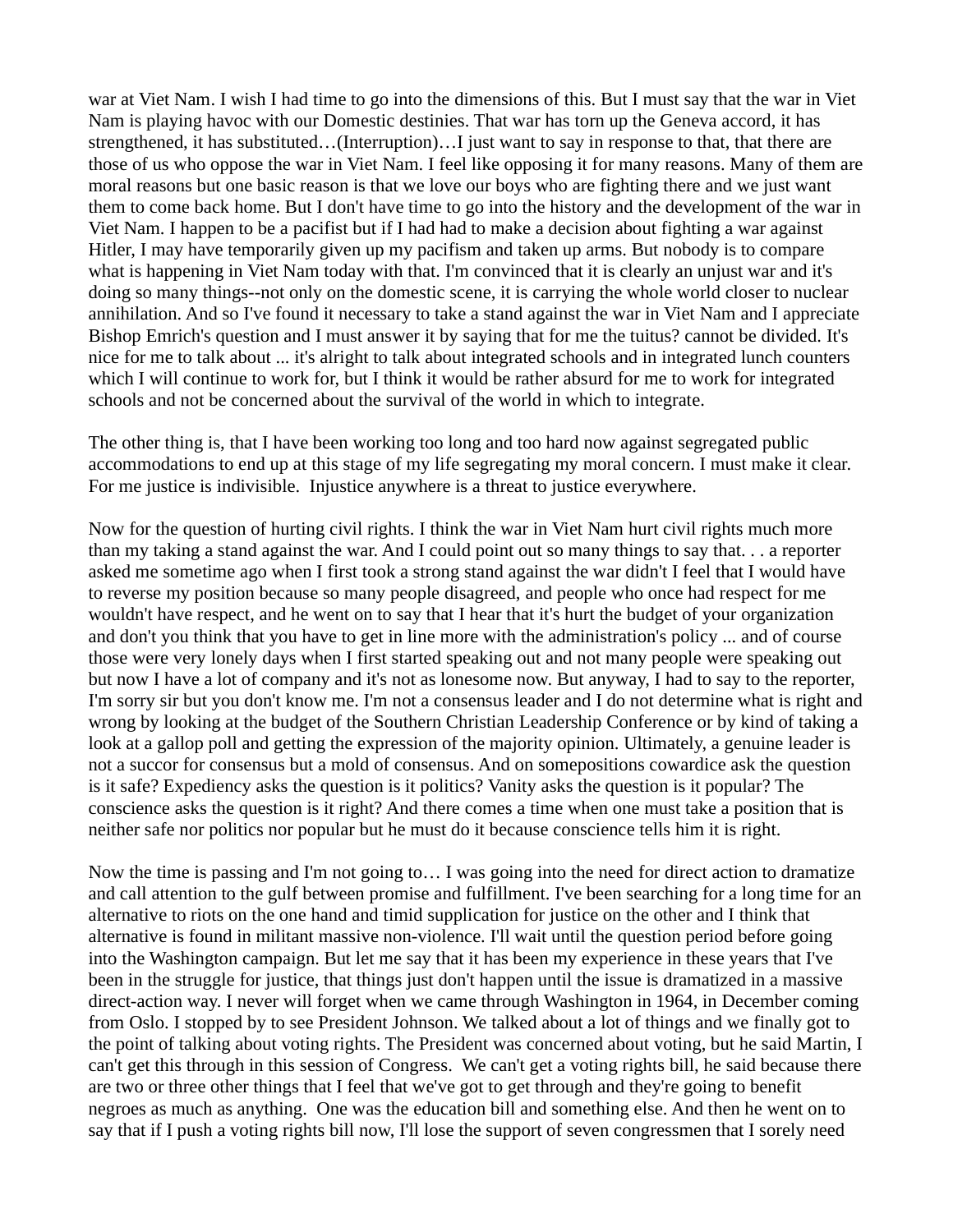for the particular things that I had and we just can't get it. Well, I went on to say to the President that I felt that we had to do something about it and two weeks later we started a movement in Selma, Alabama. We started dramatizing the issue of the denial of the right to vote and I submit to you that three months later as a result of that Selma movement, the same President who said to me that we could not get a voting rights bill in that session of Congress was on the television singing through a speaking voice "we shall overcome" and calling for the passage of a voting rights bill and I could go on and on to show. . .and we did get a voting rights bill in that session of Congress. Now, I could go on to give many other examples to show that it just doesn't come about without pressure and this is what we plan to do in Washington. We aren't planning to close down Washington, we aren't planning to close down Congress. This isn't anywhere in our plans. We are planning to dramatize the issue to the point that poor people in this nation will have to be seen and will not be invisible.

Now let me finally say something in the realm of the spirit and then I'm going to take my seat. Let me say finally, that in the midst of the hollering and in the midst of the discourtesy tonight, we got to come to see that however much we dislike it, the destinies of white and black America are tied together. Now the races don't understand this apparently. But our destinies are tied together. And somehow, we must all learn to live together as brothers in this country or we're all going to perish together as fools. Our destinies are tied together. Whether we like it or not culturally and otherwise, every white person is a little bit negro and every negro is a little bit white. Our language, our music, our material prosperity and even our food are an amalgam of black and white, so there can be no separate black path to power and fulfillment that does not intersect white routes and there can ultimately be no separate white path to power and fulfillment short of social disaster without recognizing the necessity of sharing that power with black aspirations for freedom and human dignity. We must come to see. . .yes we do need each other, the black man needs the white man to save him from his fear and the white man needs the black man to free him from his guilt.

John Donne was right. No man is an island and the tide that fills every man is a piece of the continent, a part of the main. And he goes on toward the end to say, "any man's death diminishes me because I'm involved in mankind. Therefore, it's not to know for whom the bell tolls, it tolls for thee." Somehow we must come to see that in this pluralistic, interrelated society we are all tied together in a single garment of destiny, caught in an inescapable network of mutuality. And by working with determination and realizing that power must be shared, I think we can solve this problem, and may I say in conclusion that our goal is freedom and I believe that we're going to get there. It's going to be more difficult from here on in but I believe we're going to get there because however much she strays away from it, the goal of America is freedom and our destiny is tied up with the destiny of America. Before the Pilgrim fathers landed at Plymouth we were here. Before Jefferson etched across the pages of history the majestic words of the Declaration of Independence we were here. Before the beautiful words of the Star Spangled Banner were written we were here. And for more than two centuries our forbearers labored here without wages. They made cotton King, they built the homes of their masters in the midst of the most humiliating and oppressive conditions and yet out of a bottomless vitality they continued to grow and develop and if the inexpressible cruelties of slavery couldn't stop us, the opposition that we now face including the white backlash will surely fail.

We are going to win our freedom because both the sacred heritage of our nation and the eternal will of the Almighty God are embodied in our echoing demands. So however difficult it is during this period, however difficult it is to continue to live with the agony and the continued existence of racism, however difficult it is to live amidst the constant hurt, the constant insult and the constant disrespect, I can still sing we shall overcome. We shall overcome because the arc of the moral universe is long but it bends towards justice.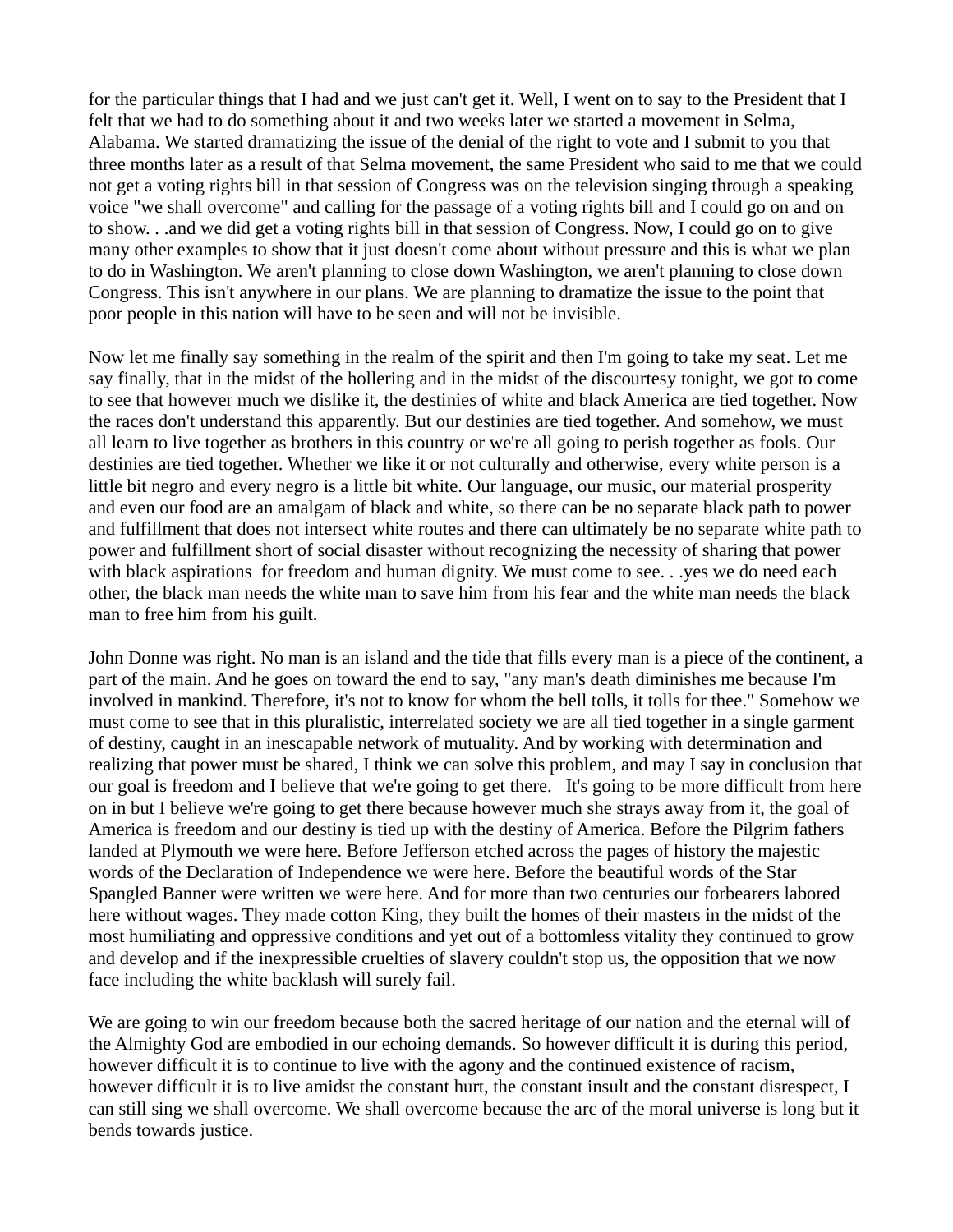We shall overcome because Carlisle is right. "No lie can live forever." We shall overcome because William Cullen Bryant is right. "Truth crushed to earth will rise again." We shall overcome because James Russell Lowell is right. "Truth forever on the scaffold, wrong forever on the throne." Yet that scaffold sways the future. We shall overcome because the Bible is right. "You shall reap what you sow." With this faith we will be able to hew out of the mountain of despair, a stone of hope. With this faith we will be able to transform the jangling discords of our nation into a beautiful symphony of brotherhood. With this faith we will be able to speed up the day when all of God's children all over this nation - black men and white men, Jews and Gentiles, Protestants and Catholics will be able to join hands and sing in the words of the old negro spiritual, "Free at Last, Free at Last, Thank God Almighty, We are Free At Last."

Readings for tomorrow: Proverbs 17-20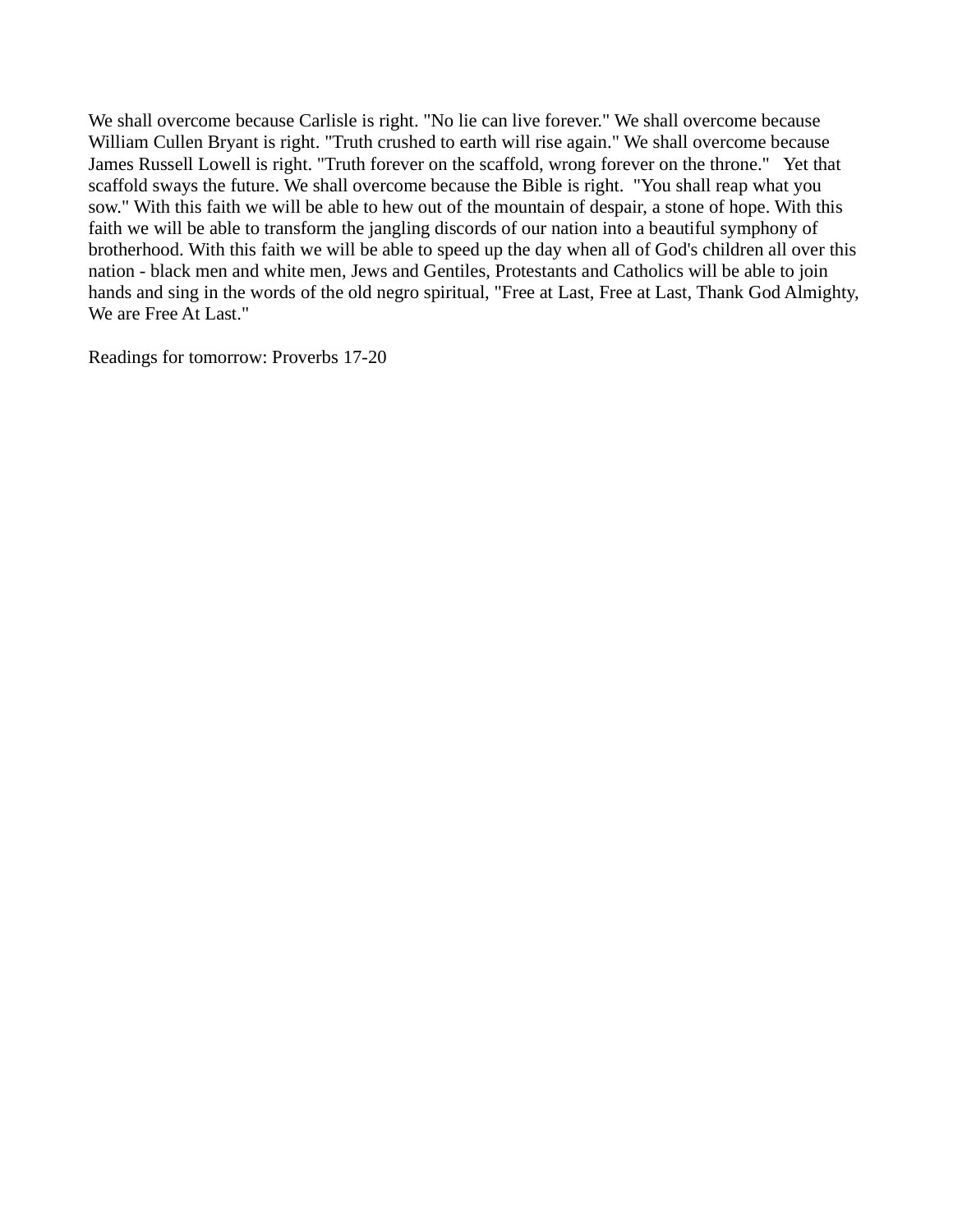## June 6, 2020 PASSING THE TEST

<span id="page-13-0"></span>Readings for today: **Proverbs** 17-20

"The crucible is for silver, and the furnace is for gold, and the Lord tests hearts." (Proverbs 17:3)

I want to pose a challenging question this morning. What if what we are seeing in our nation is the Lord's judgment? After all, we've read how pandemics were often a sign of the Lord's judgment in the Old Testament. Same with civil unrest. Economic downturns. What if God is finally bringing judgment on America for her sins? Her capitalistic greed? Her lust for political power? Her obsession with outrage and hate? Her deep and persistent racism? What if the conflation of a global pandemic, racial tensions and protests, economic recession, and social distancing/quarantines are all part of God's plan to test us? Refine us? Purify us? Would we let Him? Are we willing to engage in personal as well as corporate self-examination? Are we willing to engage in personal as well as corporate confession? Are we willing to engage the works that lead to repentance personally as well as corporately? Or will we continue to blame-shift? Avoid responsibility? Traffic in conspiracy theories? Close our eyes to the truth?

The reality is we will never know for sure why these things happen. Israel frankly didn't know either. It was only upon reflection. Only upon looking back that they could see clearly how the hand of the Lord was at work. Today is the 76th anniversary of D-Day. On this day so many years ago, over 160,000 men stormed a 50-mile stretch of heavily fortified French coastline to set the world free from the tyranny of Nazism. They came from all different ethnicities. All different nationalities. All of them joining together to fight the worst kind of evil. The battle wasn't easy. They struggled up those beaches. They suffered traumatic wounds and mass casualties. Those who survived often never spoke about it again because the pain was simply too great. But still they fought. Still they endured. Still they persevered until the great day of victory. Looking back, I believe we can see the Lord at work in their efforts and sacrifice which is why we honor them as heroes.

Sadly, the very evils so many gave their lives to defeat have come home to roost in our nation today. White supremacy. Runaway corporate greed. Politics of division. Police brutality. Violence as a form of protest. And a media utterly committed to fanning the flames of resentment and fear as they highlight the absolute worst in us. The furnace we find ourselves in is only growing hotter and hotter with each passing day. How will we respond? How can we pass this test?

By following the way of Jesus. The way of sacrificial love. The way of mercy and compassion. The way of grace and peace. This, friends, is what our world needs and it is what God demands from His people. In a world so quick to hate, we offer love. In a world so driven by greed, we offer generosity. In a world so divided and full of identity politics, we proclaim every human being's inherent dignity and worth because they are made in the image of God. In a world where violence and brutality are often measures of first resort, we offer non-violence and peace. We refuse to de-humanize groups of people because of their race or profession. We understand when one of us hurts, all of us hurt. When one of us suffers, all of us suffer. When one of us experiences injustice, all of us experience injustice. We believe Jesus and we trust Jesus when he says hate can only be overcome by love. Evil can only be overcome by good. Anger can only be turned away by gentleness. Enemies can only become friends through prayer and compassion and sacrifice.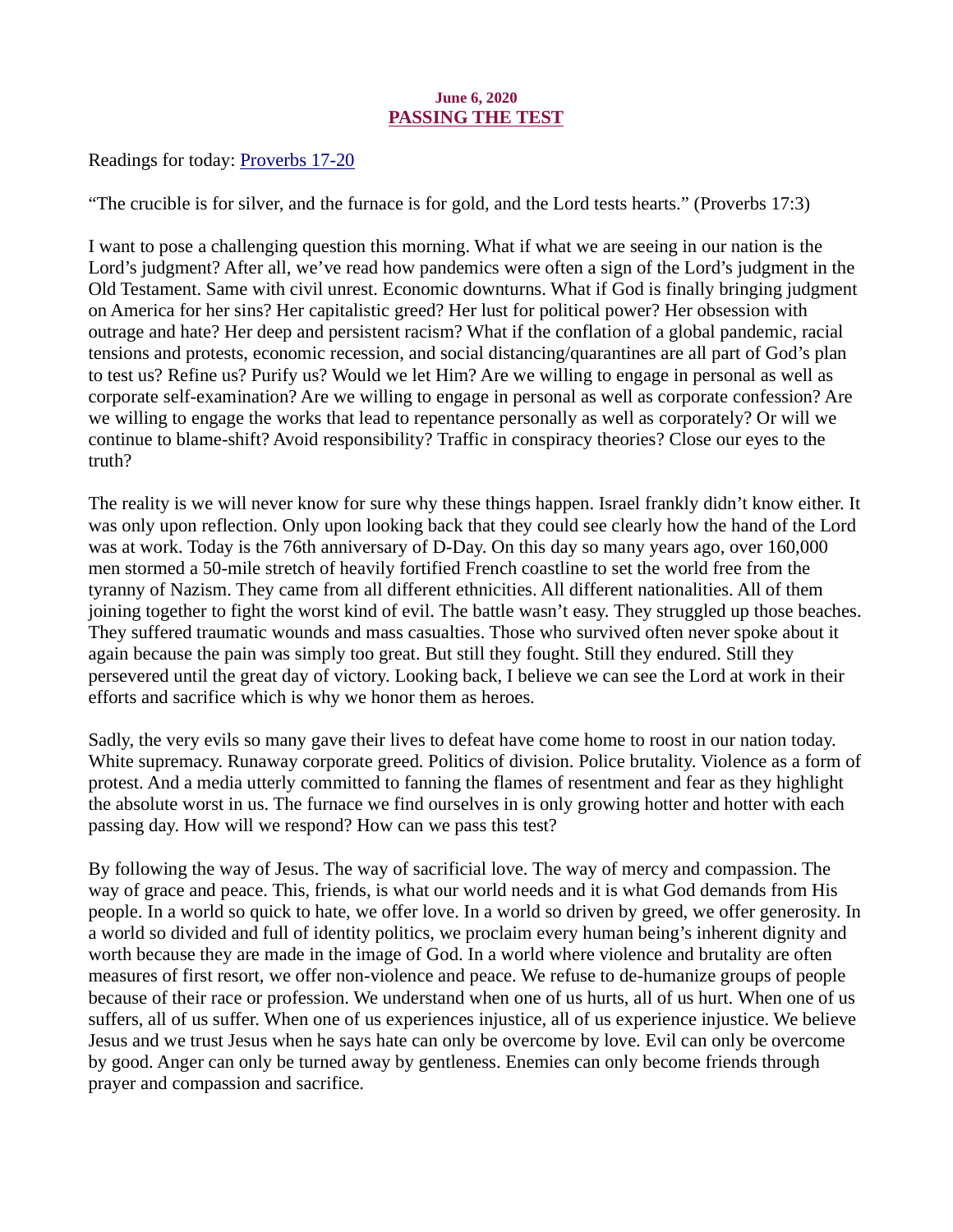The way of Jesus is not easy. It requires great faith. Faith in the One who left all the privileges and glories of heaven to come to earth. Faith in the One who willingly relinquished all of His power and authority to become a servant. Faith in the One who refused to return evil for evil, an eye for an eye, violence with violence. Jesus went through the crucible of this life. He endured the flames of the fiery furnace on our behalf. Jesus was tested by His Father and when He hung on that cross interceding for us even as we killed Him, He passed. And we received salvation. Jesus is still in the salvation business, friends. Only this time He sends us. His people. Holy and beloved. Set apart for His purposes in this world. If you want to know what you can do to meet the demands of this cultural moment, love like Jesus. Listen like Jesus. Serve like Jesus.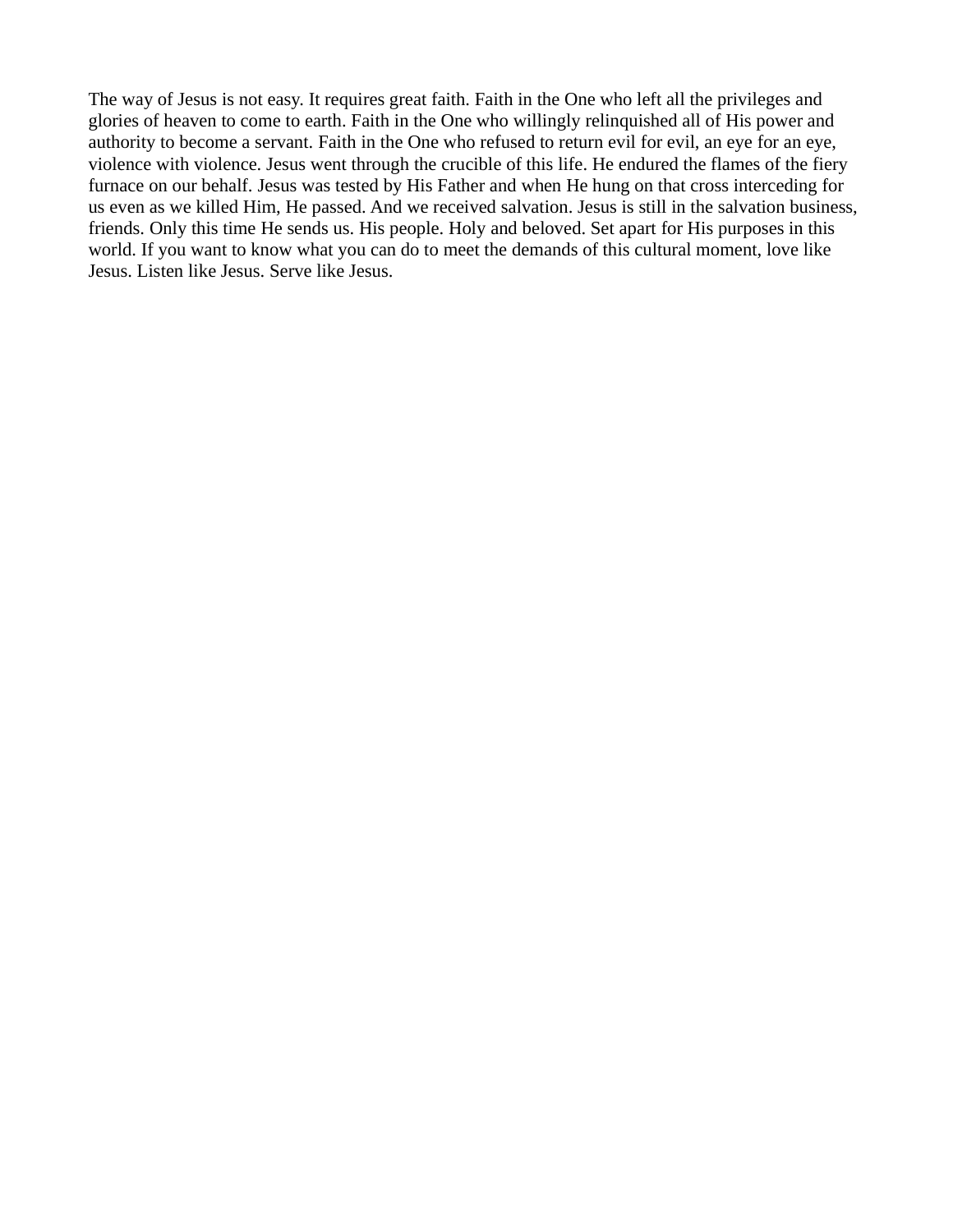## June 8, 2020 PRIDE COMES BEFORE A FALL

<span id="page-15-0"></span>[Readings for today: Proverbs 21-24](https://www.biblegateway.com/passage/?search=Proverbs+21-24&version=ESV)

"Haughty eyes and a proud heart, the lamp of the wicked, are sin…"Scoffer" is the name of the arrogant, haughty man who acts with arrogant pride." (Prov. 21:4, 24)

There is no greater sin than pride. Pride lies at the root of all sin. It was pride caused Satan to fall from grace and glory when the heavens were young. It was pride that caused Adam and Eve to reject God's command and go their own way. Cain's pride was wounded so he killed Abel. It was Joseph's pride that got him in trouble with his brothers. In his pride, Moses thought he could deliver Israel without God. Saul, in his pride, refused to make right sacrifices. David's pride caused him to number Israel so he could see how powerful he was. Solomon, in his pride, thought he could worship lots of different gods and still remain faithful to Yahweh. Over and over again in the Scriptures, we see pride creep up in God's people with devastating effect.

Pride is still our greatest sin. Pride makes us think we know best how to live our lives. Pride makes us think we can stand in judgment over God's Word and determine what is relevant. Pride makes us think we are like God, discerning good from evil. But how's that working out? When we look at the world around us, is it not pride that is the root cause of the violence? The suffering? The pain? Is it not the pride of nations that causes them to go to war? Is it not the pride of privilege that causes some to look down on others? Is it not the pride of wealth that causes us to accumulate more and more while others go without? Is it not pride that drives our decision-making on a daily basis? We do what's best for us first without a thought for others. Haughty. Proud. Wicked. Scoffer. Arrogant. These are the labels God uses for us when we fall into this trap.

So what's the answer? Humility. Not thinking more highly of ourselves than we ought. Or less of ourselves than we ought. But simply thinking of ourselves less. When we think of ourselves "less." When we consider others before we consider ourselves. When we have the same mind that was in Christ Jesus who – though He was God – did not consider His prerogatives as God something to hold onto. We begin to become humble. We take on the form of a servant. We begin to look like Jesus. And humility comes with its own reward. "The reward for humility and fear of the Lord is riches and honor and life." (Prov. 22:4) God blesses the humble. God blesses those who put Him first. Who put others first. He grants them His favor and they often find the very things they were chasing so hard after coming into their life. The difference, of course, is that these things no longer have any hold on us because Christ now has the tighter grip.

So are you a humble person? Are you the kind of person who needs compliments? Needs to be told how good you are? Are you the kind of person who hates compliments? Hates it when you are recognized for something you did? Both are signs of pride, friends. Are you the kind of person who receives rebuke? Correction? Critique? Or do you grow resentful and angry? Are you the kind of person who crumbles at the first sign of disapproval? Both are signs of pride, friends. Are you the kind of person who chases achievement? Are you the kind of person who avoids achievement? Both are signs of pride, friends. God wants you to think of yourself less. The truly humble person accepts honor and praise for the things they do well because they recognize God has blessed them. The truly humble person is generous with praise of others. Looks for opportunities to build others up. To spread the praise while taking responsibility for any failures. The truly humble person rejects any attempt of the enemy to make them feel worthless, afraid, or of less value in the eyes of God. A truly humble person is free because they do not live for praise nor in fear of praise. So are you a humble person? Pray for God to show you the way.

Readings for tomorrow: 1 Kings 5-6, 2 Chronicles 2-3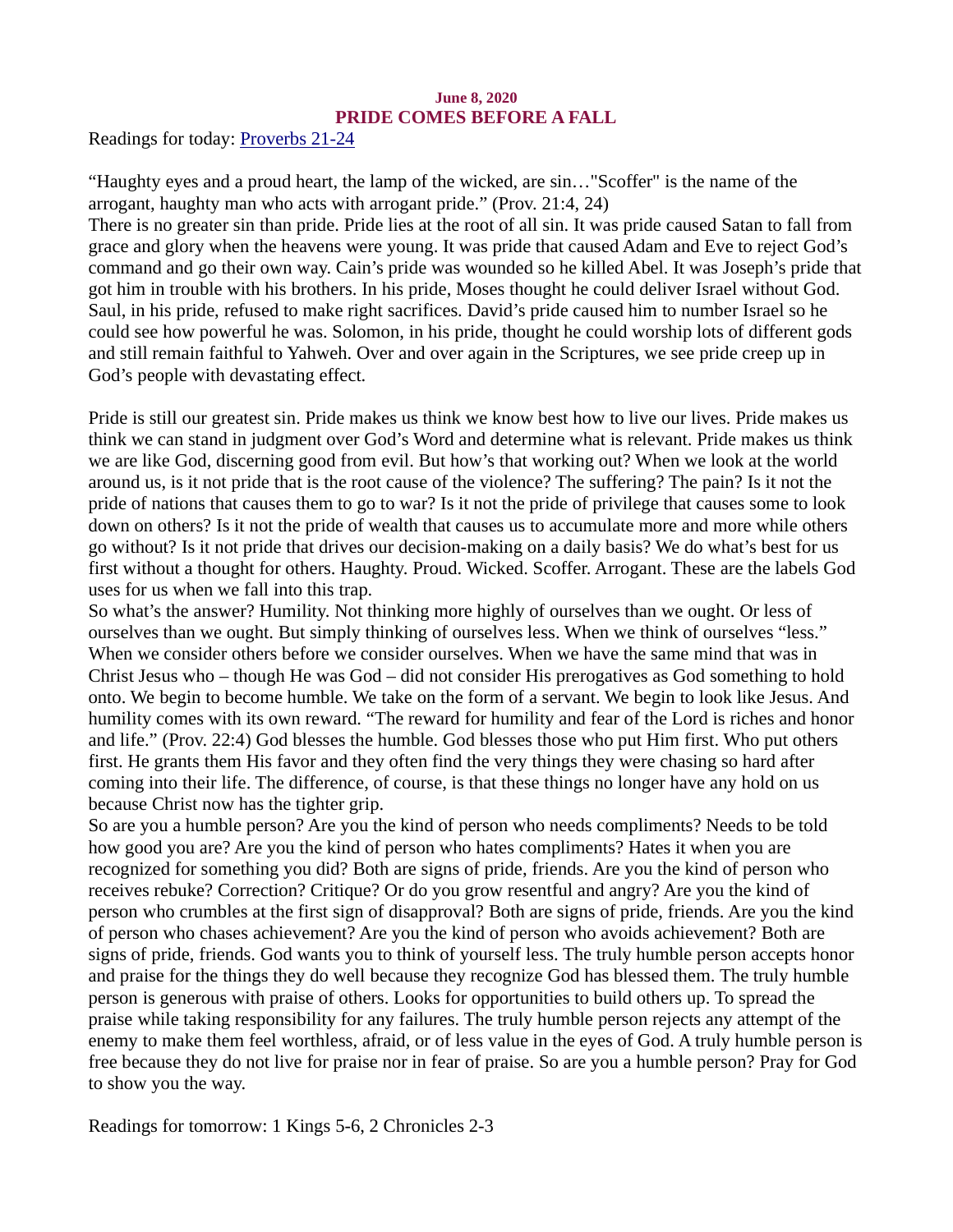## June 9, 2020 MORIAH

<span id="page-16-0"></span>[Readings for today: 1 Kings 5-6, 2 Chronicles 2-3](https://www.biblegateway.com/passage/?search=1+Kings+5-6%2C+2+Chronicles+2-3&version=ESV)

"Then Solomon began to build the house of the Lord in Jerusalem on Mount Moriah, where the Lord had appeared to David his father, at the place that David had appointed, on the threshing floor of Ornan the Jebusite." (2 Chron. 3:1)

I love today's passage mainly because of how it ties so many different threads together. Mount Moriah is the Temple Mount. It's the place where Solomon built his Temple. But as Chronicles mentions, it's also the place where David saw the angel of the Lord relent from his destruction of Jerusalem. 1 Chron. 21:16 tells us, "David lifted up his eyes and saw the angel of the Lord standing between earth and heaven..." This is really what temples were all about in the ancient world. They were the places where heaven and earth meet. Where God's presence literally dwelt on earth. It was the place you came when you wanted to speak to God. Encounter God. Worship God. These were deeply sacred spaces. Thin spaces where the veil between this world and the next grew thin.

This isn't the only place Mount Moriah appears in the Scriptures. Moriah is also the place where Abraham went to sacrifice Isaac. And those of you who remember the story from Genesis 22, probably recall it was the angel of the Lord who stayed Abraham's hand. Thin space. Sacred space. The Lord providing a ram in the thicket to sacrifice on the altar. And, of course, for those who believe in the rapture and certain streams of end times theology, Mt. Moriah is the place where Jesus will return when He comes again. It's where the New Jerusalem will be located. It's the throne from which God will reign for all eternity.

What to take away from the building of the Temple? First of all, I think it's important to recognize sacred spaces in our lives. Places where God showed up in a powerful way. Bending the heavens to come to earth to perform a miracle or do a mighty work in our lives. It could be a healing. It could be miraculous provision of some kind or another. It could be a moment where God came through when we felt desperate or helpless. Those spaces will hold a special place in our hearts as well they should. But these spaces aren't just personal, they're communal as well. I think of the sacred space being created right now as so many march for justice. The sacred space being created in laboratories all over the world as so many race for a cure for COVID. I think of the sacred space many communities will create as they gather to listen and love and work for a more united future. All of these point to the reality that sacred space is not just out "there" but in each of our hearts. The Bible declares that those who trust in Christ are now "temples" of the Holy Spirit. Walking, talking "Moriahs" due to the abiding presence of the Living God. God has touched down in our lives. He has done something in our hearts. And we need to praise Him continually for the miracle of spiritual rebirth.

It also means there is a certain "sacredness" that all human beings share. Made in the image of God. Endowed with dignity, worth, and honor as a result. Broken? Yes. Sinful? Yes. Prone to wander? Lord, I feel this deep in my bones. But beloved nonetheless. Friends, you encounter the sacred everywhere you go and in everyone you meet. As C.S. Lewis once said so well, "There are no ordinary people. You've never talked to a mere mortal." Everyone you meet destined for immortality. Either with God or without. Make sure you give them the chance to see Jesus in you today!

Readings for tomorrow: 1 Kings 7-8, Psalms 11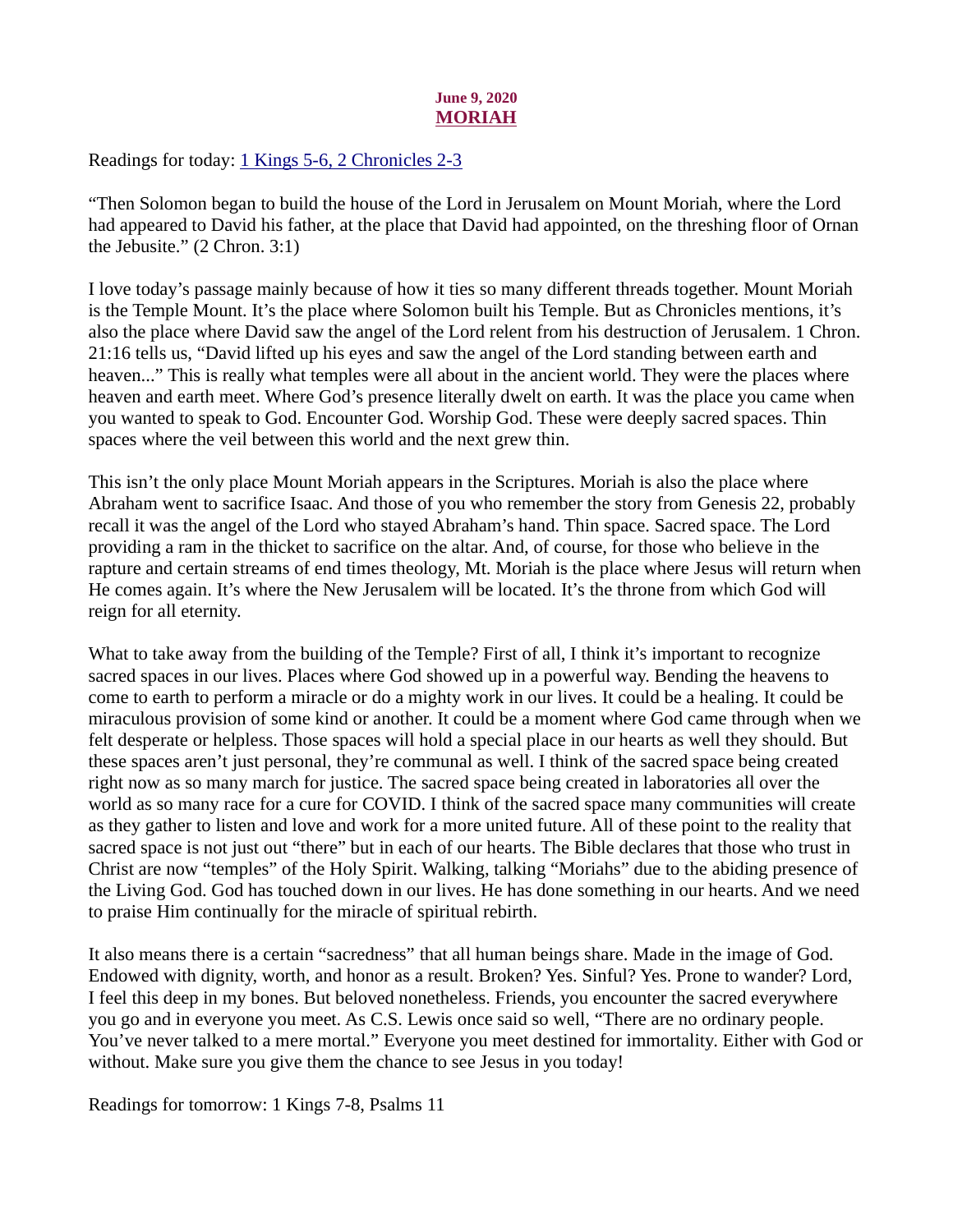## June 10, 2020 POWERFUL PRAYER

<span id="page-17-0"></span>[Readings for today: 1 Kings 7-8, Psalms 11](https://www.biblegateway.com/passage/?search=1+Kings+7-8%2C+Psalms+11&version=ESV)

The prayer of King Solomon at the dedication of the Temple is one of my favorites in all of Scripture. It's serves as a great model for us as we think about our own prayer life or prayers during times of great cultural upheaval like the one we're currently living in. It begins with an ascription of praise for who God is and a recognition that He is utterly transcendent.

"O Lord, God of Israel, there is no God like you, in heaven above or on earth beneath, keeping covenant and showing steadfast love to your servants who walk before you with all their heart..." (1 Kings 8:23) Solomon acknowledges the greatness of God. His majesty. His glory. His splendor. He is not just one among many gods. He is alone is the true God of the heavens and the earth. He is also a God defined by faithfulness. Eternal loyalty. Steadfast love for His covenant people who are the humble recipients of His blessing. This attitude is truly the starting point of prayer. Prayer must begin with an understanding of who God is and who we are. We are not the same. We are not on the same level. God is the shepherd and we are the sheep. God is the potter and we are the clay. God is the king and we are his servants. Prayer place us in a humble position before the Lord. This is the ONLY posture one can take when we come before God in prayer.

"But will God indeed dwell on the earth? Behold, heaven and the highest heaven cannot contain you; how much less this house that I have built! Yet have regard to the prayer of your servant and to his plea, O Lord my God, listening to the cry and to the prayer that your servant prays before you this day..." (1 Kings 8:27-28) As we come humbly before the Lord, we are assured of His promise to hear us. To listen. To attend to our prayers. God hears every word. Every cry. He sees every tear. He knows the secret thoughts of our hearts and He delights when we bring those before Him openly and honestly. Solomon makes it clear that the Temple's primary purpose is to serve as a house for prayer. A place where Israel can come before God and lay their requests before Him.

God not only listens to our requests, He also hears our confession. Throughout this prayer, Solomon acknowledges the inescapable reality of sin. It is ubiquitous. It is epidemic. It is simply part of who we are as God's people. So when a man or woman sins. When God's people sin collectively. Whether against neighbor or friend. Through systems of oppression or abuse. When Israel suffers defeat at the hands of their enemies or the rains are shut up in the heavens or famine strikes the land. When viral pandemics rage, economies fail, racial tensions rise, and shelter-in-place orders are laid down. In those moments, if we will humble ourselves and pray and seek God's face, God promises to "hear in heaven your dwelling place and forgive and act and render to each whose heart you know..." (1 Kings 8:39)

God will do all these things in such a way as to make His name great upon the earth. Even in Solomon's prayer, there is a missional, outward-facing component. "Likewise, when a foreigner, who is not of your people Israel, comes from a far country for your name's sake (for they shall hear of your great name and your mighty hand, and of your outstretched arm), when he comes and prays toward this house, hear in heaven your dwelling place and do according to all for which the foreigner calls to you, in order that all the peoples of the earth may know your name and fear you, as do your people Israel, and that they may know that this house that I have built is called by your name." (1 Kings 8:41-43) God desires to fill the earth with His glory. Israel is called to serve this very purpose. In the way Israel orders her life and faithfully serves her Lord, she will be a witness to the nations and to all of creation of the steadfast love of God.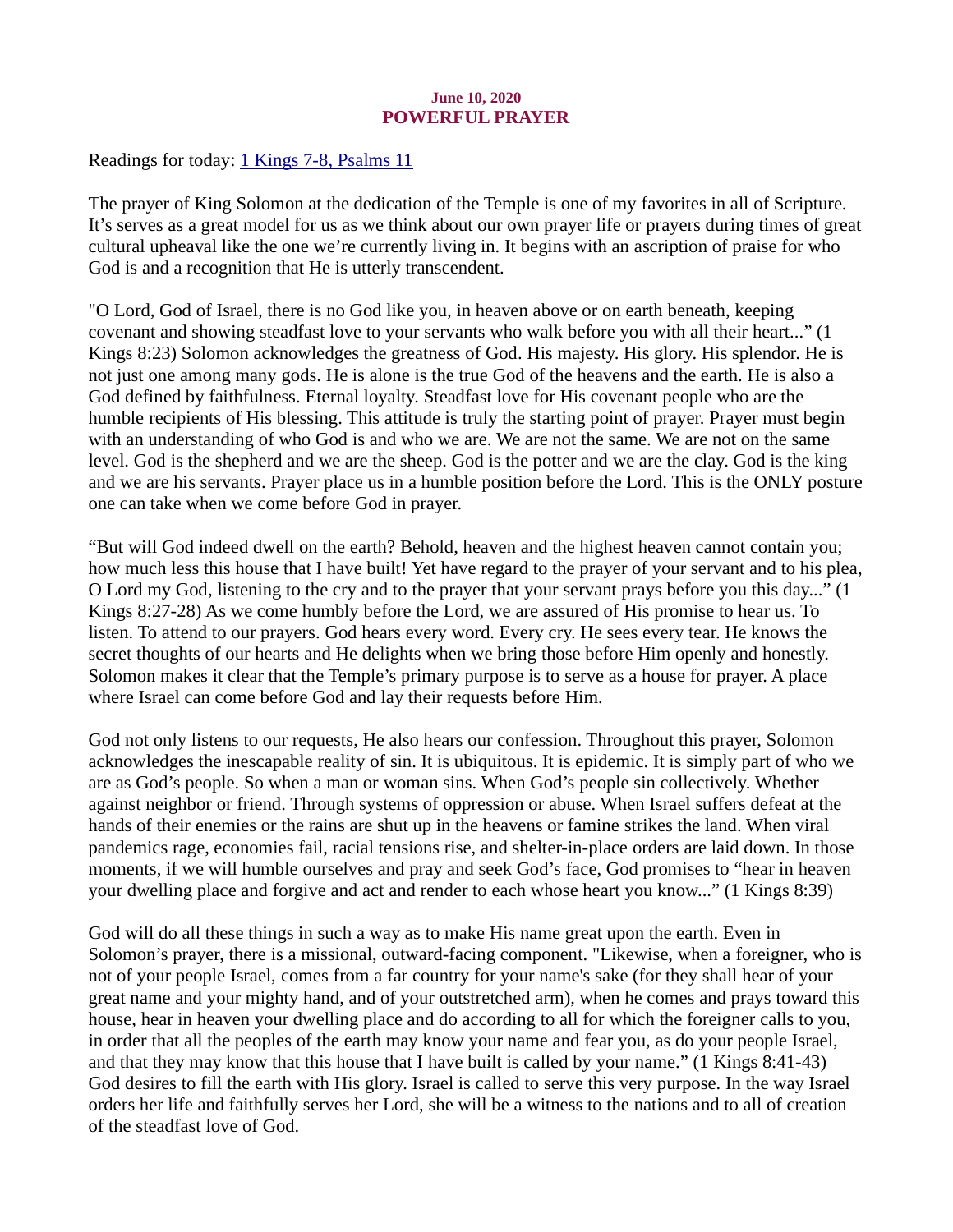You can see why I love this prayer so much! As I said above, it is a great model for us to follow in our own lives as we ponder and reflect on the challenges we face individually and collectively. Passages like this invite us to bring our requests before the Lord and trust Him with the results. Because of Christ, Christians have access to the Father in ways Solomon, in all his wisdom, could never have imagined! Because Christ sits at the Father's right hand interceding for us continually, the door is always open. The way to the Holy of Holies always clear. We have a standing invitation to come before our Heavenly Father with the blessed assurance He will always listen. When you pray for yourself or the world in which we live, pray with this eternal promise firmly fixed in your mind and heart.

Readings for tomorrow: 2 Chronicles 4-7, Psalms 134, 136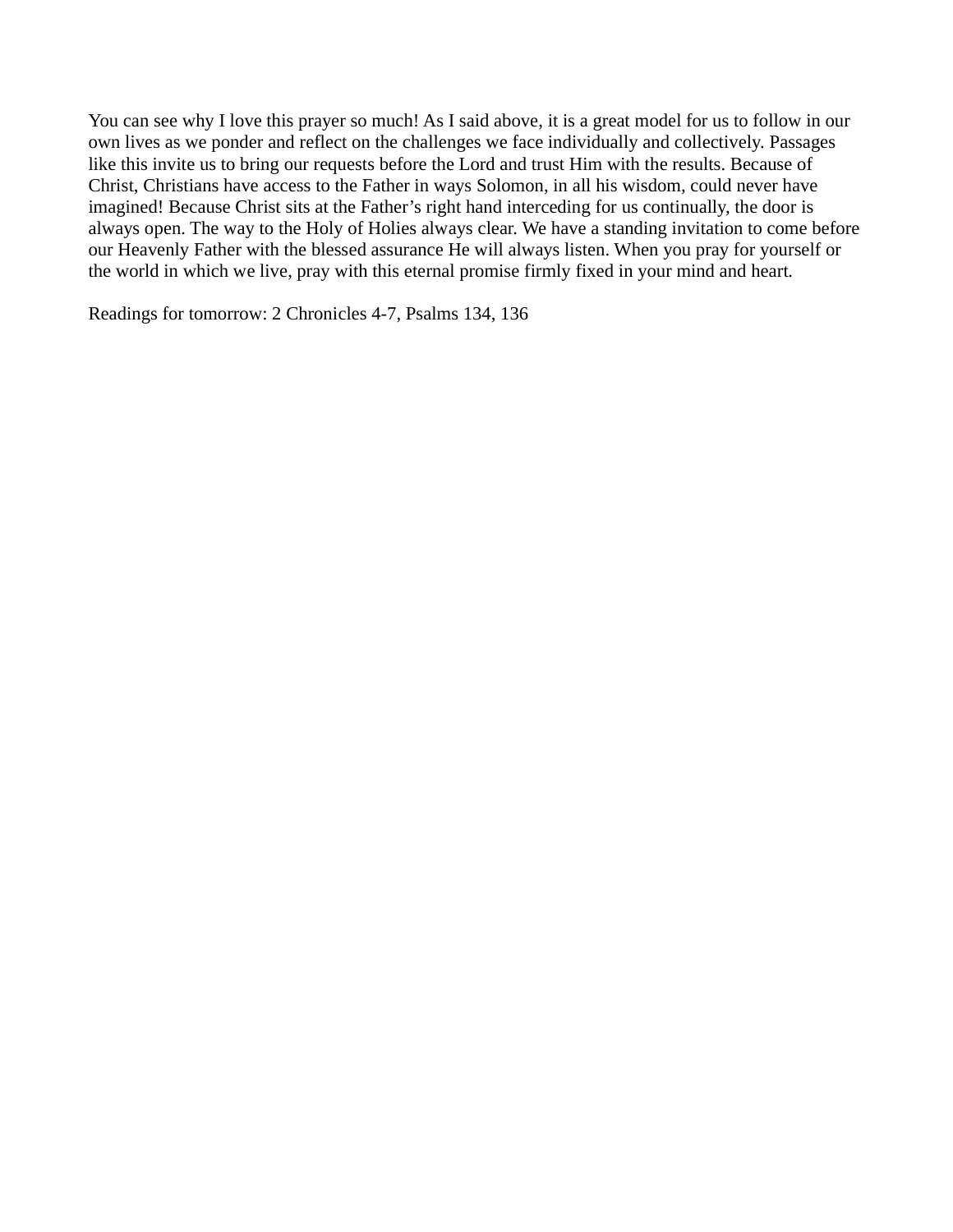## June 11, 2020 HEAL OUR LAND

<span id="page-19-0"></span>[Readings for today: 2 Chronicles 4-7, Psalms 134, 136](https://www.biblegateway.com/passage/?search=2+Chronicles+4-7%2C+Psalms+134%2C+136&version=ESV)

"If my people who are called by my name humble themselves, and pray and seek my face and turn from their wicked ways, then I will hear from heaven and will forgive their sin and heal their land." (2 Chronicles 7:14)

If there was ever a verse that spoke directly to our cultural moment, it would be this one. In this passage God is speaking directly to His people. He is telling them that in times of national hardship. When the rains don't come and there is drought. When the locusts swarm and there is famine. When disease strikes and there is death. One could further add, when there is warfare and conflict leading to death and destruction. When natural disasters hit and there is suffering. When pandemics arrive on your shores. Racial tensions stirred from within. Violent community uprisings. Economic disasters. Shelterin-place orders that seem arbitrary and capricious. Fears of government takeovers or police brutality. When these things happen, the most important thing God's people can do is turn to Him.

It begins with humility. We humble ourselves before His face. We lay aside all our pride. All our arrogance. All our thoughts, opinions, and ideas on what's gone wrong and why. We take all the solutions we come up with and cast them at His feet. We acknowledge our weakness. We acknowledge our foolishness. We acknowledge the simple fact that we are sinners and therefore have this tendency to corrupt everything we create or touch. We confess our natural inclination to make everything about us. Our natural instinct for self-promotion. Self-preservation. Self-indulgence. We come before God with open hands, recognizing there is nothing we bring to the table when we are in His presence except our sinful, broken selves.

Second, we pray and seek God's face. We come not to offer God our wisdom, our solutions, our thoughts or ideas. We come seeking His face. We come seeking His wisdom. We come seeking His ways. We come with a willingness to obey. A willingness to walk the road He lays out for us. We come seeking His Kingdom, not our own. We come seeking His will, not our own. We come seeking His favor and His grace because we know our resources are all tapped out. This is what it means to pray in faith. We pray trusting God knows what's best. We pray believing God has what's best in mind for us. We pray with the sure and certain knowledge that God loves us and longs to save us.

Finally, we turn from our wicked ways. We repent. We actually make changes in our life. We actively seek to align our hearts with God's heart. Our ways with God's way. Our thoughts with God's thoughts. We intentionally seek to become more like Jesus. The perfect and beloved Son of God. The One who relinquished all His rights and privileges in order to reach down to save us. The One who traversed the heavens to come to earth to rescue us. The One who gave everything up in order to deliver us from sin and death.

Friends, I know we are living through challenging times. I know 2020 feels like a year we could all just forget and drop in the ocean. But I also know it is times like these where God's people often do their best work. As we humble ourselves. As we pray. As we repent. As we cry out God, the Holy Spirit goes to work in our hearts and minds transforming us more into the image of Christ. Embrace the work, my friends! And trust God with the results!

Readings for tomorrow: Psalms 146-150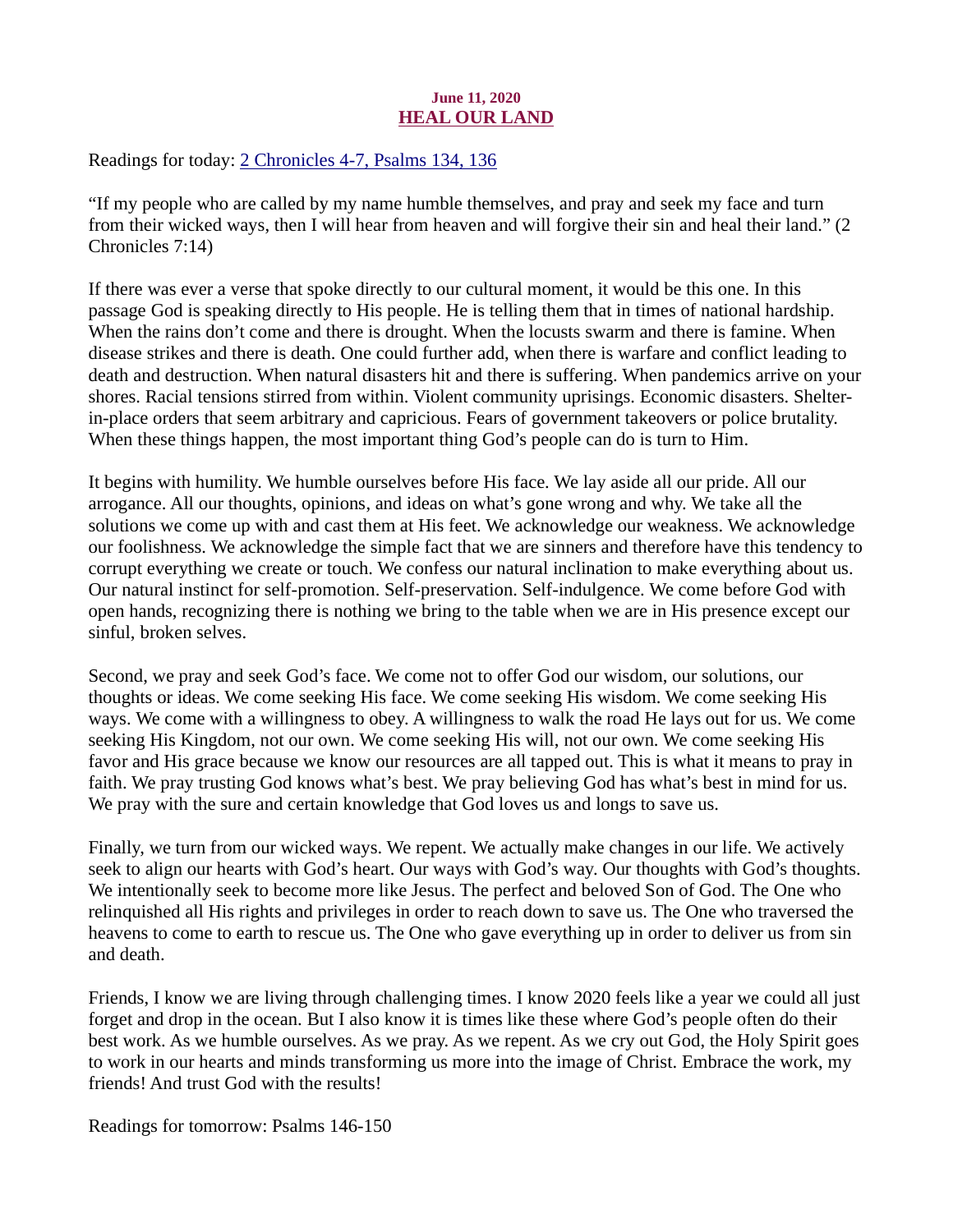#### June 12, 2020 HOW GREAT IS OUT GOD!

<span id="page-20-0"></span>[Readings for today: Psalms 146-150](https://www.biblegateway.com/passage/?search=Psalms+146-150&version=ESV)

I love these final Psalms. They extol the greatness of God. I can imagine all of Israel gathered at the Temple singing them at the top of their lungs. Wave after wave of sound ascending to the heavens. Their hearts on fire. Their passion for God enflamed. Their love for Him crescendoing. Their worship overwhelming the senses. It's a powerful thing to witness.

When I am in Ethiopia, I have the privilege of worshiping with a sorts of different churches. Most of them Pentecostal in one form or another. When they sing, it is a whole body experience. Dancing. Swaying. Clapping. They sing without any sense of self-conscious pride. No insecurities at all. No worries about the number of verses or choruses on repeat. No debates over personal preference. They simply sing from their hearts. Their joy is palpable. They love singing together. They love being together. They love worshiping before the Lord. It is powerful.

Like Israel, they praise the God "who executes justice for the oppressed, who gives food to the hungry. The Lord sets the prisoners free; the Lord opens the eyes of the blind. The Lord lifts up those who are bowed down; the Lord loves the righteous. The Lord watches over the sojourners; he upholds the widow and the fatherless, but the way of the wicked he brings to ruin." (Psalms 146:7-9) They recount God's goodness. They praise God's greatness. My interpreter helps me understand each chorus and verse. They sing about God's provision. God's protection. God's miraculous healing. God's deliverance from evil.

Like Israel, they praise the God "determines the number of the stars; he gives to all of them their names. Great is our Lord, and abundant in power; his understanding is beyond measure...He covers the heavens with clouds; he prepares rain for the earth; he makes grass grow on the hills. He gives to the beasts their food, and to the young ravens that cry...He gives snow like wool; he scatters frost like ashes...He sends out his word, and melts them; he makes his wind blow and the waters flow." (Psalms 147:4-5, 8-9, 16, 18) In the rainy season they experience the blessing of abundant water flowing, bringing life to their dry land. Flowers bloom. Crops flourish. Herds increase. The grasslands are rich and full and green.

Like Israel, they know when they praise God, they are joining their voices with the heavens and the earth. The heavenly host and the saints who have gone before them. They join the great cloud of witnesses around the throne of God to give Him the worship due His Holy Name. "Praise the Lord! Praise the Lord from the heavens; praise him in the heights! Praise him, all his angels; praise him, all his hosts! Praise him, sun and moon, praise him, all you shining stars! Praise him, you highest heavens, and you waters above the heavens!" (Psalms 148:1-4)

Oh how I hope and pray for the day when we can abandon ourselves to worship in the way Israel once did! Oh how I hope and pray for the day when we can put aside all pretense and pride and selfconsciousness and insecurity and consumeristic thoughts and attitudes and worship God like our Ethiopian brothers and sisters! Oh how I long for the day when we would come face to face with our God! See Him for who He is! Worship Him in Spirit and in Truth! Give Him the praise He deserves! The worship He demands! Fall on our faces before His throne, casting all our crowns before Him! Let everything that has breath praise the Lord!

Readings for tomorrow: 1 Kings 9, 2 Chronicles 8, Proverbs 25-26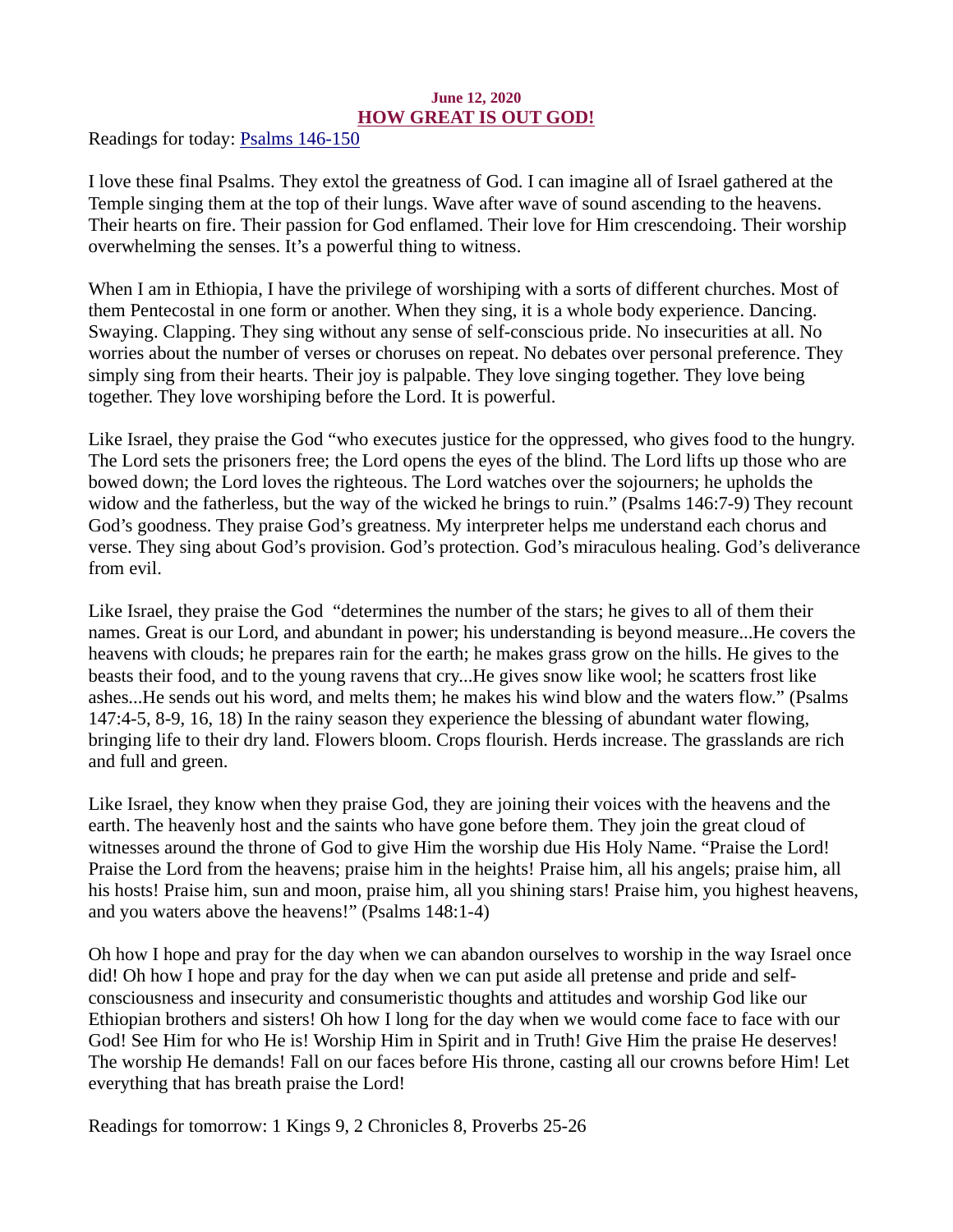## June 13, 2020 THE CONSEQUENCES OF NATIONAL SIN

<span id="page-21-0"></span>[Readings for today: 1 Kings 9, 2 Chronicles 8, Proverbs 25-26](https://www.biblegateway.com/passage/?search=1+Kings+9%2C+2+Chronicles+8%2C+Proverbs+25-26&version=ESV)

I can't help but reflect on our current cultural crisis as I read the passages for today. God appears to King Solomon a second time after the dedication of the Temple and says this, "I have heard your prayer and your plea, which you have made before me. I have consecrated this house that you have built, by putting my name there forever. My eyes and my heart will be there for all time. And as for you, if you will walk before me, as David your father walked, with integrity of heart and uprightness, doing according to all that I have commanded you, and keeping my statutes and my rules, then I will establish your royal throne over Israel forever, as I promised David your father, saying, 'You shall not lack a man on the throne of Israel." (1 Kings 9:3-5) So far so good. If Solomon remains faithful, he and his kingdom will be blessed. If Solomon follows God's rules. Obeys God's commands. Walks in all God's ways. God will be faithful. God will dwell in the Temple. God will watch over Israel and show His great love to her. Furthermore, God will establish descendants who will sit on the throne of Israel forever just as He promised David…Solomon's father…the man after God's own heart.

"But if you turn aside from following me, you or your children, and do not keep my commandments and my statutes that I have set before you, but go and serve other gods and worship them, then I will cut off Israel from the land that I have given them, and the house that I have consecrated for my name I will cast out of my sight, and Israel will become a proverb and a byword among all peoples. And this house will become a heap of ruins. Everyone passing by it will be astonished and will hiss, and they will say, 'Why has the Lord done thus to this land and to this house?' Then they will say, 'Because they abandoned the Lord their God who brought their fathers out of the land of Egypt and laid hold on other gods and worshiped them and served them. Therefore the Lord has brought all this disaster on them."(1 Kings 9:6-9) Some might ask here if God's promises are conditional. No, they are not. God's discipline is as much a reflection of His love as His blessings. One cannot be in relationship with God and expect only affirmation. God is faithful. He will convict. He will judge. He will right every wrong in our lives, in this life or the next. If Israel stays faithful, she will experience blessing. If Israel abandons her faith, God will not abandon her but she will experience His judgment. The same is true for Solomon. Probably even more so as leaders are held to a higher standard.

Now consider where we find ourselves in this cultural moment. Our leaders have largely abandoned God. Their behavior is often immoral and unjust. Their attitudes arrogant and rude. Their words are crass and inflammatory. They cannot be trusted because they are - by and large - ungodly people seeking their own selfish ends. I know this is a bold and broad statement but I believe their own words and actions convict them. And frankly, the average person is not much better. In a democracy, we elect the leaders who best represent us. So before we criticize those in power, we must look in the mirror. We too are selfish. We too are arrogant. We told have largely abandoned God. Is it any surprise that riots and unrest have broken out? Is it any surprise there is so much anger and outrage in our communities? Is it any surprise that so many other nations are asking what has happened to America?

And still there is hope. Hope for revival. Hope for spiritual renewal. Hope for national repentance as we humble ourselves before God. Christians should be leading the way. Humbly acknowledging our grievous sins against Native Americans, African-Americans, and people of color. Humbly acknowledging our greed and selfishness and pride. Humbly acknowledging our lust for violence and sex and outrage. Humbly acknowledging that none of us is righteous. Not one. All of us have sinned and fallen short of God's glory which means all of the systems we create socially, politically,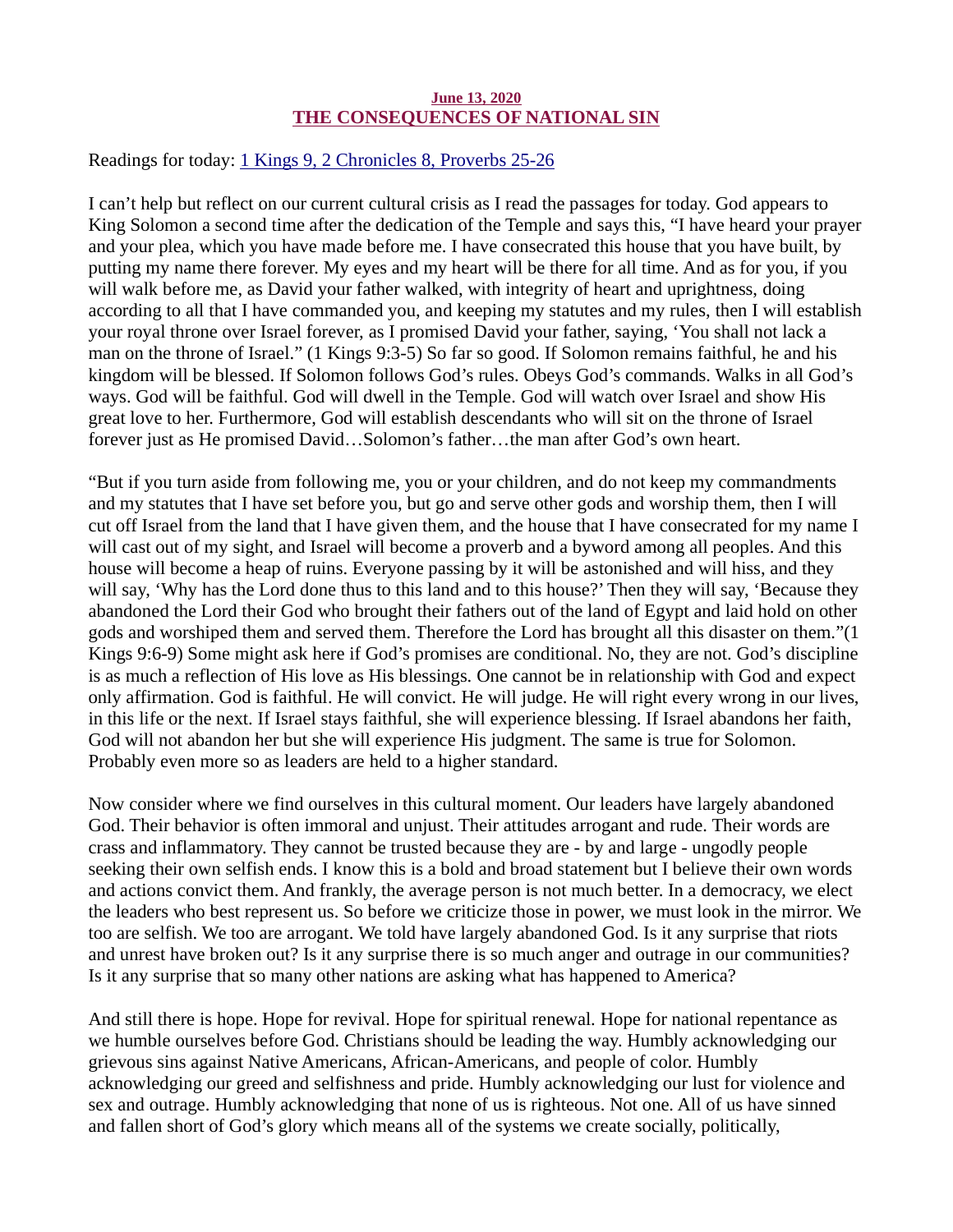economically, etc. are by definition corrupt and unjust on some level. And this means all of us are victims and perpetrators of injustice on some level. We all have a part to play in creating the mess we've made and we all have a part to play in cleaning it up.

God blesses the humble. God blesses those who confess their sins openly and honestly before Him. God blesses the nation that repents. The nation that bows the knee to Him. Now, more than ever, our country needs Jesus. May the church be bold in her witness as she humbly, sacrificially, generously, graciously, mercifully shows the world a different way!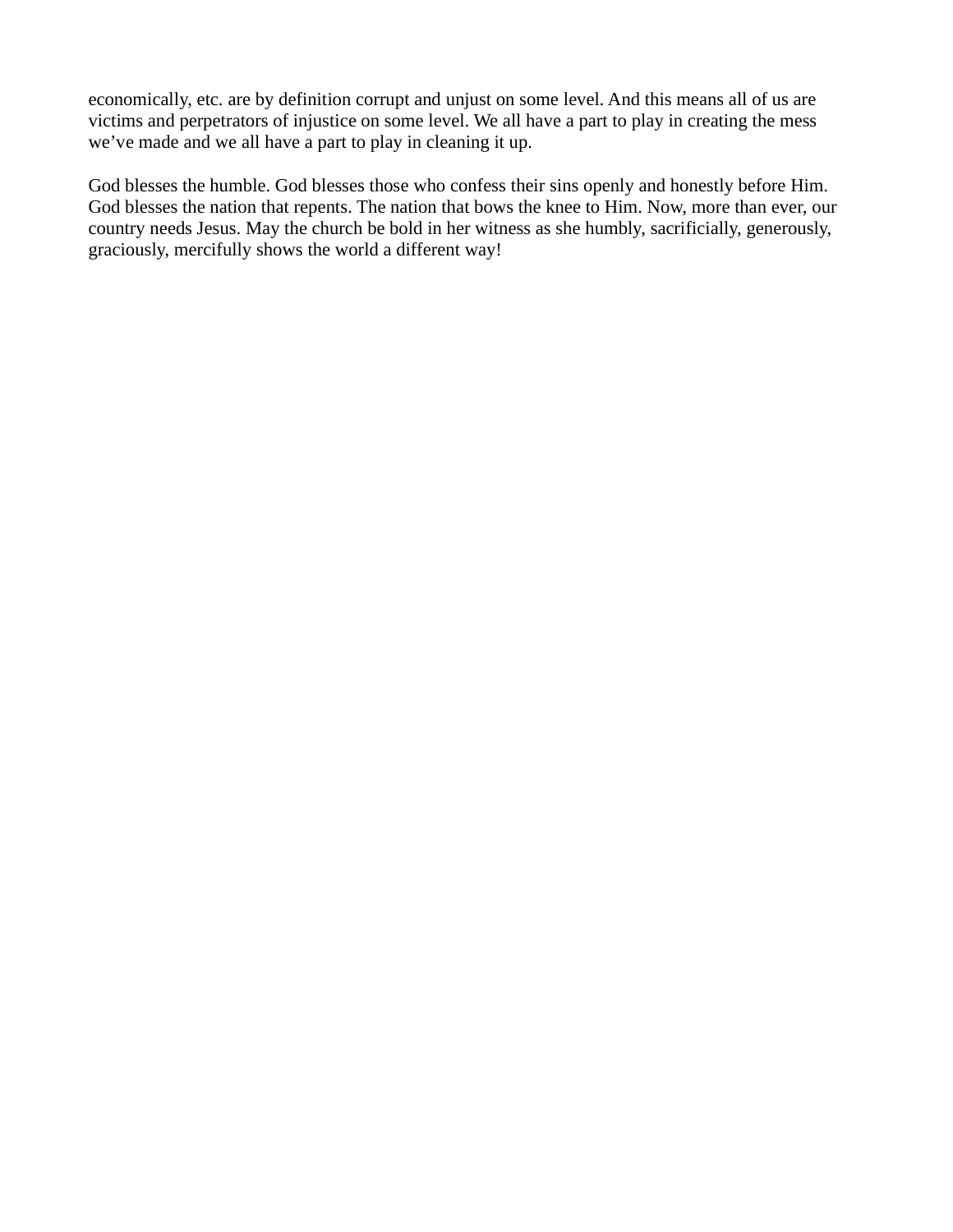#### June 16, 2020 PURSUIT OF HAPPINESS

<span id="page-23-0"></span>[Readings for today: Ecclesiastes 1-6](https://www.biblegateway.com/passage/?search=Ecclesiastes+1-6&version=ESV)

Ecclesiastes. The most depressing book in all the Bible. So depressing in fact that many have questioned why it was even included in the canon of Scripture. Tradition tells us Solomon wrote this book in his old age as he looked back on his life with deep regret. You may remember he started out well. Asking for wisdom from God when he could have had riches and honor and power. But over the years, he fell into temptation. He did all the things kings were not supposed to do according to Deuteronomy 17. Acquiring incredible wealth. Marrying many women. Accumulating great military power. As a result, he began to believe his own hype. Trust in his own strength. Rely on himself and his own wisdom to make his way in the world. He forged alliances with many nations. He allowed for the worship of many different gods. Especially for his harem. Over 700 wives and 300 concubines. Craziness. The result was apostasy. Solomon lost his first love. And it is his regret that we hear so clearly as we read this book and it should serve as a warning to us all. If the wisest and wealthiest and most powerful king in the history of Israel can fall away, so can we. And this is why we must read this book. Because we've been given a window here, friends. An opportunity. Life for many of us, pre-COVID, was simply unsustainable. We were running too fast. Redlining our lives. But then came the shutdown. All of sudden we were reminded what life at a slower pace looks like. We were reminded what meals around the family dinner table felt like. We were reminded of some of the simpler things like evening walks, family games, cooking and cleaning together, lots of laughter and joy. Friends, life doesn't have to go back to the way it was before this crisis hit. You do have a choice. You can keep chasing all the vanities that exist under the sun and be exhausted and busy and miserable most of the time or you can start chasing that which is eternal which only comes from God and leads to happiness.

In the Gospel of Matthew, Jesus asks this question. Very similar to the one Solomon asks in Ecclesiastes. What will it profit a man if he gains the whole world but forfeits his soul? Or as Solomon puts it, What does man gain or profit by all the toil at which he toils under the sun? Is it wealth? Honor? Power? Pleasure? Wisdom? All these things are vanity according to Solomon. The Hebrew word for "vanity" literally means "hot air." Smoke on the wind. A breath of vapor on a cold day. They are here today and gone tomorrow. There is no substance to them. Certainly nothing eternal about them. Think about all your accomplishments. Everything you've worked so hard to achieve. Think of the hours you've put in. Think of the energy you've invested. Think of the sacrifices you've made. Think of the stress and anxiety you've had to endure. Is it really worth it? A generation comes and a generation goes. How many of you remember know what your great-grandparents accomplished? How many of you even know their names?

The Bible says even the earth is subjected to vanity. For the creation was subjected to futility, not willingly, but because of him who subjected it, in hope that the creation itself will be set free from its bondage to corruption and obtain the freedom of the glory of the children of God. (Romans 8:20-21) And that's why the Apostle Paul will go on to say that all creation is groaning. Just like all of humanity is groaning. Waiting for the day when all things will be made new. All wrongs be set right. The curse of sin broken. The weight of sin lifted. The burden of sin removed. We all know deep down that nothing in this world endures. Nothing done under the sun will go with us. Not our wealth. Not our possessions. Not our reputations. Not our achievements. No matter how great they may be. The things of this world were simply not made to endure and that's why Solomon says there's nothing new under the sun. It's like the world's set eternally on repeat. The things we've said. The things we've seen. The things we've heard. All the things we've done. None of it's new. It has been already in the ages before us. And so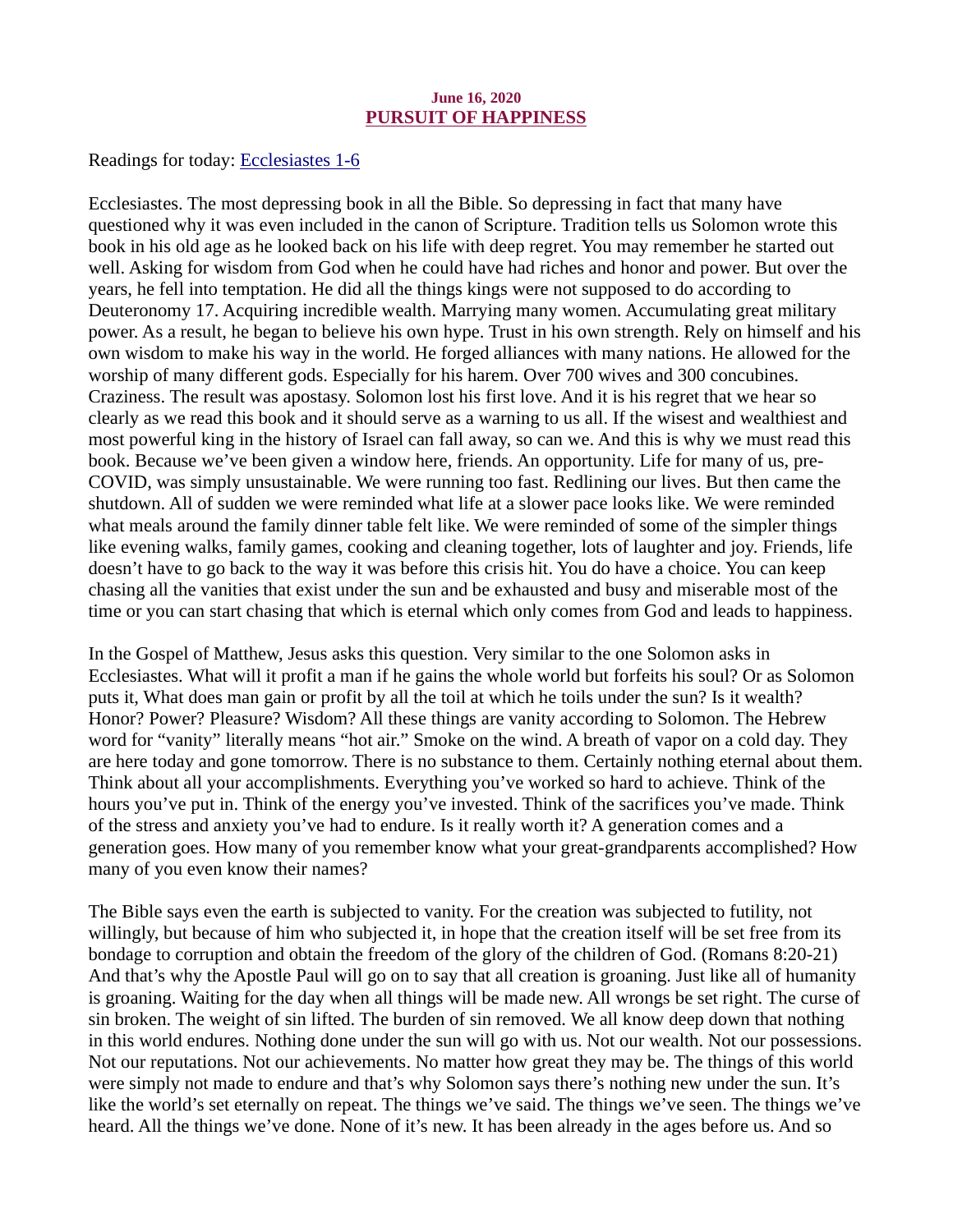Solomon concludes, It is an unhappy business that God has given to the children of man to be busy with. The more we see the world for what it truly is, the more our hearts break. All you have to do is look around. Well over 100K dead so far from COVID-19. Millions of dollars of damage from the riots and looting of the last several weeks in cities all across America. Violence between police and protesters. Racial tensions erupting yet again because of how we've failed to face our history honestly and pursue justice and reconciliation for people of color in our country. The more we see these things, the more helpless and hopeless we are tempted to feel. And that's exactly where God wants us. At the end of ourselves. The end of our strength. The end of our wisdom. The end of our ideas. The end of our resources. For at the end of it all. Where our groanings meet creation's groanings, there we find yet Another groaning with us. The Holy Spirit. Paul says, The Spirit helps us in our weakness. For we do not know how to pray so the Spirit Himself prays for us with groanings too deep for words…Friends, what Paul essentially is saying in Romans 8 is that for the Christian – and this is where we have the advantage over King Solomon. King Solomon for all his wisdom focused too much on things done under the sun – and that's why he got so depressed and discouraged - whereas we Christians know the One who reigns and rules over the sun. So as we fix our eyes on Him, we can trust that the Holy Spirit is at work. Searching the depths of our hearts. Gathering up all the broken and shattered pieces of our lives. Pulling together all the vanity of vanities that so often mark our lives and bringing them into the holy of holies to present them as an offering before the Father. And what do we receive in return? Grace. Mercy. Peace. Contentment. Joy. In short, true happiness. Why? Because we have confidence that our Father's work is NOT vanity. And His promise is that He will work all things together – even all the violence and suffering and heartbreak and pain we're seeing and experiencing in our world today – for the good of those who love Him and are called according to His purpose.

So instead of looking for hope in all our vanity under the sun, we should be looking to the One who reigns and rules over the sun. The One who first set the sun in motion and called the stars by name. The one who built the storehouses for the winds and first filled the streams. The One who dug the ocean's depths with His own hands and raised the mountains high. We look to the One who loved us so much He gave us His only Son. Friends, Jesus Christ redeems us from the vanities of this life. He Himself embraced the vanity of this world so He could set free us from it. He endured the vanity of vanities of the cross so He could save us. And as a result, the work you and I do now carries eternal weight. The lives you and I lead are eternally significant. Because Jesus rose from the dead, our labor is never in vain.

Readings for tomorrow: Ecclesiastes 7-12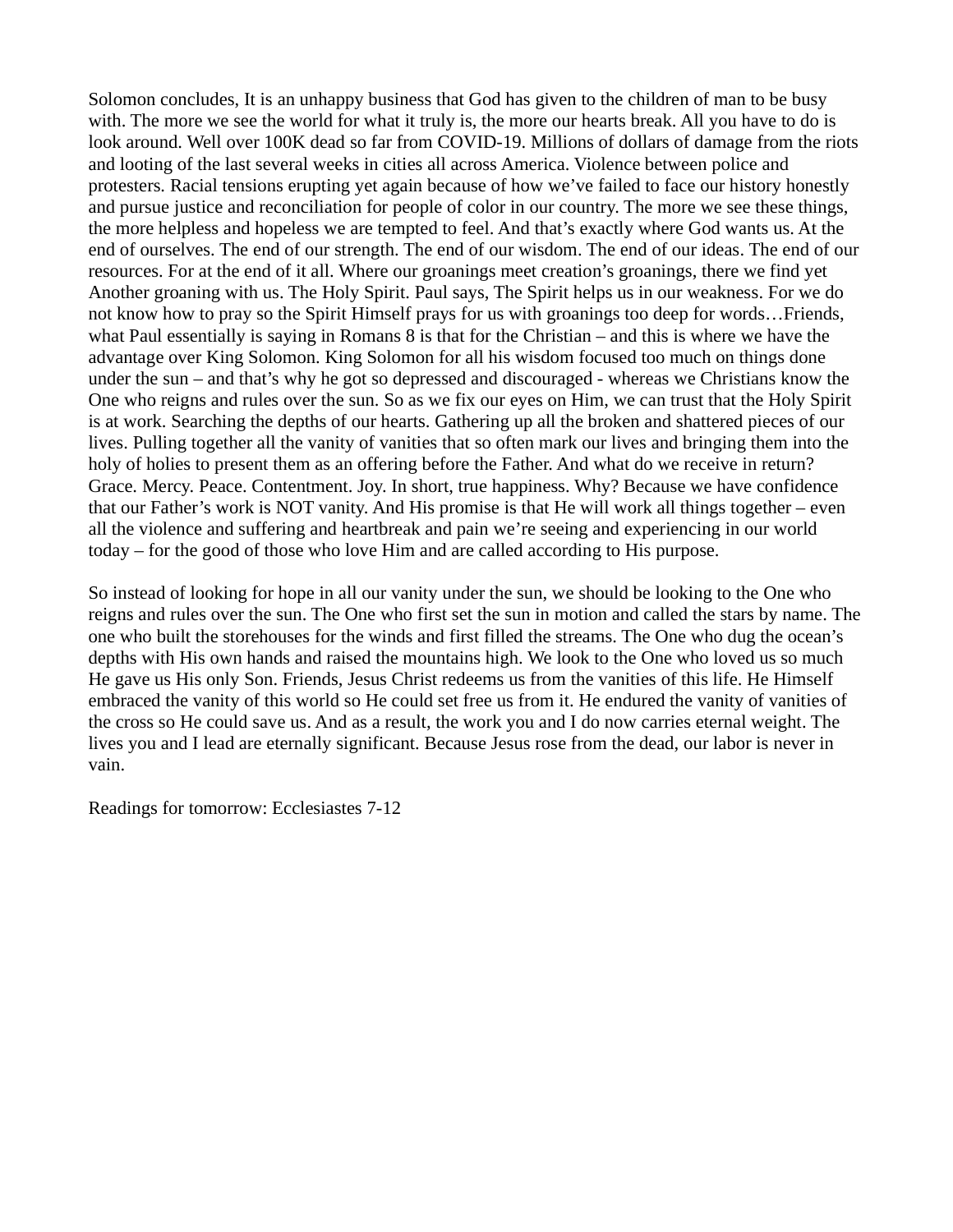### June 17, 2020 FINDING JOY AMIDST OUR SORROWS

<span id="page-25-0"></span>[Readings for today: Ecclesiastes 7-12](https://www.biblegateway.com/passage/?search=Ecclesiastes+7-12&version=ESV)

Often lost in all Solomon's talk about vanity and emptiness and chasing the wind is the number of times he encourages the reader to enjoy life. Enjoy the time they have been given. Enjoy the hours and days of blessing. Enjoy the seasons when life is good. Yes, you will experience bad times. Yes, you will experience hardship and adversity. Yes, you cannot place your trust in wisdom, wealth, influence, or a good name. But you can still find joy. Simple pleasures of feasting, friendship, and family.

"In the day of prosperity be joyful, and in the day of adversity consider: God has made the one as well as the other, so that man may not find out anything that will be after him." (Ecclesiastes 7:14)

"And I commend joy, for man has nothing better under the sun but to eat and drink and be joyful, for this will go with him in his toil through the days of his life that God has given him under the sun." (Ecclesiastes 8:15)

"Go, eat your bread with joy, and drink your wine with a merry heart, for God has already approved what you do...Enjoy life with the wife whom you love, all the days of your vain life that he has given you under the sun, because that is your portion in life and in your toil at which you toil under the sun. Whatever your hand finds to do, do it with your might, for there is no work or thought or knowledge or wisdom in Sheol, to which you are going." (Ecclesiastes 9:7, 9-10)

"Rejoice, O young man, in your youth, and let your heart cheer you in the days of your youth. Walk in the ways of your heart and the sight of your eyes. But know that for all these things God will bring you into judgment." (Ecclesiastes 11:9)

To be sure, Solomon is encouraging a "sober" joy. A joy tempered by the realities of hard work, adversity, judgment, and death. A deeper joy that transcends superficial happiness. A joy that springs from a deep love of life and all the blessings God has given. The profound joy that comes from a life lived before God in this world. The joyful life for Solomon is not all bubbles and rainbows and unicorns. It's a utterly realistic joy. A joy that acknowledges the harsh truth about our broken world. A joy that walks eyes wide open to pain and suffering. A joy that doesn't run from trouble.

I've been a pastor for over twenty years. I've spent countless hours counseling people from all walks of life. I've served congregations on the East Coast. The Deep South. The Midwest. For the last ten plus years, I've been out West here in Colorado. A common thread running throughout all my conversations is the universal desire for happiness. A craving for joy. But it's a joy without hardship. A happiness without sorrow. An unrealistic expectation that life can be lived...indeed should be lived...without pain and suffering. In the most extreme cases, the person seems to believe God "owes" them such a life. It's why one of the most frequent questions I have to help people wrestle with is "Why, God?" Why did God let this happen to me? Why didn't God protect me from this tragedy? Why does God allow suffering? Why does a good God allow evil to exist in the world? Such questions, at their best, reveal the longing we all have for the world to come. The world where God will wipe away every tear, end all injustice, and heal every hurt. At their worst, however, they reveal a deep misunderstanding of the world around us. A false expectation that this life can be lived without experiencing hardship and pain. Solomon is clearly confronting the latter attitude.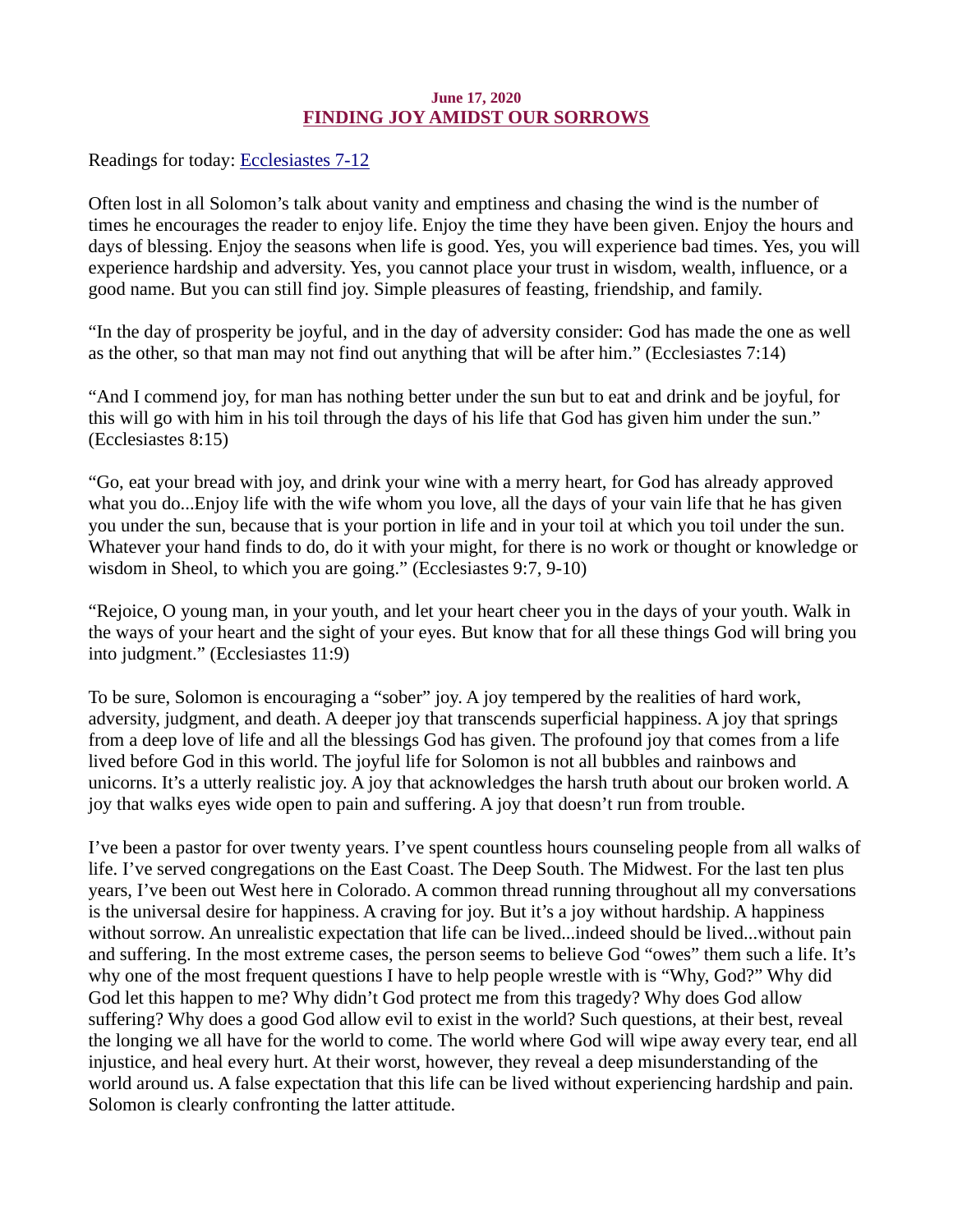So how do you experience the world? Especially today's world? When you wake up in the morning, what's your expectation? Do you walk into life eyes wide open to both the good and the bad? Are you willing to embrace the ups and downs? Do you understand that life will be filled with pleasure and pain? Accomplishment and adversity? Struggle and success and failure? And do you seek the deeper joy God offers us in Jesus Christ? I love what Jesus himself says in the Sermon on the Mount, "Therefore I tell you, do not be anxious about your life, what you will eat or what you will drink, nor about your body, what you will put on. Is not life more than food, and the body more than clothing? (Matthew 6:25) You say, how naive! What rubbish! I struggle with anxiety about all sorts of things! My family. My children. My future. My business. My health. And yet, as Jesus continues, "which of you by being anxious can add a single hour to his span of life? (Matthew 6:27) What has all that worry gotten you besides ulcers? What has all that anxiety gotten you except a prescription for medication? The reality is you can only control so much in this life. Not just personally but corporately as well. Letting go and letting God is a key component to finding true peace in this world. And the good news is your Heavenly Father knows what you need before you even give it voice. "Therefore do not be anxious about tomorrow, for tomorrow will be anxious for itself. Sufficient for the day is its own trouble." (Matthew 6:34)

Readings for tomorrow: 1 Kings 10-11, 2 Chronicles 9, Proverbs 30-31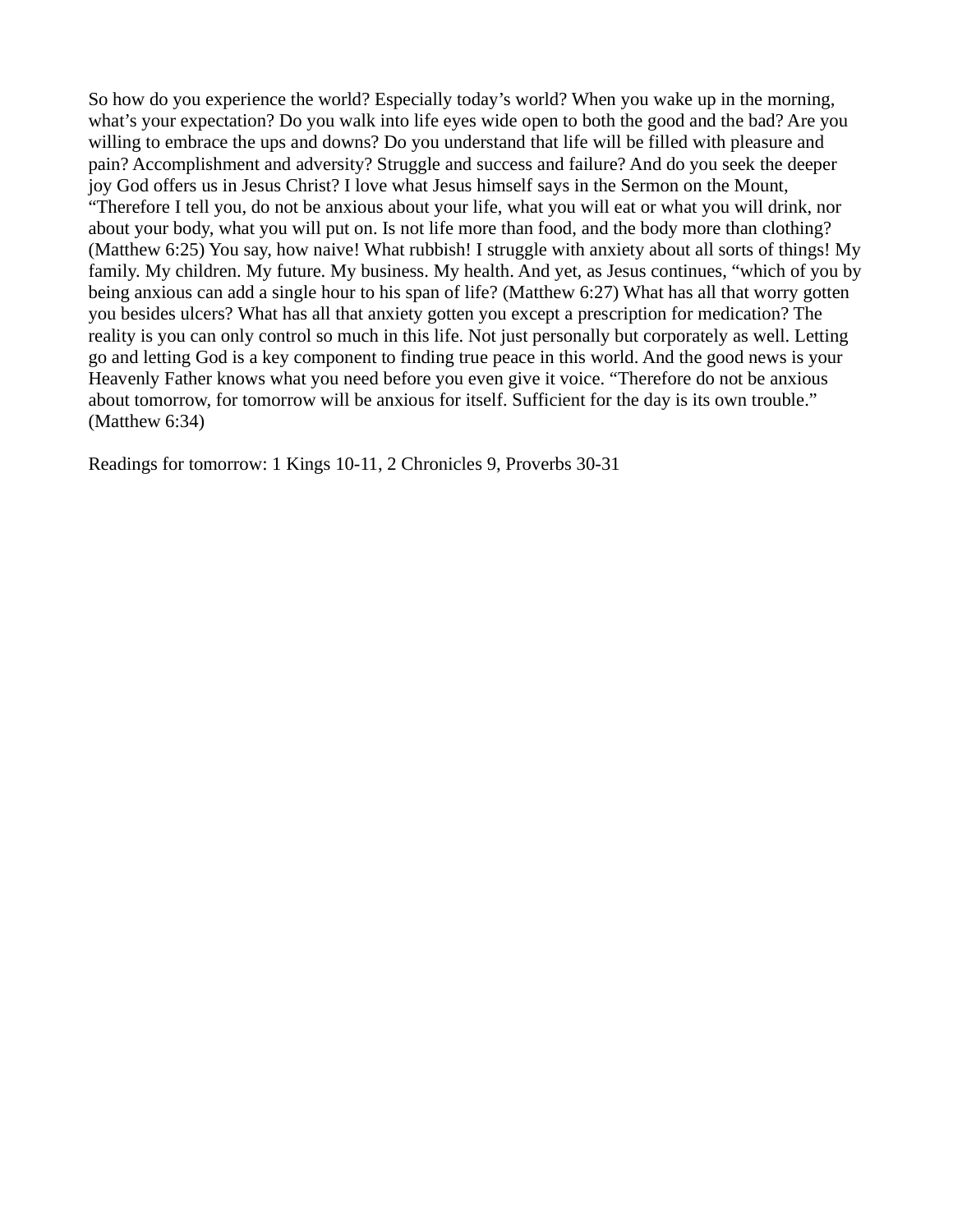## June 18, 2020 GOD IS FAITHFUL

<span id="page-27-0"></span>[Readings for today: 1 Kings 10-11, 2 Chronicles 9, Proverbs 30-31](https://www.biblegateway.com/passage/?search=1+Kings+10-11%2C+2+Chronicles+9%2C+Proverbs+30-31&version=ESV)

God is steadfast in His love. God's mercies are new every morning. God's forgiveness is unconditional. We know these truths. We declare these truths. We hold fast to these truths. But God is also just. God will not be mocked. God disciplines those He loves. He is faithful to judge as He is to show mercy. God is sovereign. He reigns and rules over all He has made. His commands are to be followed. His laws obeyed. And woe to the one who thinks they are wiser than Him. Woe to the one who thinks he can ignore God. Woe to the one who is faithless. None of us get a pass before the judgment seat of Christ.

"And he said to Jeroboam, "Take for yourself ten pieces, for thus says the Lord, the God of Israel, 'Behold, I am about to tear the kingdom from the hand of Solomon and will give you ten tribes (but he shall have one tribe, for the sake of my servant David and for the sake of Jerusalem, the city that I have chosen out of all the tribes of Israel), because they have forsaken me and worshiped Ashtoreth the goddess of the Sidonians, Chemosh the god of Moab, and Milcom the god of the Ammonites, and they have not walked in my ways, doing what is right in my sight and keeping my statutes and my rules, as David his father did. Nevertheless, I will not take the whole kingdom out of his hand, but I will make him ruler all the days of his life, for the sake of David my servant whom I chose, who kept my commandments and my statutes. But I will take the kingdom out of his son's hand and will give it to you, ten tribes. Yet to his son I will give one tribe, that David my servant may always have a lamp before me in Jerusalem, the city where I have chosen to put my name. And I will take you, and you shall reign over all that your soul desires, and you shall be king over Israel. And if you will listen to all that I command you, and will walk in my ways, and do what is right in my eyes by keeping my statutes and my commandments, as David my servant did, I will be with you and will build you a sure house, as I built for David, and I will give Israel to you. And I will afflict the offspring of David because of this, but not forever." (1 Kings 11:31-39)

Solomon was one of Israel's greatest kings. His wisdom was unfathomable. His wealth uncountable. His political power unassailable. He lived in glory and splendor all of his days. People traveled the earth to hear him speak. Queens and kings came to pay homage before his ivory throne. He was a legend in his own time. A man of immense gifts. He built cities. He raised the Temple. He contracted great palaces and beautiful gardens. His armies were powerful. Stationed all over Israel, they kept watch and protected the nation. But Solomon grew proud. Arrogant. Selfish. He started to believe his own hype. He believed he was above the law. He felt he was the author of all his blessings. So his heart turned from the Lord. He began to create other temples. Raise other shrines. To the gods of the women he had married. Ashtoreth. Chemosh. Milcom. He made sacrifices to them. He honored them alongside Yahweh. And he was judged. The kingdom torn from his descendants.

You and I are no different. Even as Christians, we come under God's righteous judgment. Yes, we escape the final judgment of hell through the shed blood of Christ but we are fools if we think that God doesn't still judge us for our thoughts, attitudes, and actions. We are ignorant if we think we have some sort of "fire insurance" that gives us a pass to do whatever want in this life. Jesus makes it clear in John 14:15, "If you love me, keep my commandments." There is no wiggle room here, friends. If you love Christ, you will love His Word. If you love Christ, you will accept His discipline and rebuke and correction. If you love Christ, you will make it your aim in life to follow in His ways. This is why we see the church so weak in America today. She has lost her first love. She has taken the grace God offers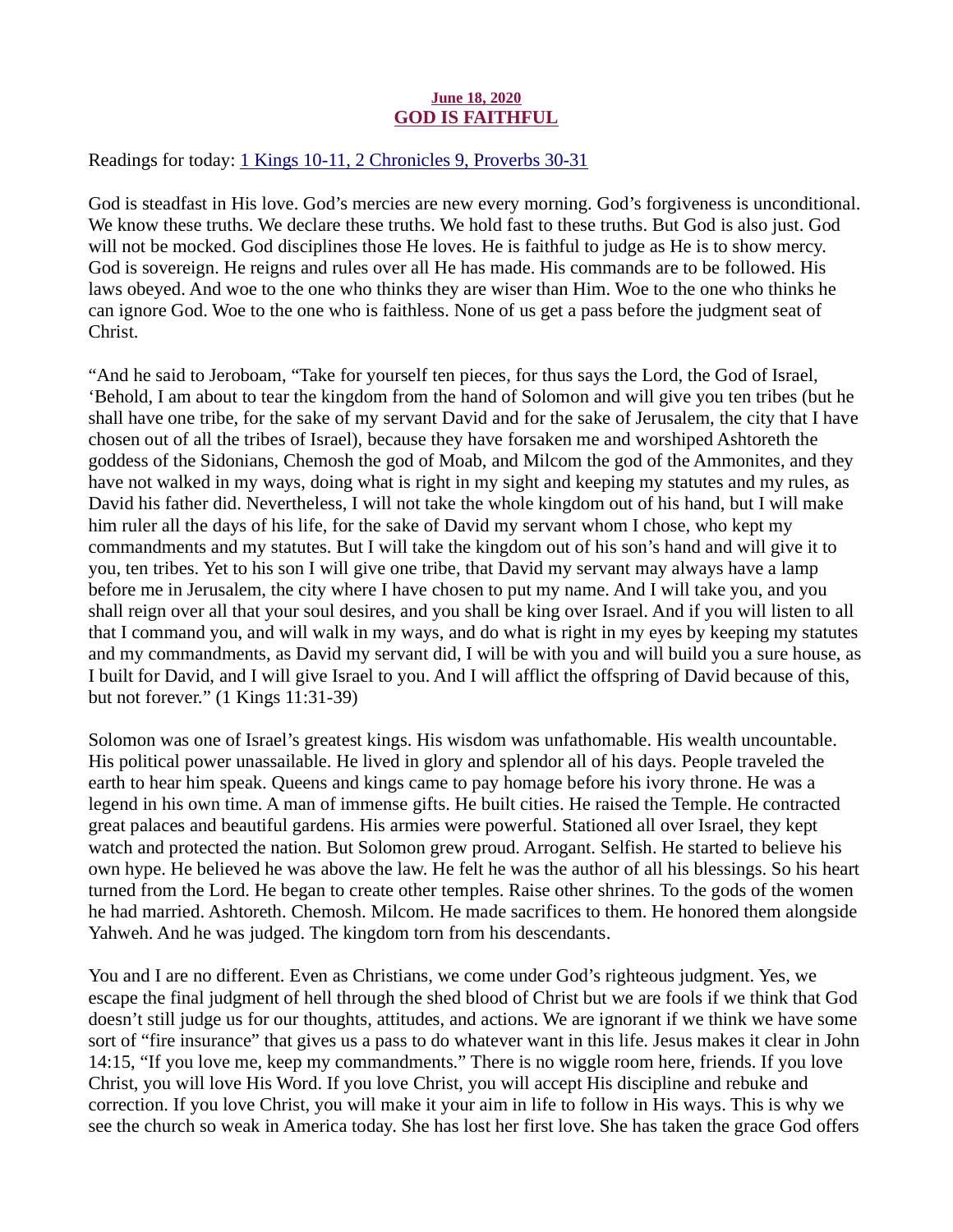for granted. She has compromised her faith for the sake of political and social power. The results have been devastating. I believe God is ripping our nation apart in judgment. Tearing us into pieces because we simply will not obey Him. He is raising up adversaries from within and without. He is giving us up to the lusts of our hearts, our disordered passions, and our debased and corrupt ways of thinking. (Romans 1) Our only hope is repentance. Humble submission. Full confession of our sin and reception of His forgiveness. God will mercy if we have but the humility to seek it.

Readings for tomorrow: 1 Kings 12, 2 Chronicles 10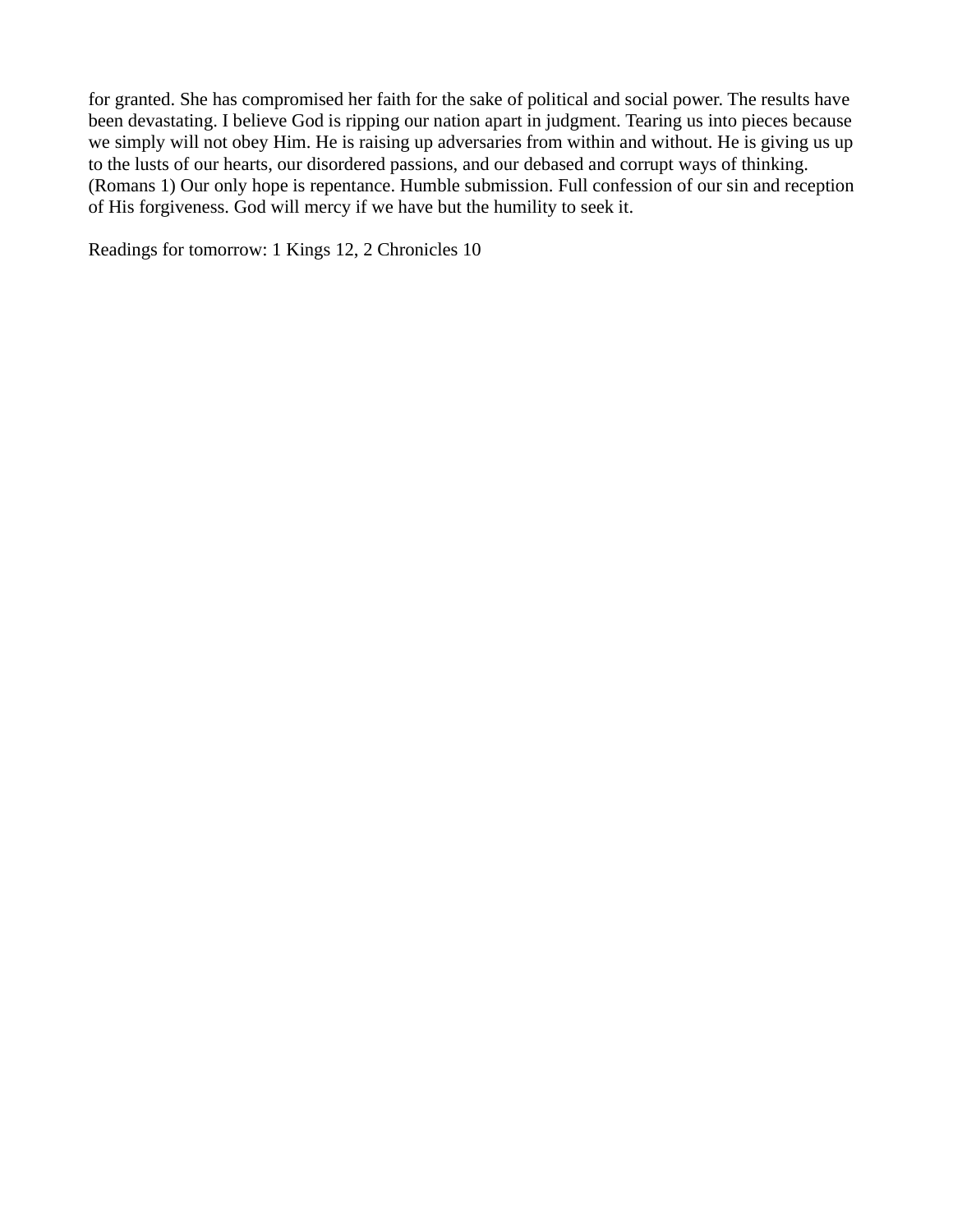## June 19, 2020 SERVANT LEADERSHIP

<span id="page-29-0"></span>[Readings for today: 1 Kings 12, 2 Chronicles 10](https://www.biblegateway.com/passage/?search=1+Kings+12%2C+2+Chronicles+10&version=ESV)

"If you will be a servant to this people today and serve them, and speak good words to them when you answer them, then they will be your servants forever." (1 Kings 12:7)

We have a leadership crisis in our world today. We see it in politics. We see it in business. We see it in the church. The prevailing model is ego-centric. It cares only for the accumulation of power and wealth and influence and control. It is self-promoting, self-protecting, and self-serving. It tends to attract abusers, predators, and narcissists. The hallmarks of arrogance, deceit, lust, greed are all present. And people are suffering as a result. It may be the abusive father who uses anger to make his wife and children cower. It may be the pastor who uses his position to prey on vulnerable women. It may be the politician who manipulates the gears in the system for his personal benefit. It may be the businessman who continues to rake in billions while taking away healthcare benefits for his employees. It was Lord Acton who once said, "Power tends to corrupt and absolute power corrupts absolutely." None of us are immune.

Solomon's son rises to power after his father's death. As he ascends the throne, he calls in his father's counselors. Men who have overseen the most glorious chapter in Israel's history. Men who have also witnesses the moral failings of the wisest king who ever lived. Their counsel to him is to back off. To give the people of Israel rest. They have spent a generation serving their king. Building cities. Serving in the army. Toiling without end. Fulfilling Solomon's every whim. If Rehoboam will but honor them. Love them. Serve them. Consider their good above his own. They will be loyal forever. Sadly, Rehoboam chooses another path. One suggested by the young men who've grown up with him in the palace. They are privileged. Spoiled. Arrogant. Entitled. And they counsel him to try and outdo his father. The plan backfires spectacularly. Rehoboam loses 80% of his kingdom.

Of course, Jeroboam isn't much better. Raised up by God to serve as king over ten of the tribes of Israel, one would think Jeroboam would remain faithful. But he is arrogant and afraid. A deadly combination no matter who you are. He is afraid he will lose his kingdom if he allows his people to worship Yahweh in the Temple. So he creates his own shrines to Yahweh. Golden calves representing the Lord. Perhaps following the example of King Solomon, he reduces Yahweh to yet another pagan deity. He sets his idols up in Dan and Bethel. Appoints his own priests. Establishes his own feast. Attempting to mirror what God has established for His people. The plan backfires spectacularly.

What would happen if we set our hearts to serve rather than be served? What would happen if we set our hearts to love rather than react out of fear? What if we responded to another person's pain and suffering with compassion rather than dismissal and disdain? What if we honored one another as image-bearers of God rather than dehumanize and tear down those we don't know? Can you imagine what the world might look like if instead of trashing Colin Kaepernick when he first took a knee, the NFL took the time to listen to his concerns? Worked with local law enforcement in the cities where they have franchises to develop community programs to help people? Used the wealth and power and influence of both owners and players to address systematic racism and implicit bias in our communities? Sadly, they chose to close ranks and defend their brand. Perhaps they're an easy target. What about each one of us? What if instead of laughing at the racist or sexist jokes at work, we refused to tolerate them? What if we intentionally created space in our lives for those who are different than us? What if we listened more than we spoke? What if we simply called evil "evil" and good "good" rather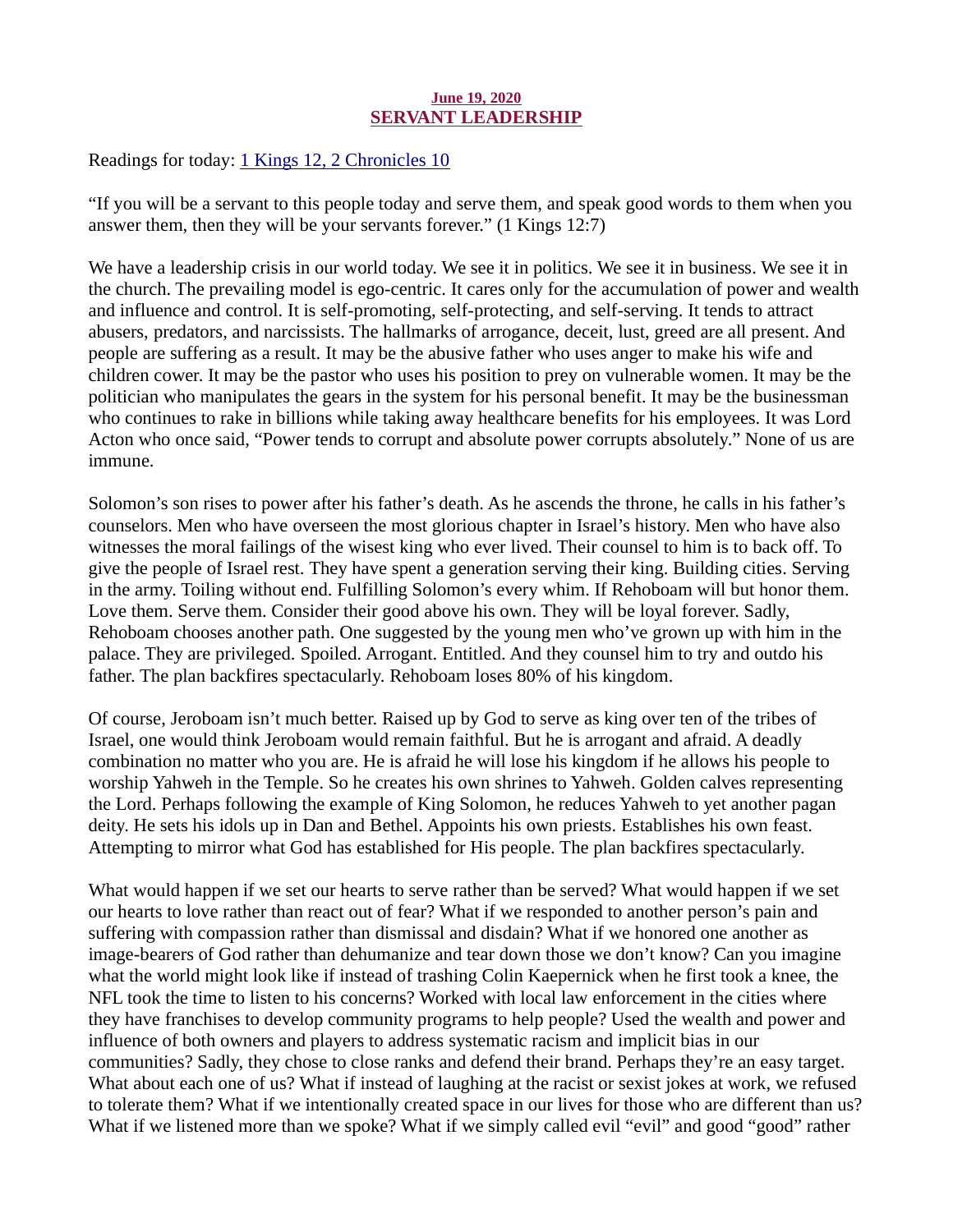than justify it because this or that person is "on our side" in the culture war? What if we stopped settling for the lowest common denominator in our national leaders? What if we stopped watching media outlets who only appeal to our basest emotions? What if we sought to serve in our homes, schools, communities, businesses, and churches?

I believe God is searching for men and women who will faithfully follow Him. Men and women who will deny themselves rather than promote themselves. Men and women whom the treasures of this world have no hold on because their treasure is already laid up in heaven. Men and women filled with the fruit and gifts of the Spirit. Men and women who embrace the way of Jesus who said in Matthew 20:28, "The Son of Man didn't come to be served but to serve and give His life as a ransom for many."

Readings for tomorrow: 1 Kings 13-14, 2 Chronicles 11-12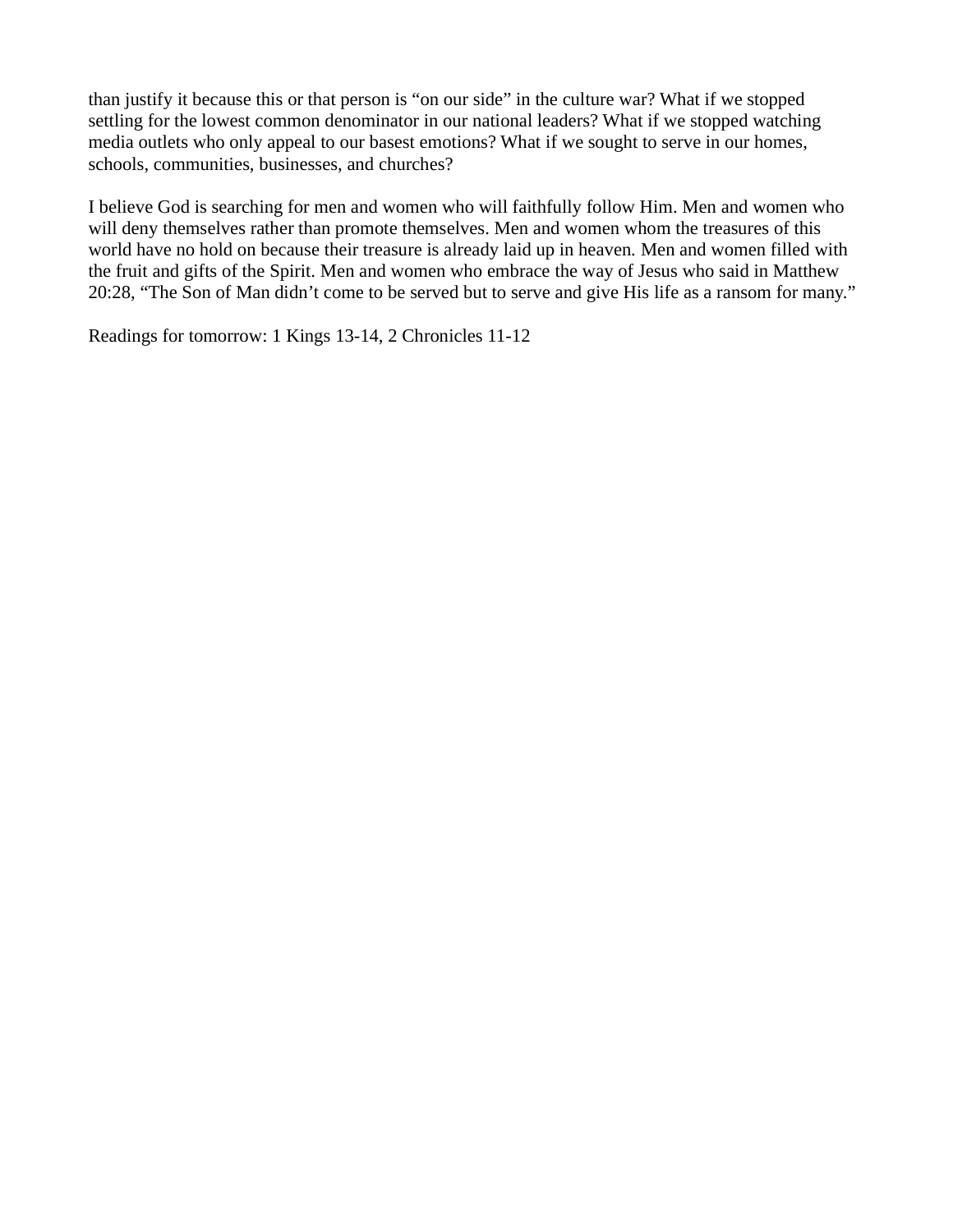## June 20, 2020 NATIONAL PRIDE

<span id="page-31-0"></span>[Readings for today: 1 Kings 13-14, 2 Chronicles 11-12](https://www.biblegateway.com/passage/?search=1+Kings+13-14%2C+2+Chronicles+11-12&version=ESV)

"After this thing Jeroboam did not turn from his evil way, but made priests for the high places again from among all the people. Any who would, he ordained to be priests of the high places. And this thing became sin to the house of Jeroboam, so as to cut it off and to destroy it from the face of the earth." (1 Kings 13:33-34)

"When the rule of Rehoboam was established and he was strong, he abandoned the law of the Lord, and all Israel with him." (2 Chronicles 12:1)

Following Jesus is hard. Jesus tells us as much. It is a costly life. A life of perpetual sacrifice. A life of constant self-denial. A life of service to the lost and least and underprivileged. Narrow is the way that leads to salvation and Jesus Himself is that way. As Christians, we exchange our lives for His life. Our ways for His way. Our loves for His love. And this is what makes it so hard. Jesus willingly and gladly for the joy set before Him gave up everything in order to save us. He refused to use political power to accomplish His goals. He refused to use military might to accomplish His aims. He loved His enemies. Prayed for those who persecuted Him. Forgave them with His dying breath. He refused to use violence. Refused to use the awesome power at His command. Over and over again, He met hatred with love. Anger with gentleness. Suffering and pain with empathy. Becoming a Christian means taking on His mantle. It means living according to His truth. Walking in His way. Receiving His life.

The same was true in the Old Testament as well. Over and over again, Yahweh calls His people to trust Him. To believe in Him. To walk in obedience to His ways. Over and over again, they make the same mistake we make. They place their trust in their own power. Their own strength. They make alliances with foreign nations in order to secure their territory. They marry foreign wives to shore up their political position. They lean on their own understanding, creating high places and shrines and temples to different gods. Hedging their bets. Covering all their bases. Compromising their faith. And God's response? Judgment.

And what is God's judgment? It is simply God honoring the choices we make. So when Jeroboam sets up idols in Dan and Bethel and calls his people to worship them, God gives them over to their foolishness. If they are going to place their trust in idols of metal, then they will have to live by the decisions they make. Rehoboam follows God for a period of time but then begins to trust in his own strength. He becomes prideful and arrogant. And God gives him over to his foolishness. If Rehoboam is going to trust in his own military power, then Rehoboam will have to fend for himself against the might of Egypt. It never goes well, does it?

I cannot tell you how many times I have sat in my office counseling Christians who find themselves in crisis. Almost every time they have abandoned God. Sure, they come to church occasionally. Sure, they still acknowledge His existence. Sure, they give a little money here or there. But they have left His ways far behind. They have chased after idols of their own making. It may be the youth sports they've allowed to dominate their family schedule. It may be their work they've allowed to take over their lives. It may be their pride that keeps them from ever truly connecting with a church or other believers. It may be money or success or professional achievement that they're chasing. It may be affirmation or acceptance from others. It could be any number of things but they always end up crashing and burning because God honors the choices we make in this life. He holds us responsible for our sin. He will not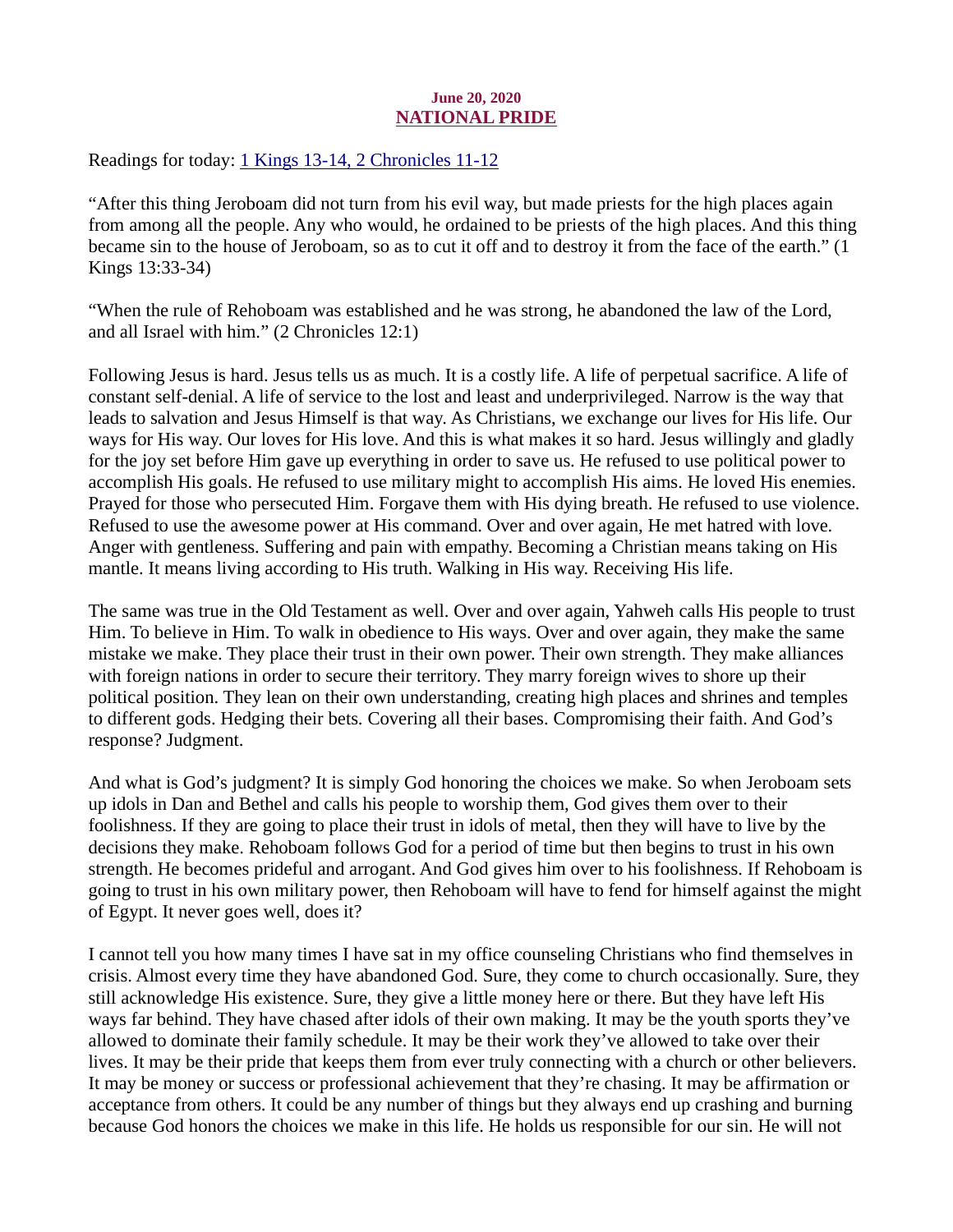be mocked or used or taken for granted. He is not sentimental, soft, or weak. At the end of the day, either we will say to Him - "Thy will be done" - or He will say to us - "thy will be done."

And what is true for us as individuals is also true for us as a nation. The challenges we face are a direct consequence for the attitude we have towards God. We have abandoned Him. And I'm not talking about taking prayer out of schools here. I'm talking about our national arrogance. Our belief we are exceptional among all the nations of the earth. Our trust in our wealth and power and resources and ability. We have been far too proud for far too long and God has given us over to the consequences of the choices we have made. The idols of individualism, consumerism, materialism, racism, and classism have failed us. Our absolute hatred for those who are politically or socially different than us is tearing us apart. Our selfishness, greed, and arrogance is killing us. Our only hope is repentance. Humility. Learning to walk in the ways of love and compassion and generosity and grace once again.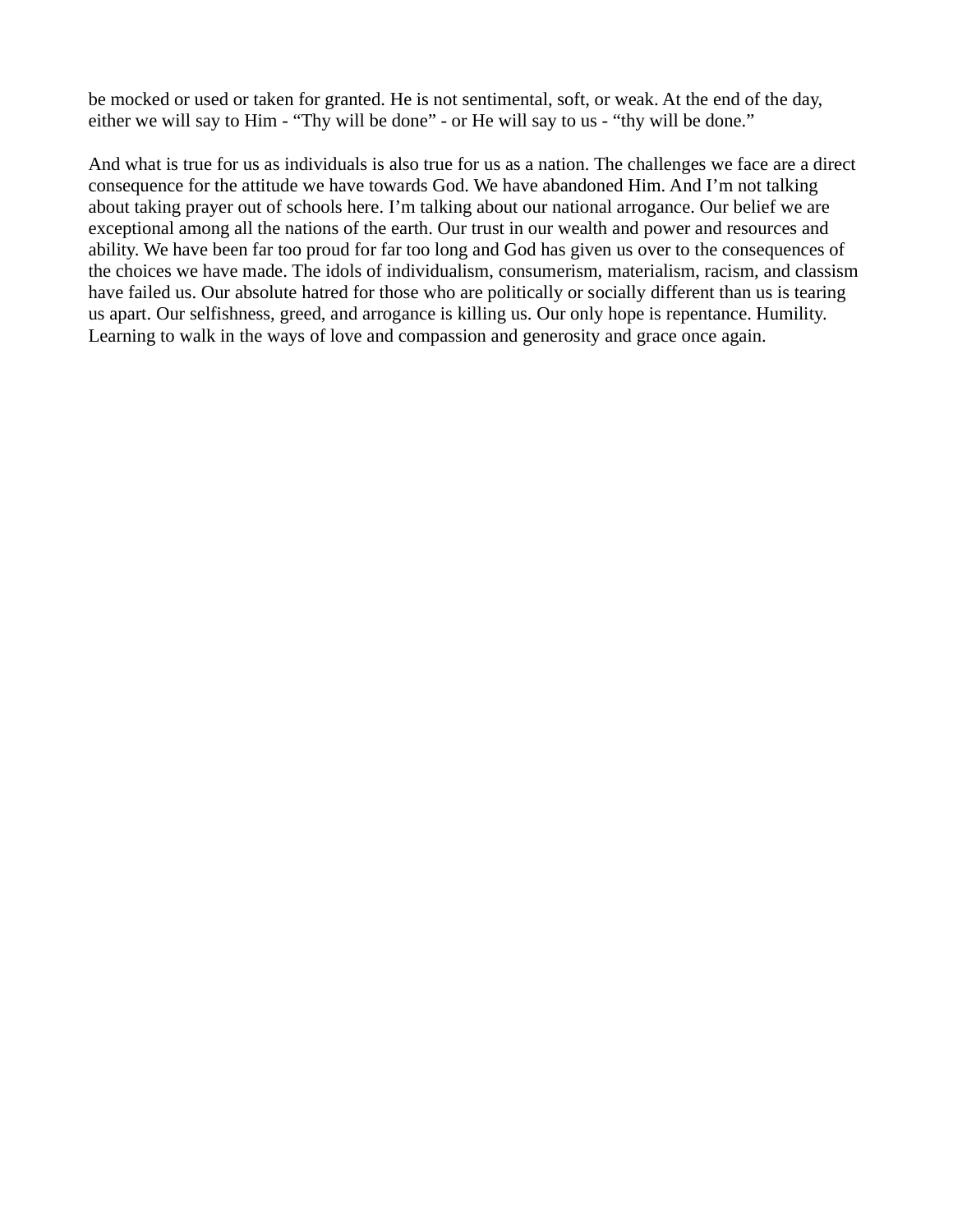## June 22, 2020 PRIVILEGE

<span id="page-33-0"></span>[Readings for today: 1 Kings 15:1-24, 2 Chronicles 13-16](https://www.biblegateway.com/passage/?search=1+Kings+15%3A1-24%2C+2+Chronicles+13-16&version=ESV)

There is quite a bit of conversation in our culture today about privilege. Fundamentally, it rests on the premise that we bear some kind of responsibility for the actions of past generations. For Americans, this is a tough pill to swallow. We are hyper-individualists. We do not believe we should be held accountable for something someone else has done. We especially believe we shouldn't be held responsible for the mistakes of our parents and grandparents and great-grandparents, etc. We even turn to the Bible to back up our claim. "Behold, all souls are mine; the soul of the father as well as the soul of the son is mine: the soul who sins shall die…The soul who sins shall die. The son shall not suffer for the iniquity of the father, nor the father suffer for the iniquity of the son. The righteousness of the righteous shall be upon himself, and the wickedness of the wicked shall be upon himself." (Ezekiel 18:4, 20) And I certainly affirm this is true. We are responsible - each one of us - for our own choices in life. At the same time, we must listen to the whole counsel of God which clearly teaches that generational sin is also a reality. "The Lord, the Lord, a God merciful and gracious, slow to anger, and abounding in steadfast love and faithfulness, keeping steadfast love for thousands, forgiving iniquity and transgression and sin, but who will by no means clear the guilty, visiting the iniquity of the fathers on the children and the children's children, to the third and the fourth generation." (Exodus 34:6-7)

Think about what we read today. Abijam takes over as king after Rehoboam dies. For three years he reigns in Jerusalem. He walks in all the sins of his father and his heart was not fully devoted to the Lord. Of course, not everything he does is bad. The Chronicler paints a bit of a different picture for us. The high point of Abijam's reign was a great victory over Israel that came about because he trusted in the Lord. But in the final analysis, Abijam is weighed and found wanting. "Now in the eighteenth year of King Jeroboam the son of Nebat, Abijam began to reign over Judah. He reigned for three years in Jerusalem. His mother's name was Maacah the daughter of Abishalom. And he walked in all the sins that his father did before him, and his heart was not wholly true to the Lord his God, as the heart of David his father. Nevertheless, for David's sake the Lord his God gave him a lamp in Jerusalem, setting up his son after him, and establishing Jerusalem, because David did what was right in the eyes of the Lord and did not turn aside from anything that he commanded him all the days of his life, except in the matter of Uriah the Hittite." (1 Kings 15:1-5) Now if Ezekiel 18 were the only dynamic in play, Abijam would rightfully be judged for his sin and his family deposed. No son to sit on the throne. No lamp in Jerusalem. A new line would begin. But Abijam is the beneficiary of what one could call "Davidic privilege." God choosing to overlook his sin because of His great love for David.

White privilege works similarly but in the opposite way. Whereas Abijam benefits from the righteousness of his great-grandfather, we who are white (especially men) benefit from the unrighteousness of our forefathers. The historical facts are clear. The founders of our country - even going back to the first white colonists in Jamestown - clearly set up a system to benefit wealthy, white, land-owning men. These were the only people eligible to vote. The only ones eligible to hold public office. They were the shapers of public policy. Even the phrase - "We hold these truths to be selfevident that all men are created equal" - was on the face of it untrue. Those who penned those words did NOT believe such equality should extend to Native Americans or the African slaves they owned. The result was generations of systematic discrimination and oppression towards those of a different color. At the same time, our nation was in its ascendency. Wealth and resources and power and influence was being created at an astronomical rate. But again, only for those who had access. (Read: White, land-owning men) Yes, a civil war was fought and many white men gave their lives to end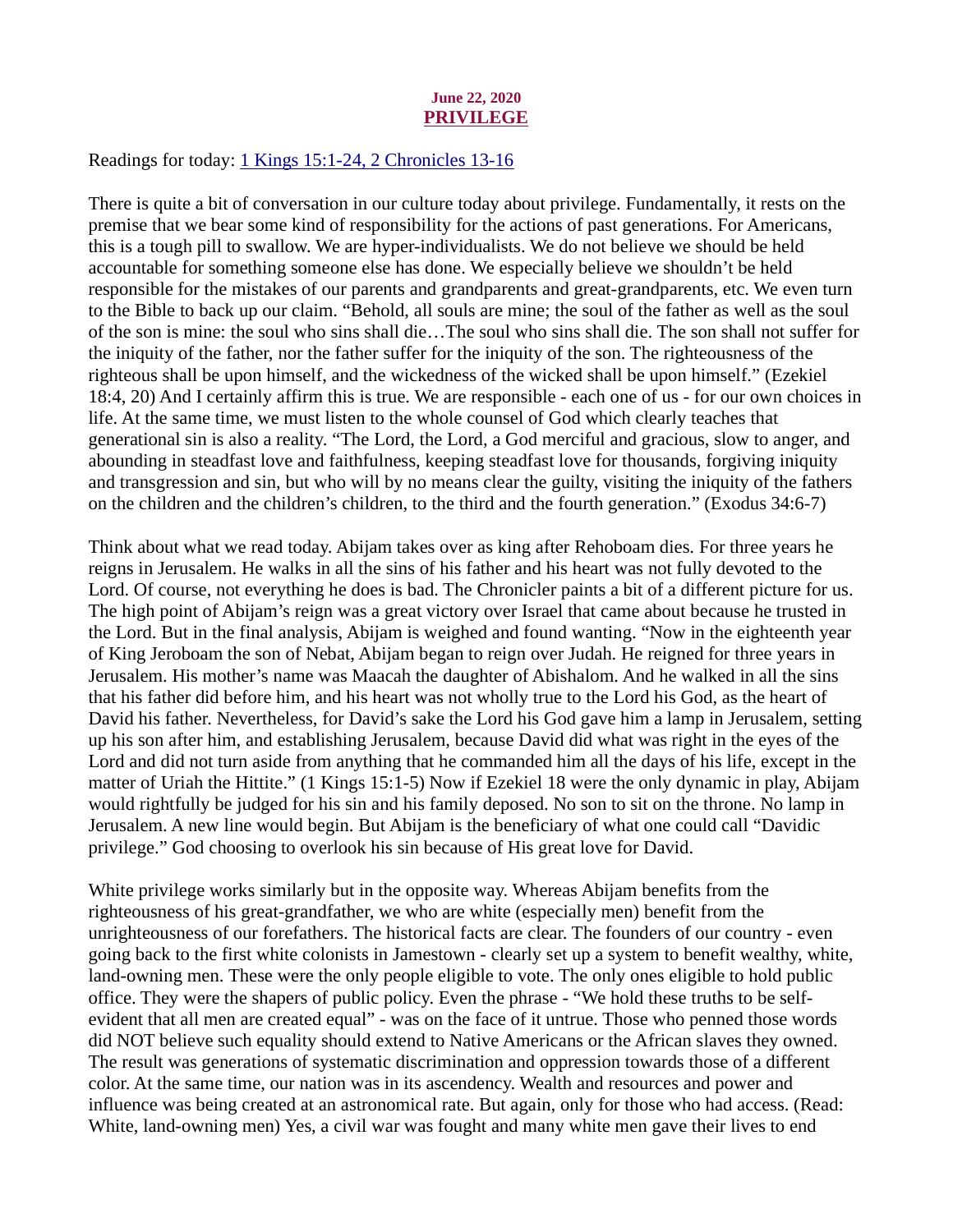slavery but that didn't mean the end to oppression or racism. See this excellent video by Phil Vischer aka "Bob the Tomato" from VeggieTales - for more information. The point of all of this is that those of us who were born white were born into a system specifically designed for our advantage. Yes, that system has changed over the years. Yes, attempts like Affirmative Action and others have leveled the playing field to a certain extent. But the efforts have fallen too far short. There is still so far to go. The fight for justice and equality is an ongoing, generational one.

So what do we do? Should we be ashamed of the color of our skin? No. Should we feel a sense of shame over the world our forefathers created? Yes. Should we acknowledge it as a broken and sinful system and seek to dismantle it or reform it or align it with God's justice and righteousness? Absolutely. Should we judge our ancestors harshly? Not so much. Like Abijam, each of them was a complex individual capable of great good and great evil just like every one of us. The historical context in which they lived was far different than the one we currently live in. And we should be humble enough to recognize that a hundred years from now, future generations will look back and judge us for our own blindness. Ultimately, equal access, equal opportunity, and equal treatment under the law are aspirations that will only become reality in the Kingdom of God which is why the mission to proclaim the gospel to the nations is so urgent! Only when we bow the knee and cast our privilege before the throne of King Jesus will true freedom, true justice, and true peace appear.

Readings for tomorrow: 1 Kings 15:25-16:34, 2 Chronicles 17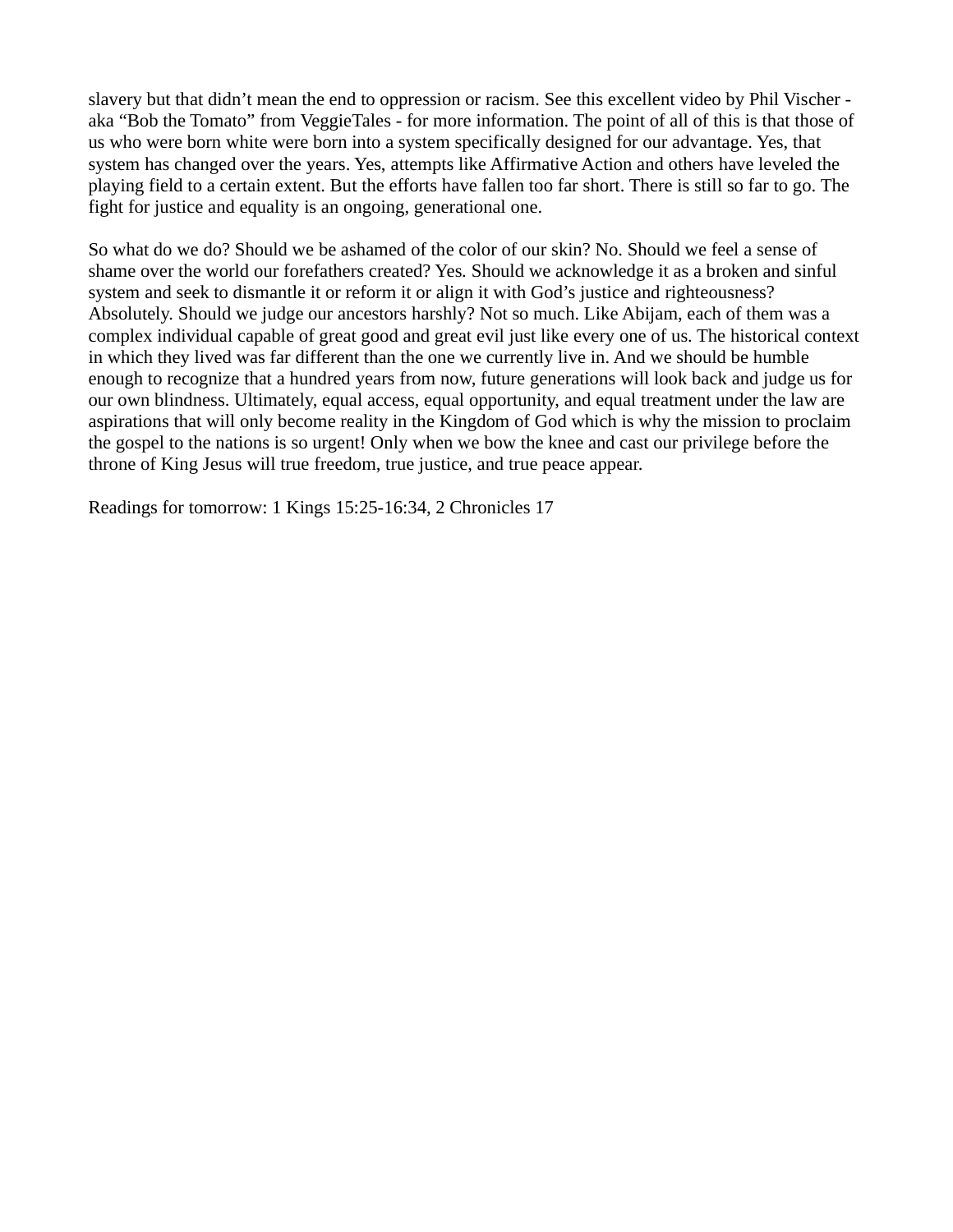# June 23, 2020 SHALOM

<span id="page-35-0"></span>[Readings for today: 1 Kings 15:25-16:34, 2 Chronicles 17](https://www.biblegateway.com/passage/?search=1+Kings+15%3A25-16%3A34%2C+2+Chronicles+17&version=ESV)

Today's reading highlights what happens when a nation or a people or an individual abandons God. We descend into chaos. We drag everyone down with us. Everyone who is under our authority. Everyone over whom we have influence. Everyone who lives under our rule and reign. Jeroboam was an unfaithful man. Though raised up by God, he quickly abandoned God's ways and refused to obey God's commands. Particularly concerning worship. He set up idols in his cities so his people wouldn't go down to Jerusalem. He set up a new priesthood to replace the Levites. He builds new temples and shrines and establishes new cultic practices. In essence, Jeroboam creates a whole new religion to replace that which God established in His Word. The result is judgment. Jeroboam dies. A battle for the throne ensues. Kings are murdered. Families massacred. Entire households wiped out to the last man. It is brutal. It is bloody. It is like an episode of Game of Thrones.

Chaos is what happens when humanity tries to live without God. This is the central message of the Bible. We are sinful and corrupt to the core. We are selfish and greedy. We have a lust for power that will never be quenched. Given the right set of circumstances, all of us are capable of great evil. If there's one thing history demonstrates beyond a shadow of a doubt, it's that human beings are totally depraved. The evidence is overwhelming. The case is convincing. God's verdict is just. We all deserve death. We all deserve judgment. We all contribute to the chaos of our world either by the things we do or the things we refuse to do. And that's why we need Jesus.

Jesus is the prince of peace. The destroyer of chaos. The one who holds the authority over life and death. Sin and evil. The one who died in order to save. I love how one of my favorite authors, Paul Scherer, once put it, writing in the midst of World War II - "(Christ) stands not at the circumference but at the center of the human experience because sin stands there: to be met in the gospel with more than love; to be met with rescue. (In Christ) all that could become man in God and all that could become God in man got into the world to work out His holy will, not around the edges but from the very heart and core of all that is worst and most irrevocable about living. The 20th century, the death that rains out of the skies, stripped and broken lives wandering forlornly across the frontiers of Europe, war chattering its red insanities on the horizon of every day that dawns, your life, my life, with their old habits that cling like barnacles to a ship's hull, all of it piling up into weird and monstrous shapes! The hand that lays hold of such a world is terrible, crushing empires; but pierced, bringing life again out of death. Lifting all our wrong and all our rebellion until it becomes as it were God's own, and He Himself becomes it's victim. There is no deliverance out of the process of history. There is only deliverance in it, and that by a God who is not alone outside it or against it but in the process Himself."

Friends, the only hope we have for peace in the midst of our chaotic world is Jesus. The Prince of Peace. The Author of our salvation. The Name that is above every name. The Wonderful Counselor and Mighty God. And the good news of the gospel is that He has come to deliver us! He has come to rescue us! He has come to meet us right where we are in the middle of all we are going through! He will never leave us or forsake us! He will never abandon us to our fate! He is with us. He is for us. And if we will simply humble ourselves and turn to Him, we will find Him waiting with open arms. May we turn to Him as a nation. As a church. As individuals. So that we may receive the peace that only He can bring.

Readings for tomorrow: 1 Kings 17-19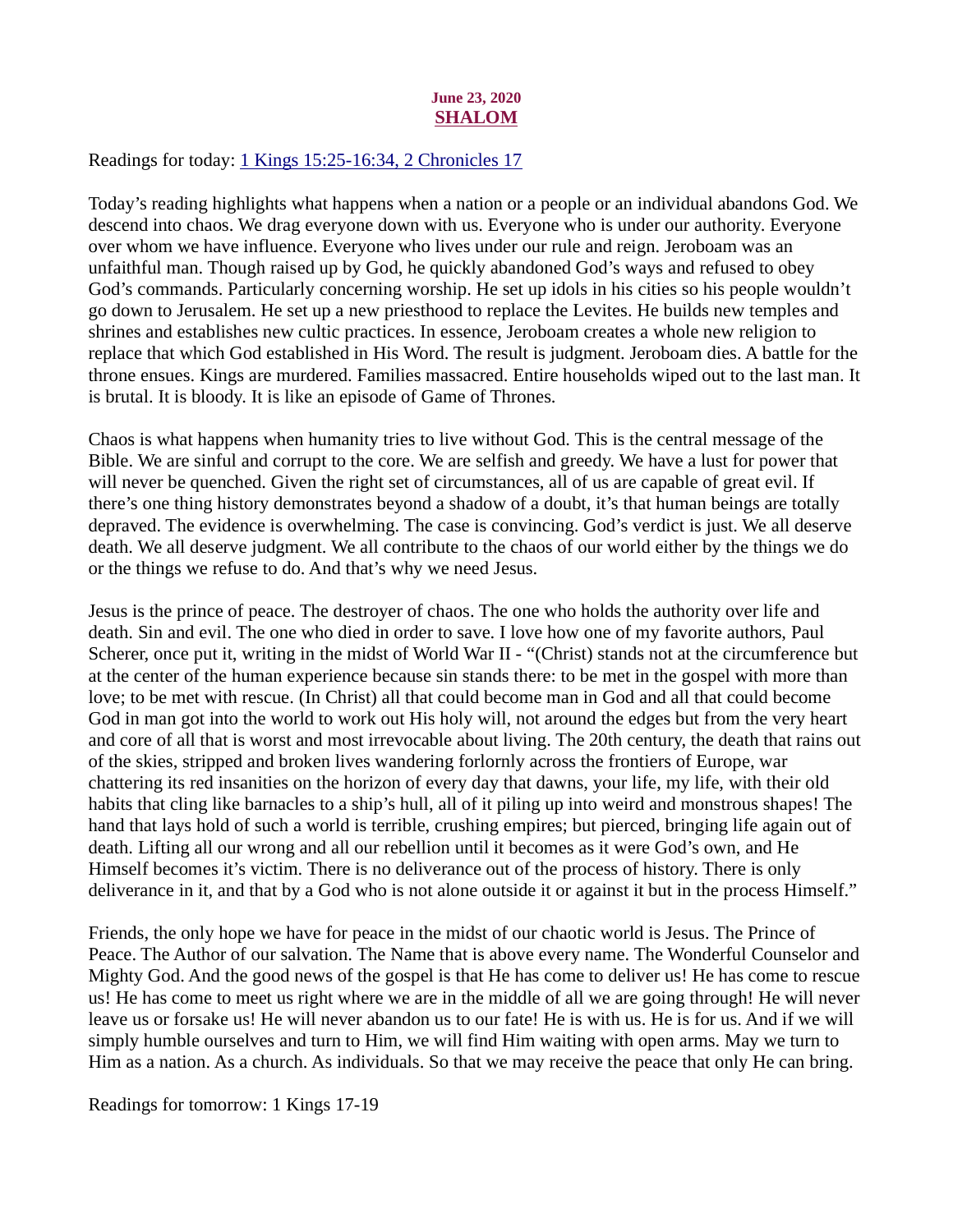## June 24, 2020 THE WORD OF THE LORD

<span id="page-36-0"></span>[Reading for today: 1 Kings 17-19](https://www.biblegateway.com/passage/?search=1+Kings+17-19&version=ESV)

I love the story of Elijah. I love his faithfulness. I love his courage. I love his passion. I love his heart. What makes Elijah so great was his ability to listen to the Word of the Lord. His sensitivity to the Holy Spirit. His humble submission and willingness to sit in God's presence in silence. There was nothing great about Elijah. Nothing unusual. Nothing out of the ordinary. He was simply a human being. A human being like any other human being. A man just like any other man. But he was called to play a specific role in God's Kingdom and the life of Israel.

Elijah was a prophet. A man set apart to hear the Word of the Lord and deliver it to God's people. The Word of the Lord came to Elijah, telling him there would be a famine in the land and to go and live by a brook where the ravens would feed him. When the brook ran dry, the Word of the Lord came to Elijah and told him to go to Zrephath where a widow would care for him. When the widow's son died, the Word of the Lord came through Elijah to raise him the dead. The Word of Lord challenged Elijah to risk his life and confront King Arab. Queen Jezebel. 450 prophets of Baal. After a miraculous victory, the Word of the Lord opened Elijah's eyes to see the coming rain. When Elijah ran for his life, the Word of the Lord again came to him bringing comfort and peace.

Notice where the power lies. Not in Elijah. Not in his strength. Not in his confidence. Not in his power. No, the Word of the Lord has an authority all its own. A divine power to tear down every stronghold and every high thing that sets itself against the knowledge of God. It is the power of God for the salvation of all who believe, Jew and Gentile alike. And if there is anything that sets Elijah apart, it is his obedience. Simply his willingness to hear and obey, seemingly without question. This is what makes him great.

Do you want to be great in the Kingdom? Do you want to do great things for God? Do you want the abundant life Jesus promises? Do you believe you will do greater things than even Jesus himself? As He promises in John 14:12? "Truly, truly, I say to you, whoever believes in me will also do the works that I do; and greater works than these will he do, because I am going to the Father." (John 14:12) You don't need wealth. You don't need education. You don't need professional success and achievement. All you need is obedience. A humble spirit. A willing heart. God specializes in using such vessels for His glory in the world.

Readings for tomorrow: 1 Kings 20-21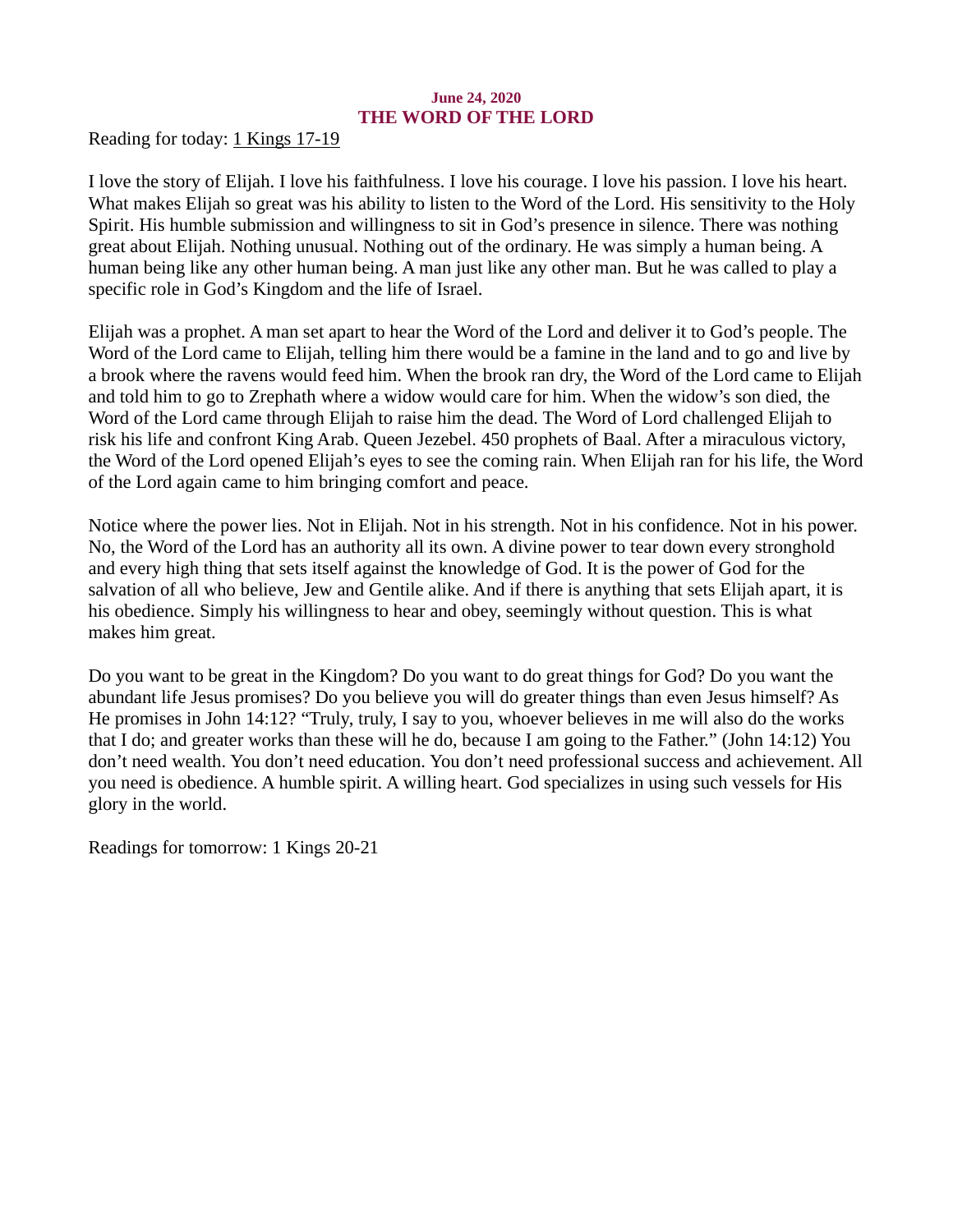#### June 25, 2020 **GRACE**

<span id="page-37-0"></span>[Readings for today: 1 Kings 20-21](https://www.biblegateway.com/passage/?search=1+Kings+20-21&version=ESV)

One of the things that I'm always amazed by is the grace of God. The verdict on King Ahab is clear. He is not a godly king. He breaks all the commandments. He does not love Yahweh. He is as pagan as they come and yet God still reaches out to him. Still delivers him. Still rescues him from his enemies. It reminds me of what Paul says in Romans 5:10, "While we were enemies we were reconciled to God by the death of His Son…"

God's grace is truly unconditional and that seems scandalous to us. We can't wrap our heads and hearts around it. God's grace does not discriminate. It is there for the prodigal as well as the Pharisee. It is there for the sinner and the saint. It is freely offered to any and all whether they be black or white or brown. Rich or poor. Gay or straight. Old or young. God shows no partiality. All He asks is that we receive it. We trust it. We open our hearts to it.

Sadly, we too often reject it. Much like Ahab. Ben-hadad has gathered a massive force to bring against Israel. Thirty-two kings join him in this fight. They bring horses and chariots which were the Sherman Tanks of their day. They invade the northern kingdom of Israel and march right up to the gates of the capital city of Samaria. Ahab knows he can't win. He offers all his gold and silver to buy them off. No deal. The army takes their positions. The trumpets are about to sound. Victory is assured. Israel will be destroyed. Ahab looks on helplessly from his position on the walls. And then he hears a voice at his side. A prophet has been sent by God. "Behold, I will give this great multitude into your hand this day so that you shall know I am the Lord." Why doesn't God leave Ahab to his fate? After all, he deserves it. He's earned it. The just decree would be for Ahab and all who follow him to die. But God is merciful and gracious. He loves us with an everlasting love. God desires all to be saved and come to a knowledge of His truth. Even an evil king like Ahab.

What about you? Does this give you hope? Some of us have things in our past that we think God would never forgive. We have memories that bring us shame. We have seen things and done things that are terrible and tragic. And yet God still loves us. Warts and all. Does this discourage you? Make you think less of God? Perhaps you're more like me and you wish God were more consistent. Be careful what you ask for! God's grace is baffling to would-be Pharisees like us. That's why Jesus had such problems with them. God's grace seemingly bends and breaks His own rules for the purpose of drawing all people to Himself. Our story today only demonstrates the lengths God is willing to go in order to accomplish His saving purposes in our world. And as remarkable as this story is, it doesn't even hold a candle to the scandal of the cross. God dying to save a world at war with Him. God dying to save a people in rebellion against Him. God dying to turn His enemies into friends. Amazing grace indeed!

Readings for tomorrow: 1 Kings 22, 2 Chronicles 18-20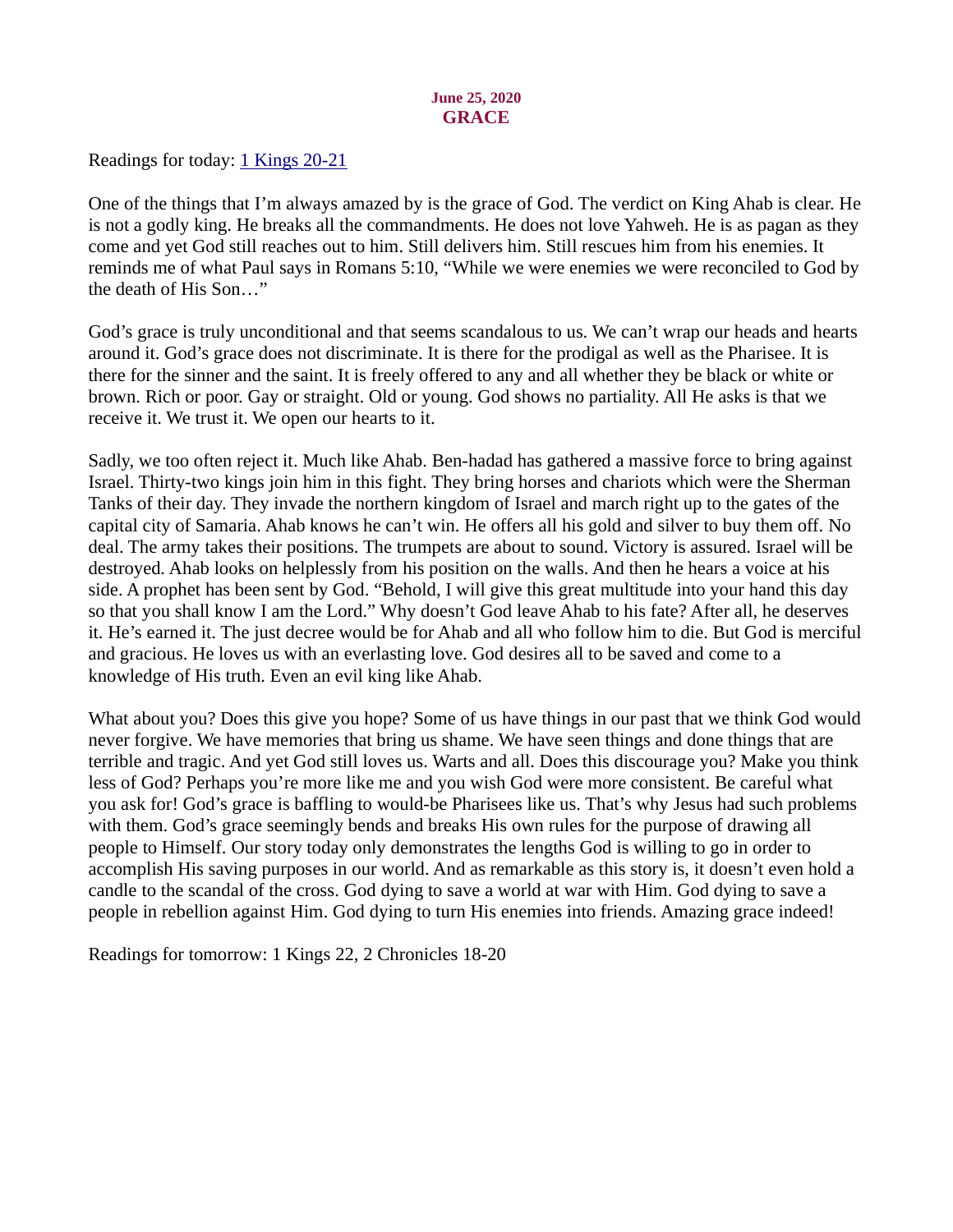#### <span id="page-38-0"></span>June 26, 2020 ACCOUNTABILITY [Readings for today: 1 Kings 22, 2 Chronicles 18-20](https://www.biblegateway.com/passage/?search=1+Kings+22%2C+2+Chronicles+18-20&version=ESV)

Do you have a Micaiah in your life? Someone who is willing to be honest? To give it to you straight? Someone who is unafraid to spare your feelings? Do you have someone in your life who holds you accountable? Who asks you hard questions? Who is willing to confront you on your sin? Do you have someone in your life who you listen to? Respect? Love enough to receive their critique well? Sadly, it's my experience that most people, even most Christians, do not have such a person in their life. Ahab had such a person...and he hated him. "There is yet one man by whom we may inquire of the Lord, Micaiah the son of Imlah, but I hate him, for he never prophesies good concerning me, but evil." (1 Kings 22:8) Ahab was an insecure king. He didn't want to hear the truth. He surrounded himself with people who would tell him what he wanted to hear. Sycophants. "Yes-men." People who did not have Israel's best in mind but only their influence and position before the king. This is one of the reasons power tends to corrupt. The more success and fame and influence one gains in life, the more one attracts such people. Power is the ultimate aphrodisiac and it takes great humility and intentionality to surround oneself as President Lincoln once did with a "team of rivals." Ahab was clearly no Lincoln. It was so obvious, King Jehoshaphat immediately picked up on it as they planned their attack on Ramoth-gilead. Jehoshaphat wanted to hear from the Lord so he asked Ahab to call a real prophet. Someone who was willing to speak the truth. To share God's Word even if it involved judgement. So Ahab calls Micaiah. And Micaiah delivers the bad news. "I saw all Israel scattered on the mountains, as sheep that have no shepherd. And the Lord said, 'These have no master; let each return to his home in peace." (1 Kings 22:17) Ahab throws up his hands. I told you so. This guy has it out for me. He never brings me good news. And then Micaiah goes on, "Therefore hear the word of the Lord: I saw the Lord sitting on his throne, and all the host of heaven standing beside him on his right hand and on his left; and the Lord said, 'Who will entice Ahab, that he may go up and fall at Ramoth-gilead?' And one said one thing, and another said another. Then a spirit came forward and stood before the Lord, saying, 'I will entice him.' And the Lord said to him, 'By what means?' And he said, 'I will go out, and will be a lying spirit in the mouth of all his prophets.' And he said, 'You are to entice him, and you shall succeed; go out and do so.'" (1 Kings 22:19-22)

This section is key. When we refuse to repent. When we refuse to humble ourselves before the Lord. When we refuse to listen to His voice. He brings judgment. He forces us to our knees. He actively opposes the proud. God sends a lying spirit into the sycophants that Ahab surrounded himself with. He uses the very means Ahab had chosen to insulate himself against the Word of God to bring about Ahab's destruction. Let that sink in for a minute. These men were ALREADY lying to Ahab. In fact, they had based their entire careers on deceit and telling the king exactly what he wanted to hear. So God was not treating Ahab unfairly or unjustly. He simply was using their sin to bring about His sovereign will.

So let me ask again, do you have a Micaiah in your life? Someone who can speak hard truth to you in love? Someone who is bold enough to hold you accountable? Someone you submit to in humility? Someone who is close enough as a brother and/or sister and who is faithful enough to confront you on your sin? If you do not have such a person in your life then let me suggest you have made the same mistake - wittingly or unwittingly - as Ahab. You have surrounded yourself with people who do not have your best in mind and you need to go deeper. You need to challenge yourself. Make yourself vulnerable. Empower another person to hold you accountable. The reality is we do not "die to self" naturally. We must be forced to give up our life. We must be challenged to give up self. We must be held accountable as we struggle along this narrow way.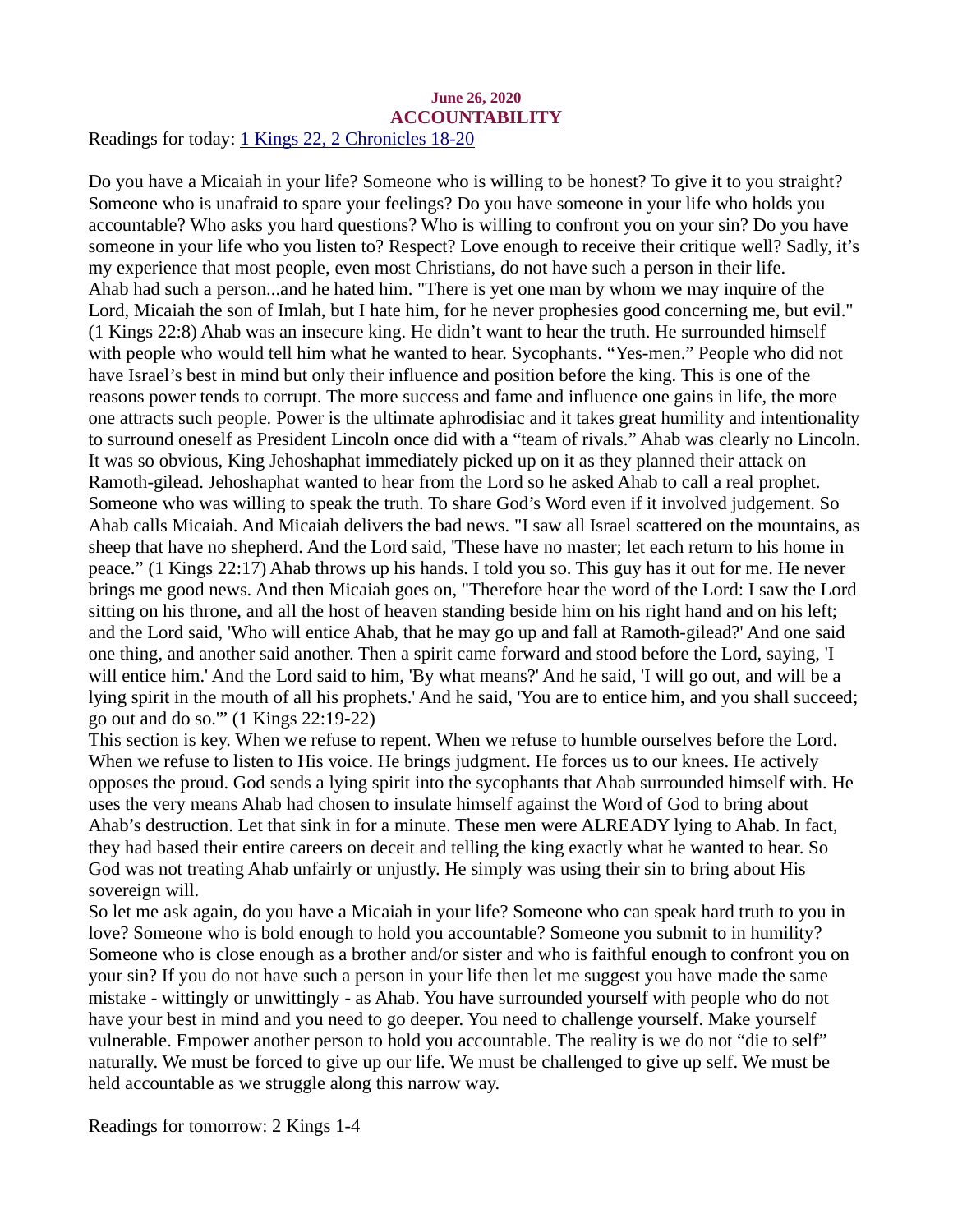## June 27, 2020 MIRACLES

<span id="page-39-0"></span>[Readings for today: 2 Kings 1-4](https://www.biblegateway.com/passage/?search=2+Kings+1-4&version=ESV)

Today's reading is full of miracles. God healing the waters of Jericho. God filling up a dry land with pools of water. God creating a supply of never-ending oil. God raising a child from death. Miracles are hard for those of us raised in a scientific worldview to accept. We believe such phenomena need to be observable and repeatable or they can't have happened. We believe there must be some kind of natural explanation so we do all kinds of mental gymnastics trying to explain them away. Surely the water wasn't actually bad? Surely the water that filled the pools was a freak rain storm? Surely the woman just wasn't aware of how much oil she did have? Surely the boy was just sick or unconscious or in a coma of some kind.

Miracles are by definition unrepeatable events. They are one-time occurrences where the Lord of the universe intervenes supernaturally in His creation. If one truly believes there is a God then one must conclude He is not bound by the same laws of nature He established that govern His creation. He is the Creator after all. Not a created being. He exists outside of time and space. He is truly free and unbounded. He is not subject to what He creates and therefore is able to act as He sees fit.

I have personally witnessed miracles in my life. I have many friends around the world who testify to miracles they have seen. I have seen God heal those who are sick. I have even witnessed a resurrection. These are awe-inspiring events that drive me to my knees before the Lord. They are humbling because of how they bring you face to face with the power of God. But I also know many who question God's miracles. They wonder why they haven't seen God act in such ways. They wonder why God performs miracles for some and not others. They sometimes reject miracles simply because they seem so arbitrary and unfair. Such thinking only exposes the poverty of our spiritual condition.

We don't deserve miracles. We don't earn miracles. We don't claim miracles. God is not a genie in a bottle who owes us three wishes. He cannot be manipulated or controlled or bound to our will. He is sovereign. He sees all of history and all of creation stretched out before Him all the time. He chooses to act as He wills to accomplish what is often a hidden purpose. Who are we to question His wisdom? Who are we to question His judgment? God never promises us life will be fair. He never promises to treat everyone the same. These are American ideals. Human ideals. And God is not bound to follow our limited understanding of justice. What does God promise? He promises to love us. He promises to be with us. He is faithful to us. He loves each of us with an everlasting love and that should be miracle enough for us.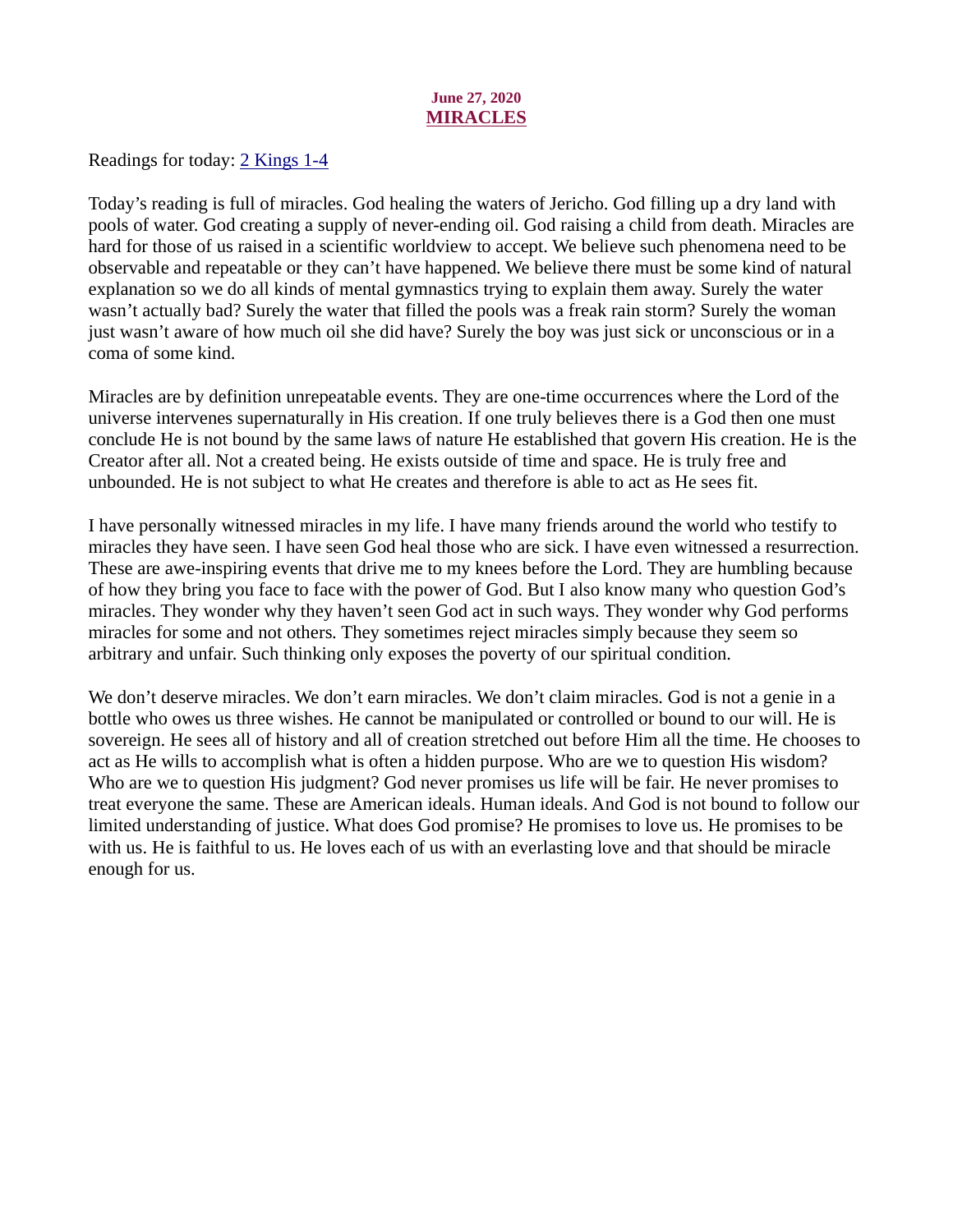#### June 29, 2020 OPEN OUR EYES

<span id="page-40-0"></span>[Readings for today: 2 Kings 5:1-8:15](https://www.biblegateway.com/passage/?search=2+Kings+5%3A1-8%3A15&version=ESV)

I have heard it said that the world has yet to see the power that would be unleashed through one man or woman who's sold out to God. I disagree. I think we see such power all the time. Certainly in Scripture. Take the story of Elisha for instance. He's a one-man wrecking crew when it comes to Syria. Benhadad wanted to destroy Israel. Invaded time after time. He had the best generals. Mighty men of valor like Naaman. The odds were surely in his favor. But Israel had one advantage...Elisha. A man who loved God with all his heart. From Elisha's deep faith sprung wisdom and insight and even prophetic utterances. He thwarted the plans of Ben-hadad to such an extent that his counselors believed it was like Elisha was hanging out in Ben-hadad's bedroom!

Elisha posed such a great threat that Ben-hadad sent his entire army on a seek and destroy mission. Find him. Kill him. Destroy whatever city is giving him refuge. So Elisha and his servant wake up one morning only to see the Syrian army arrayed in all its might before them. It must have been an intimidating sight. The servant is immediately afraid. What will we do? How will we survive? But Elisha doesn't miss a beat. He asks God to open the eyes of his servant so that he can see what Elisha sees. Horses. Chariots. The mountains ringed with fire from the army of the Lord.

This is one of my favorite stories in all of Scripture because of the reminder that though my circumstances may seem bleak. Though I may undergo all kinds of trials and tribulations. Though I may suffer and struggle and hurt. Though the enemy wage war against me. Though the government or culture or society grow increasingly hostile to the gospel. No matter what may come, my adversaries as numerous as they may be - are no match for the armies of the Lord! His sovereign hand continues to lead and guide and protect. His power cannot be measured. His wisdom cannot be fathomed. And if I will simply lift my eyes above the hills, I will see where my true help comes! (Psalm 121) Think about where we find ourselves as a culture today. We are drifting away from our Judeo-Christian moorings. Morality is changing. Truth is relative. Scores are abandoning faith altogether. We shouldn't be surprised. We have only ourselves to blame. Christians largely became complacent over the last several decades, settling for a cultural form of the Christian faith that held no real power to transform. Rather than preach the gospel, we turned to moral therapeutic deism. Self-help with a little Jesus thrown in. As society continued its drift, we turned to political power, seeking to enforce our vision of the Kingdom of God. But for every action, there is an equal and opposite reaction. So the harder we tried, the more pushback we received. The result is a nation that is becoming increasing hostile to the Christian faith. Would that we could recapture the spirit of Elisha! He sought no reward for his deeds. He never tried to turn his gifts into political power. Instead, he simply served his people with as much faith as he possibly could and he left the results up to God.

"Again I saw that under the sun the race is not to the swift, nor the battle to the strong, nor bread to the wise, nor riches to the intelligent, nor favor to those with knowledge, but time and chance happen to them all." (Ecclesiastes 9:11) I frequently find myself in positions where I am weak. I have no power. No authority. I am not strong or swift or wise or wealthy. In those moments, I am tempted to despair. And that's when God has me right where He wants me! God does His best work when I come to the end of myself. God does His greatest work when I get out of the way. God is at His most glorious when I am weak and afraid and lonely and have nowhere else to turn. All I have to do is open my eyes. See the power He has brought to bear. Sit back and watch Him go to work. Trust Him for the victory.

Readings for tomorrow: 2 Kings 8:16-29, 2 Chronicles 21:1-22:9